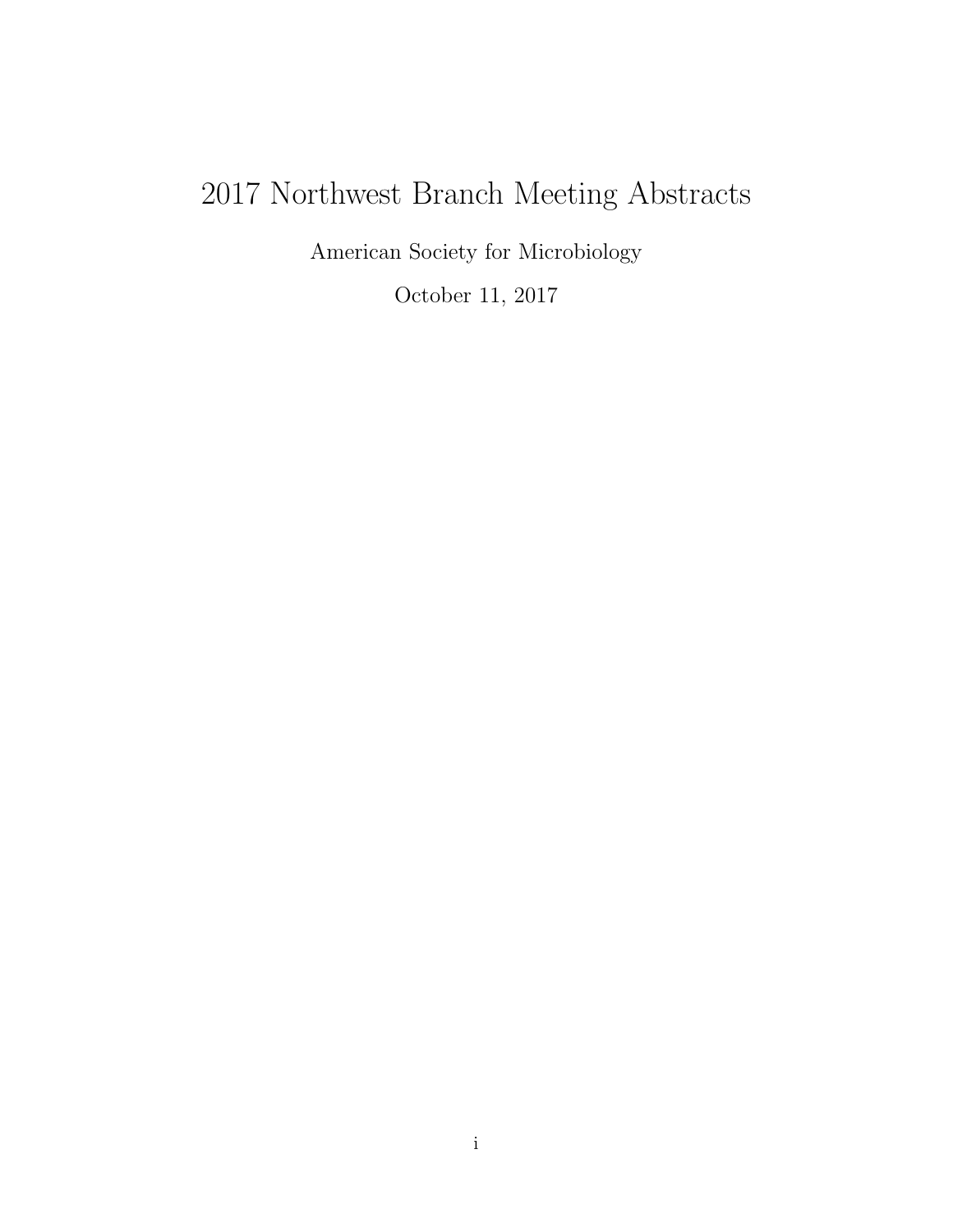## Abstracts

| Discovering Novel Genes Utilized in the Insect Immune Response to West Nile Virus (Laura                                                                                        |                |
|---------------------------------------------------------------------------------------------------------------------------------------------------------------------------------|----------------|
| R.H. Ahlers, Grace F. Carrell, Chasity E. Trammell, and Alan G. Goodman)                                                                                                        | $\mathbf{1}$   |
| Fecal Coliforms Increase in a Storm Drain Fed Pond After Rain Events (Veronica Albrecht                                                                                         |                |
| and Andrea Castillo) $\ldots \ldots \ldots \ldots \ldots \ldots \ldots \ldots \ldots \ldots \ldots \ldots$                                                                      | $\overline{2}$ |
| How Supplemental Iron Impacts the Antibacterial Effects of Manuka Honey (Laurisa                                                                                                |                |
| Ankley, Katherine Camp, Robin O'Quinn, and Andrea Castillo)                                                                                                                     | $\sqrt{3}$     |
| T4SS Effector Protein Prediction: Feature Selection (Zhila Esna Ashari, Kelly A. Brayton,                                                                                       |                |
| $\mathit{Shira}$ L. $\mathit{Broschat}$ ) $\ldots$ $\ldots$ $\ldots$ $\ldots$ $\ldots$ $\ldots$ $\ldots$ $\ldots$ $\ldots$ $\ldots$ $\ldots$ $\ldots$ $\ldots$                  | 4              |
| Hot Tales of T4's Transition from Host to Phage Metabolism $(G. Ray, V. Eromin, D.$                                                                                             |                |
|                                                                                                                                                                                 |                |
|                                                                                                                                                                                 | 5              |
| Characterization of <i>Helicobacter pylori</i> Cytotoxin Associated Gene Pathogenicity Island<br>Putative Small Regulatory RNA Transcripts (Andrea Castillo, Christopher Baber, |                |
|                                                                                                                                                                                 | $\,6\,$        |
| Smart Thermometers for Safer Milk: Promoting Milk Quality among Maasai Pastoralists                                                                                             |                |
| of Tanzania (Mark Caudell, Murugan Subbiah, Beatus Lyimo, and Douglas Call).                                                                                                    | 7              |
| Development of a Malignant Catarrhal Fever Vaccine (Cristina W. Cunha, Naomi S. Taus,                                                                                           |                |
|                                                                                                                                                                                 | 8              |
| Host Cell-Free Culture Allows Identification of Factors Defining Niche Restriction and                                                                                          |                |
| Uncovers Metabolic Capabilities of Coxiella burnetii (Eduardo Vallejo Esquerra,                                                                                                 |                |
| Hong Yang, Savannah E. Sanchez, and Anders Omsland)                                                                                                                             | 9              |
| Sequential hypertonic-hypotonic treatment of <i>Acinetobacter baumannii</i> biofilm enhances                                                                                    |                |
| penetration of hydrophilic antibiotics (Azeza Falghoush, Haluk Beyenal, and Douglas                                                                                             |                |
|                                                                                                                                                                                 | 10             |
| The Brucella abortus Type IV secretion effector BspA is ubiquitinated inside host cells                                                                                         |                |
| (Veronica Harris, Cheryl Miller, and Jean Celli) $\ldots \ldots \ldots \ldots \ldots \ldots \ldots$                                                                             | 11             |
| Isolation and Analysis of Cluster Q Phage Ein37 and F1 Phage Plumbus (Sophie Harrison,                                                                                          |                |
| Cody Allison, Samantha Altheide, Brianna Bordwell, Mandy Chen, Adrienne Chitwood,                                                                                               |                |
| Tokala Christensen, Carollyne Coulson, Nichole Criss, Melinda Dauley, Christopher                                                                                               |                |
| Davis, Daniel Devonshire, Kyle Dobbs, Jacob Durham, Michael Espy, Jarred Figlar-                                                                                                |                |
| Barnes, Parke Funderburk, Evan Furrer, Brianna Gage, Daniel Gilberts, Andrew                                                                                                    |                |
| Glassbrook, Kyle Grosten, Jenny Green, Annelise Hooper, Casey Irwin, Coleman                                                                                                    |                |
| Kaestner, Katherine Kallus, Nolan Knaus, Tamara Koledin, Randolph Kraus, Stacia                                                                                                 |                |
| Krause Ledbetter, Tessa LaLonde, Madesyn Lockwood, Anthony Lopez, Kody Ludwig,                                                                                                  |                |
|                                                                                                                                                                                 |                |
| Nacia Magass, Trevor McCliment, Bryanne McNamara, Robert Munoz, Micah Needham,                                                                                                  |                |
| Melyssa Nocis, Taylor Nowotny, Luke Ogden, David Parker, Habib Quaraishi, Olivia                                                                                                |                |
| Parks, Kaden Phillips, Rian Plastow, Justin Roberts, Shayna Rossiter, Breck Roundtree,                                                                                          |                |
| Candace Saunders, Marissa Scoville, Alexea Seil, Petal Shohadai, Keelan Smith, Sean                                                                                             |                |
| Staub, Charles Thompson, Steven Vananzo, Amber Vidal, Jenny von Henkelman,                                                                                                      |                |
| Crystal Whitford, Chandler Williams, Clarissa Dirks, Alberto Napuli, James Neitzel)                                                                                             | 12             |
| Eliminating the bacterial endosymbiont <i>Wolbachia</i> from <i>Drosophila</i> species using a novel                                                                            |                |
| antibiotic delivery method ( <i>Emily K. Hendrix and Luis F. Matos</i> ) $\dots \dots \dots$                                                                                    | 13             |
| Investigating Bacterial Communities Isolated from Mosquitoes Native to Spokane, WA                                                                                              |                |
| (Ashley Just, Andrew Marble, Macklin Ohnemus, Christy Andrade, and Nicholas Lin)                                                                                                | 14             |
| Whole proteome clustering reveals a set of proteins conserved across all recognized bacterial                                                                                   |                |
| phyla (Ehdieh Khaledian, Kelly A. Brayton, and Shira L. Broschat)                                                                                                               | 15             |
|                                                                                                                                                                                 |                |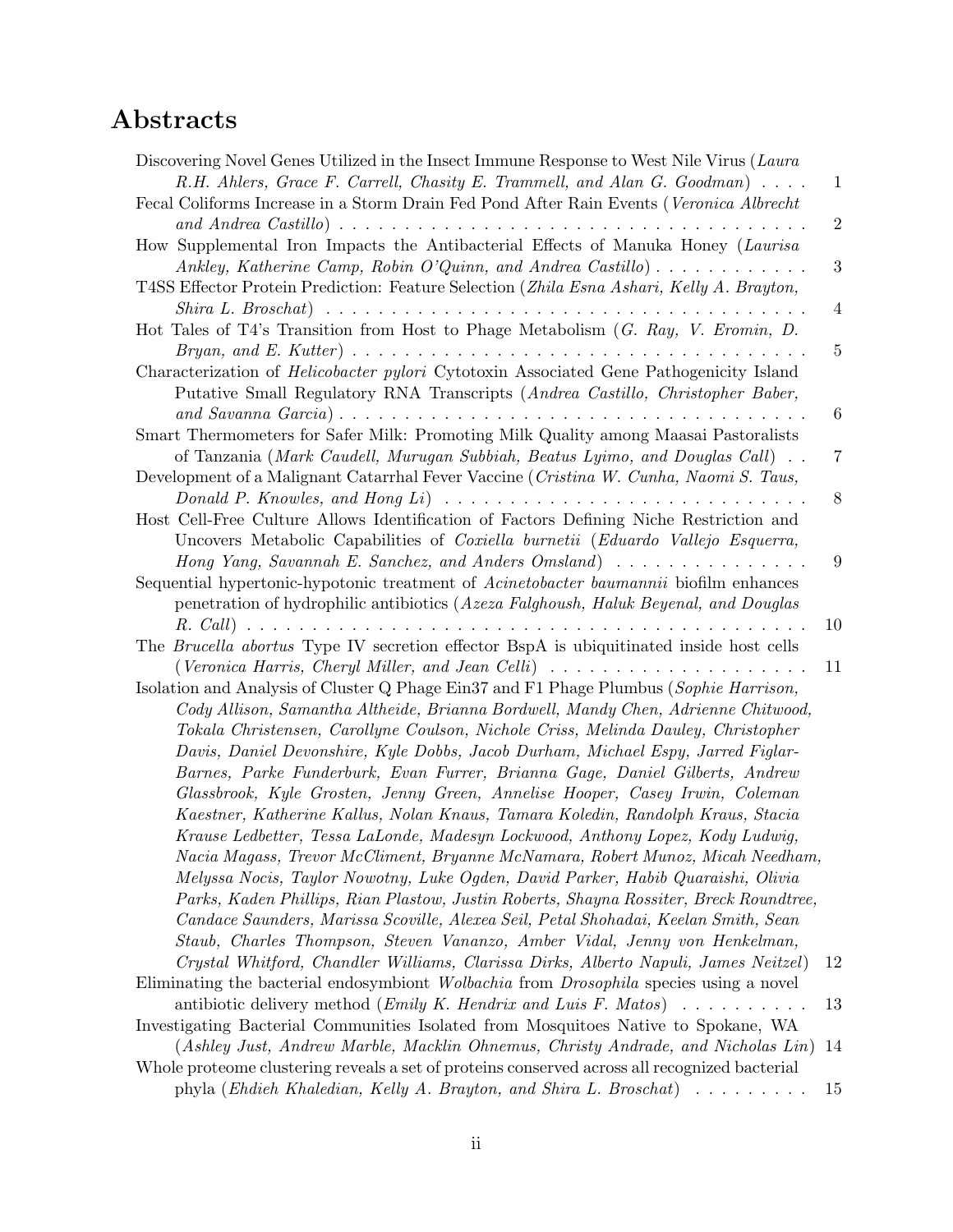| The Role of Intestinal Dysbiosis on CNS Inflammatory Demyelination in Non-Obese                             |        |
|-------------------------------------------------------------------------------------------------------------|--------|
| Diabetic Mice (Trevor O. Kirby, Christina Ramelow, Abby Keever, Elizabeth Seagrave,                         |        |
| Abdulgader Turkistani, Susana Lopez, Daniel Garcia, Cory Johnson, Paige McClendon,                          |        |
| Christopher Harding, Arman Tigranyan, Jacqueline Rodgers, Marlene Gonzales, Catherine                       |        |
| Martinez, Samantha Ralls, Krisztain Magori, and Javier Ochoa-Repáraz)                                       | 16     |
| Controlled activity of the invasion-associated injectisome reveals its intracellular role in                |        |
| defining the cytosolic Salmonella population (Jessica A. Klein, Jesse. R. Grenz,                            |        |
| James M. Slauch, and Leigh A. Knodler) $\ldots \ldots \ldots \ldots \ldots \ldots \ldots \ldots \ldots$     | 17     |
| Alphaherpesvirus entry into cells by a conserved proteasome-dependent mechanism (Becky                      |        |
| Lee, Seth M. Schneider, Gabrielle Pastenkos, Suzanne M. Pritchard, and Anthony                              |        |
|                                                                                                             | 18     |
| Autoinducer-2 Quorum Sensing Contributes to Regulation of Microcin PDI in Escherichia                       |        |
| coli (Shao-Yeh Lu, Zhe Zhao, Johannetsy J. Avillan, Jinxin Liu, and Douglas R. Call)                        | 19     |
| Role of the Nipah Virus Fusion Protein and Glycoprotein on Innate Immune Responses                          |        |
| $(Keesha Matz, Hector Aquilar-Carreno, Alan Goodman) \dots \dots \dots \dots \dots \dots$                   | 20     |
| Creating a Genetic Tool for Visualization of H-NS in vivo (Katie McPherson, Ying Zhang,                     |        |
| Xiaolin Nan, and Jay Mellies $\cdots \cdots \cdots \cdots \cdots \cdots \cdots \cdots \cdots \cdots \cdots$ | 21     |
| Pseudorabiesvirus, a Swine Alphaherpesvirus, Enters Cells via a Low pH-Dependent Endocytic                  |        |
| Pathway (Jonathan L. Miller, Darin J. Weed, Suzanne M. Pritchard, and Anthony                               |        |
|                                                                                                             | 22     |
| perABC-mediated niche adaptation in EPEC (Gwen Miller and Jay Mellies) $\dots \dots$                        | 23     |
| Bovine herpes virus 1 enters via a low pH-dependent endocytic pathway in a cell type-                       |        |
| specific manner (Gabrielle Pastenkos, Suzanne M. Pritchard, and Anthony V. Nicola)                          | 24     |
| Environmental MRSP Surveillance in Primary Care Small Animal Hospitals: A Cross-                            |        |
| Sectional Multi-Clinic Study (Andrea Perkins, Margaret Davis, and Debra Sellon)                             | $25\,$ |
| The iron-dependent transcriptional repressor YtgR regulates tryptophan biosynthesis in                      |        |
| Chlamydia trachomatis (Nick D. Pokorzynski, Amanda J. Brinkworth, and Rey A.                                |        |
|                                                                                                             | 26     |
| Pulmonary tissue-resident CD4+ T cells contribute to early control of virulent Francisella                  |        |
| tularensis infection (Lydia M. Roberts, Tara D. Wehrly, Robin M. Ireland, Deborah                           |        |
| D. Crane, and Catharine M. Bosio $\ldots \ldots \ldots \ldots \ldots \ldots \ldots \ldots$                  | 27     |
| The proteasome inhibitor bortezomib blocks herpes simplex virus infection (Seth M. Schneider,               |        |
| Suzanne M. Pritchard, George A. Wudiri, Darin J. Weed, and Anthony V. Nicola)                               | 28     |
| The Yersinia pestis carbon storage regulator (CsrA) regulates in vitro biofilm production                   |        |
| and a transmission competent biofilm in Xenopsylla cheopis fleas by responding to                           |        |
| specific nutrients (Amelia Silva-Rohwer, Athena Lemon, and Viveka Vadyvaloo)                                | 29     |
| Brucella effector BspB targets secretory traffic to promote intracellular bacterial replication             |        |
| (Cheryl Miller, Erin Smith, Jennifer Cundiff, Leigh Knodler, Jessica Bailey Blackburn,                      |        |
| Vladimir Lupashin, and Jean Celli.) $\ldots \ldots \ldots \ldots \ldots \ldots \ldots \ldots \ldots \ldots$ | 30     |
| Comparative Analysis of Select DNA Replication Genes from the Diachasmimorpha longicaudata                  |        |
| entomopoxyirus (Steven Smith, Jennifer Wilcox, and Luis Matos) $\ldots \ldots \ldots$                       | 31     |
| Repeated Motif Potentially Related with Plasticity of the Aaap Locus in Anaplasma (Jin                      |        |
| Tao, Kelly A. Brayton, and Shira L. Broschat) $\ldots \ldots \ldots \ldots \ldots \ldots \ldots$            | 32     |
| Dropping Like Flies: Innate Immune Responses of <i>Drosophila melanogaster</i> During West                  |        |
| Nile virus Infection (Chasity E. Trammell, Laura R.H. Ahlers, and Alan G. Goodman) 33                       |        |

#### [Author Index](#page-36-0) 34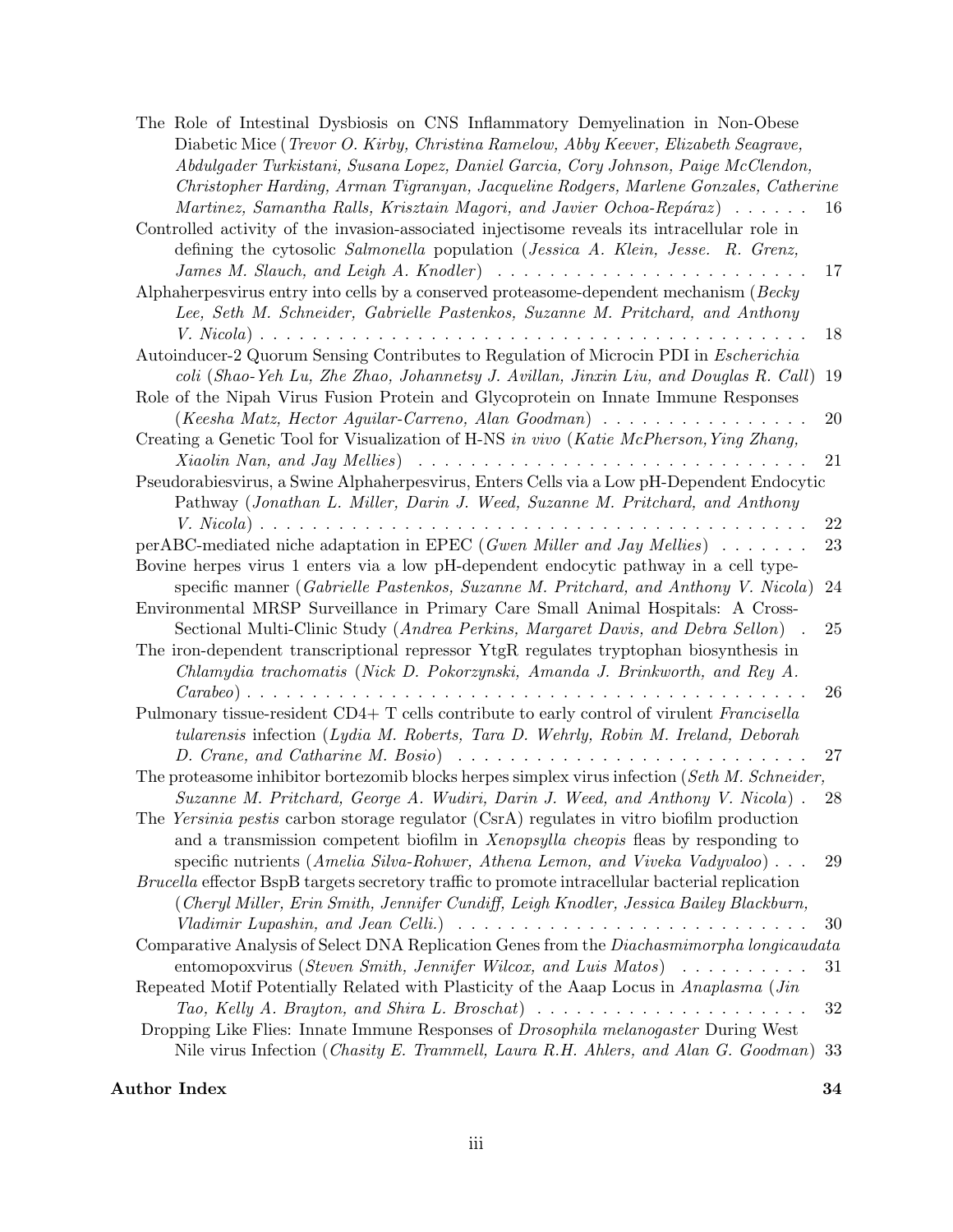#### <span id="page-3-1"></span><span id="page-3-0"></span>Discovering Novel Genes Utilized in the Insect Immune Response to West Nile Virus

Laura R.H. Ahlers<sup>1\*</sup>, Grace F. Carrell<sup>1</sup>, Chasity E. Trammell<sup>1</sup>, and Alan G. Goodman<sup>1</sup> <sup>1</sup>School of Molecular Biosciences, Washington State University \*presenting author, [laurahylden@vetmed.wsu.edu](mailto:laurahylden@vetmed.wsu.edu )

Insect-borne viruses, such as West Nile virus (WNV), pose a serious threat to public health worldwide. Because of the reliance on a mosquito for the transmission of WNV to humans, it is imperative that we understand and control the insect vector to reduce mosquito-to-human virus transmission. In this work, we utilize Drosophila melanogaster, an established model for immunity, to elucidate the antiviral immune response in an insect. Here, we use Kunjin virus (KUNV), a naturally attenuated subtype of WNV. We screened for novel components of insect immunity utilizing the Drosophila Genetic Reference Panel (DGRP), which is a panel of wild-type fly lines with sufficient genetic diversity to reveal genetic variants that contribute to increased susceptibility to KUNV infection. We determined the mortality rate for each fly line and used it for a subsequent Genome-Wide Association Study. Through this screen we identified single-nucleotide polymorphisms (SNPs) in the transcription factor binding site of dorsal  $(NF<sub>K</sub>B)$  and in the coding region of insulin receptor and egfr (receptor for the MAPK pathway). We noted an enrichment of SNPs in gene ontology groups relating to the MAP kinase pathway (tak1 and basket) and to the JAK/STAT pathway (Su(var)2-10 and hopscotch). Using both in vitro and in vivo methods, we are validating the contribution of each of these candidate genes to the immune response to KUNV. We hypothesize an integration of the MAPK, insulin response, and JAK/STAT signaling pathways for the effective host response to KUNV infection. Future work will determine if these genes are also necessary for the mosquito response to KUNV, thus providing impetus to target these genes for the control of WNV and other mosquito-borne viruses.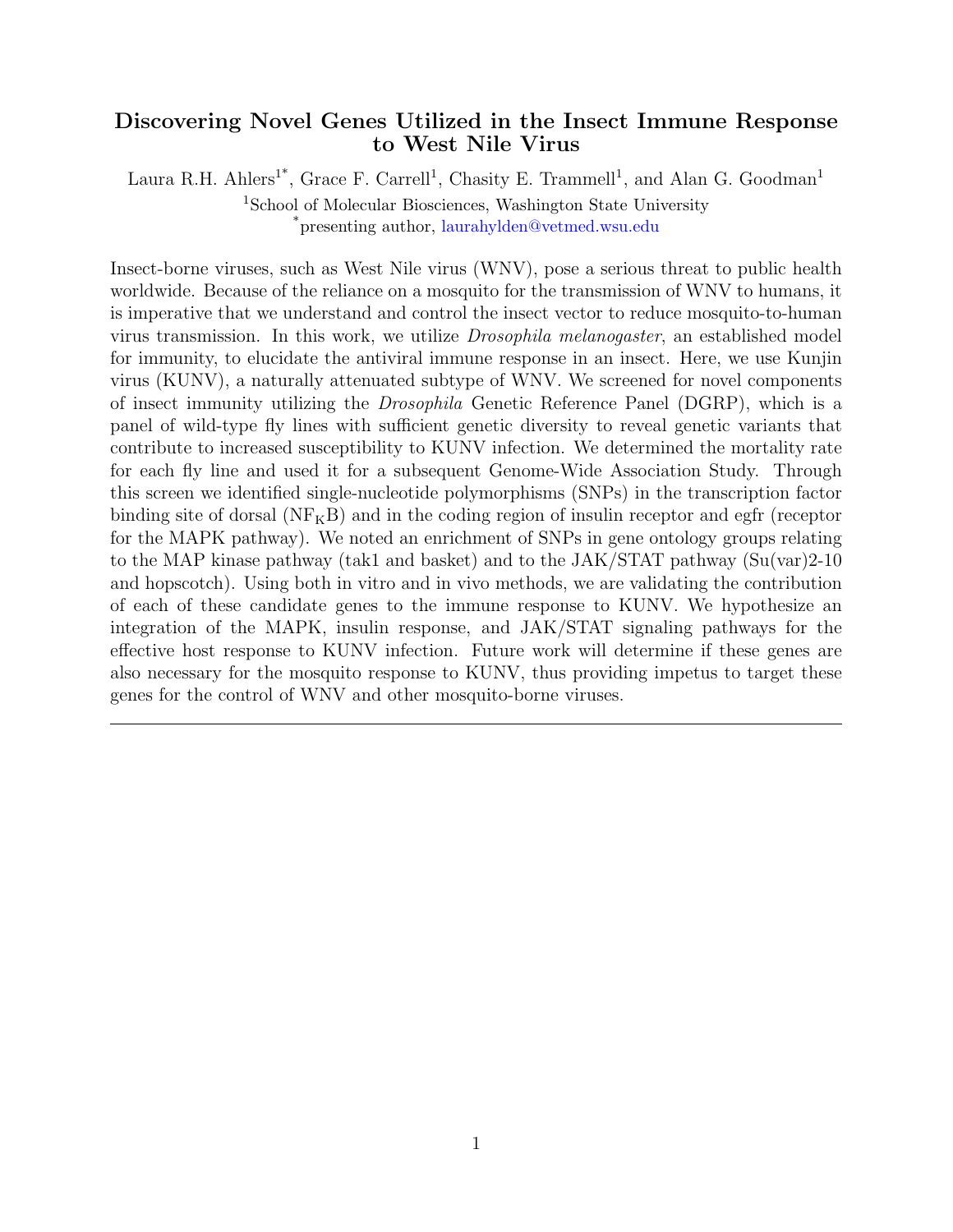#### <span id="page-4-1"></span><span id="page-4-0"></span>Fecal Coliforms Increase in a Storm Drain Fed Pond After Rain Events

Veronica Albrecht<sup>1\*</sup> and Andrea Castillo<sup>1</sup>

<sup>1</sup>Department of Biology, Eastern Washington University \*presenting author, [veronicaalbrecht@eagles.ewu.edu](mailto:veronicaalbrecht@eagles.ewu.edu)

Cannon Hill Park Pond (CHPP), Spokane, WA is a residential pond that has historically been maintained by the continuous input of potable water (˜14 million gallons/year, City of Spokane Water Quality Report Cannon Hill). In 2010, as part of the Lincoln Street Spokane Urban Runoff Greenways Ecosystem project, a vegetated bio-filtration cell (storm garden) was designed to capture and filter storm water and direct its flow to CHPP via a storm drain. It was meant to mitigate storm water and sanitary sewage overflow during storm events and contribute to CHPP water levels (estimated 315,000 gallons/typical year). While the City of Spokane has conducted some chemical analyses of CHPP, they have yet to conduct any fecal coliform (fc) testing. Our objectives were to compare fc levels in CHPP to levels recommended by the Washington State Department of Ecology (WA-DOE) and to determine if fc levels in creased with rain events due to the storm water input from the storm drain. To address these objectives, we used a membrane filtration method and cultured filters on mFC agar to identify fc bacteria. Samples were taken weekly for 15 weeks (10 non-rain events, 5 rain events) from three pond sites: directly in front of the storm drain, from the potable water spigot, and at an off-shore point  $>10$ m from the storm drain. Fc levels at the storm drain and at the off-shore site were significantly different  $(p=0.0498)$  and both exceeded WA-DOE recommended levels (10% samples exceed 400 fc/100 ml). Additionally, there was a significant increase in fc detected at the storm drain  $(p=0.007)$ , but not at the off-shore site (p=0.13), after rain events. Fc were never detected in our potable water samples.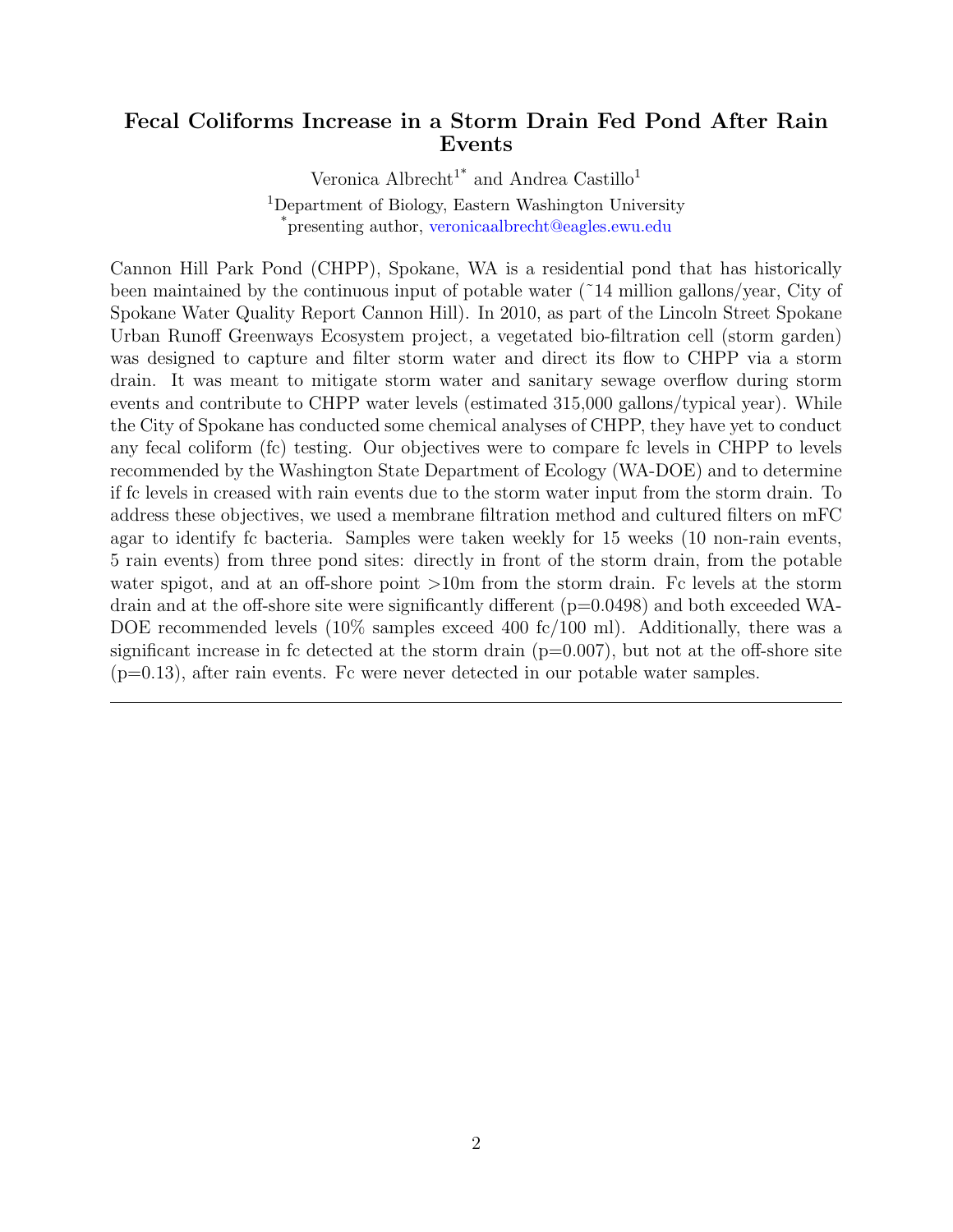#### <span id="page-5-1"></span><span id="page-5-0"></span>How Supplemental Iron Impacts the Antibacterial Effects of Manuka Honey

Laurisa Ankley<sup>1\*</sup>, Katherine Camp<sup>1</sup>, Robin O'Quinn<sup>1</sup>, and Andrea Castillo<sup>1</sup> <sup>1</sup>Department of Biology, Eastern Washington University \*presenting author, [laurisa.ankley@eagles.ewu.edu](mailto:laurisa.ankley@eagles.ewu.edu)

Pathogenic bacteria have developed resistance to every antibiotic currently available, motivating scientists and medical professionals to find effective alternative treatments. Honey has captured the attention of researchers, due to its long history of effective medical use as an antibacterial. Manuka honey in particular, has proven to have strong antibacterial properties. In addition to hydrogen peroxide, low pH and high sugar content found in typical honeys, Manuka honey also contains methylglyoxyl from the *Leptospermum scoparium* flower nectar. The exact mechanism by which these Manuka honey components, and possibly others, work to kill bacteria and prevent resistance remains unknown. One hypothesis is that Manuka honey may interfere with iron acquisition. Bacteria require iron for many processes, including metabolism, gene expression, and enzyme activity; without it, they are unable to survive. Here, we test this hypothesis by determining if supplemental iron offsets the antibacterial action of Manuka honey. The minimum inhibitory concentrations for Escherichia coli and Staphylococcus aureus were  $6\%$  (n=8) and  $3\%$  (n=16) Manuka honey, respectively. When E. coli cultured with 6% Manuka honey was supplemented with ferrous sulfate (75, 100, 200, 300, 400, 500M), we observed growth that was significantly greater (p values  $= 0.0025, 0.0268$ , 0.0266, 0.0004, 0.0005, 0.0057) than the E. coli plus  $6\%$  Manuka honey alone. However, supplementation of S. aureus plus 3% Manuka honey with iron (25, 50, 100, 300, 400M) did not restore growth over the no iron control (p values  $= 0.6599, 0.7458, 0.0813, 0.0675,$ 0.1025). Instead, three of our iron treatments, 75, 200, and 500 M, resulted in significantly less growth ( $p= 0.0378, 0.0242, 0.0195$ ) than S. aureus exposed to honey alone. We are further exploring the relationship between Manuka honeys antibacterial action and iron acquisition by repeating these supplementation experiments with  $E.$  coli mutants in glyoxylase (gloA) and iron uptake (fur).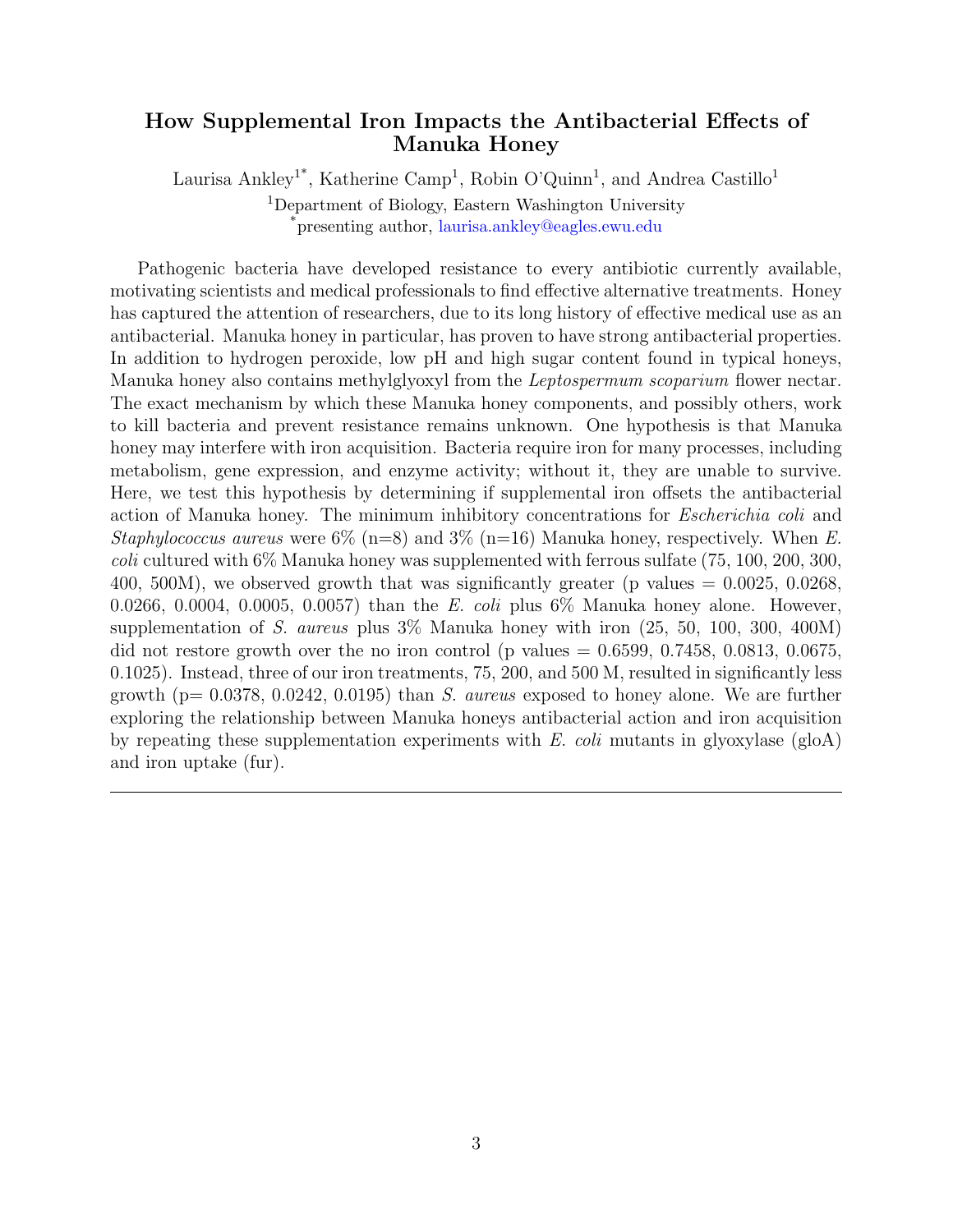#### <span id="page-6-1"></span>T4SS Effector Protein Prediction: Feature Selection

Zhila Esna Ashari<sup>1\*</sup>, Kelly A. Brayton<sup>1,2,3</sup>, Shira L. Broschat<sup>1,2,3</sup>

<span id="page-6-0"></span><sup>1</sup>School of Electrical Engineering and Computer Science, Washington State University

<sup>2</sup> Department of Veterinary Microbiology and Pathology, Washington State University <sup>3</sup>Paul G. Allen School for Global Animal Health, Washington State University

\*presenting author, [zesnaash@eecs.wsu.edu](mailto:zesnaash@eecs.wsu.edu)

Bacterial pathogens have different methods for attacking host cells and one of them is by means of a secretion system. There are nine known secretion systems, and in this work, we consider type IV secretion systems (T4SS) composed of multiple proteins responsible for secreting effector proteins directly into eukaryotic host cells. It is very important for biologists to know how these effectors function, but first it is necessary to identify the effectors from among the entire genome of a bacterial pathogen. In recent years, some methods based on scoring and machine learning algorithms have been proposed to make this task easier by finding effector candidates to be tested in laboratories later. However, each work has proposed different sets of features. The main idea of our work was to find a set of optimal features to use in machine learning algorithms. For this purpose, we built a dataset of known effectors and non-effectors for four types of bacterial pathogens (Legionella pneumophila, Coxiella burnetii, Brucella spp, and Bartonella spp) as well as a set of all known features using a literature review. Then, by means of statistical tests and dimensional reduction methods, we selected a set of optimal features for T4SS effector prediction. Next we used known effectors for *Coxiella burnetti* to compare results using our feature set to a set of features proposed in a previous study. We showed that our optimal features give much better results than the feature set used in the previous work.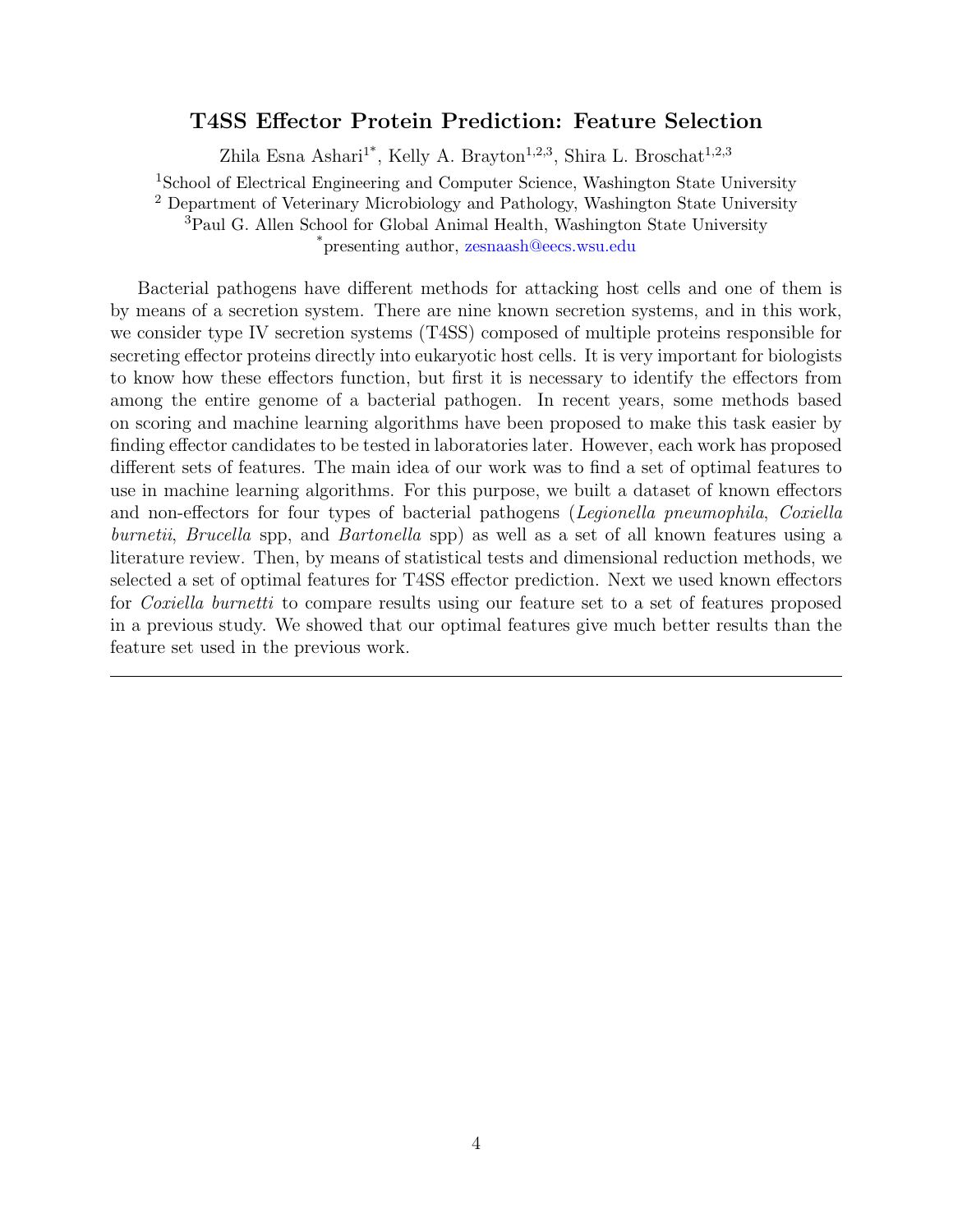#### <span id="page-7-1"></span><span id="page-7-0"></span>Hot Tales of T4's Transition from Host to Phage Metabolism

G. Ray<sup>1</sup>, V. Eromin<sup>1</sup>, D. Bryan<sup>1\*</sup>, and E. Kutter<sup>1</sup> <sup>1</sup>The Evergreen State College \*presenting author, [bryanD@evergreen.edu](mailto:bryanD@evergreen.edu )

When a lytic bacteriophage infects a host bacterium, it immediately begins transforming the host into a factory for phage production. The first steps in this process, once the phage is securely adsorbed to a complementary host, are the phage injecting its DNA and expression of early genes (over 100 of them for T4 –many of them host lethal,) tweaking the cell metabolism in a variety of largely little-understood ways that presumably make it more effective at phage production under at least some conditions. In the case of bacteriophage T4, the first alterations to its Escherichia coli host are cessation of the hosts maintenance and constitutive functions: host DNA synthesis and replication, cell division, transcription and translation of host genes and most kinds of macromolecular synthesis are all strongly inhibited within 1-3 minutes of infection. This behavior was originally characterized by introducing radioactively labeled substrates into T4-infected E. coli, and has been further explored across a variety of bacteriophage/host systems over the years using more modern "next-generation" techniques. Here, we review some of our early work in this field and discuss a number of our less-widely known studies of host-phage interactions using radioisotope labeling techniques, encouraging other labs to extend these areas of exploration to other genera of phages. While many biologists today have access to next-generation tools like RNAseq and metabolomics, the old standby of radiolabeling is still a reliable technique that offers unique capabilities for exploring many details of the phage infection process.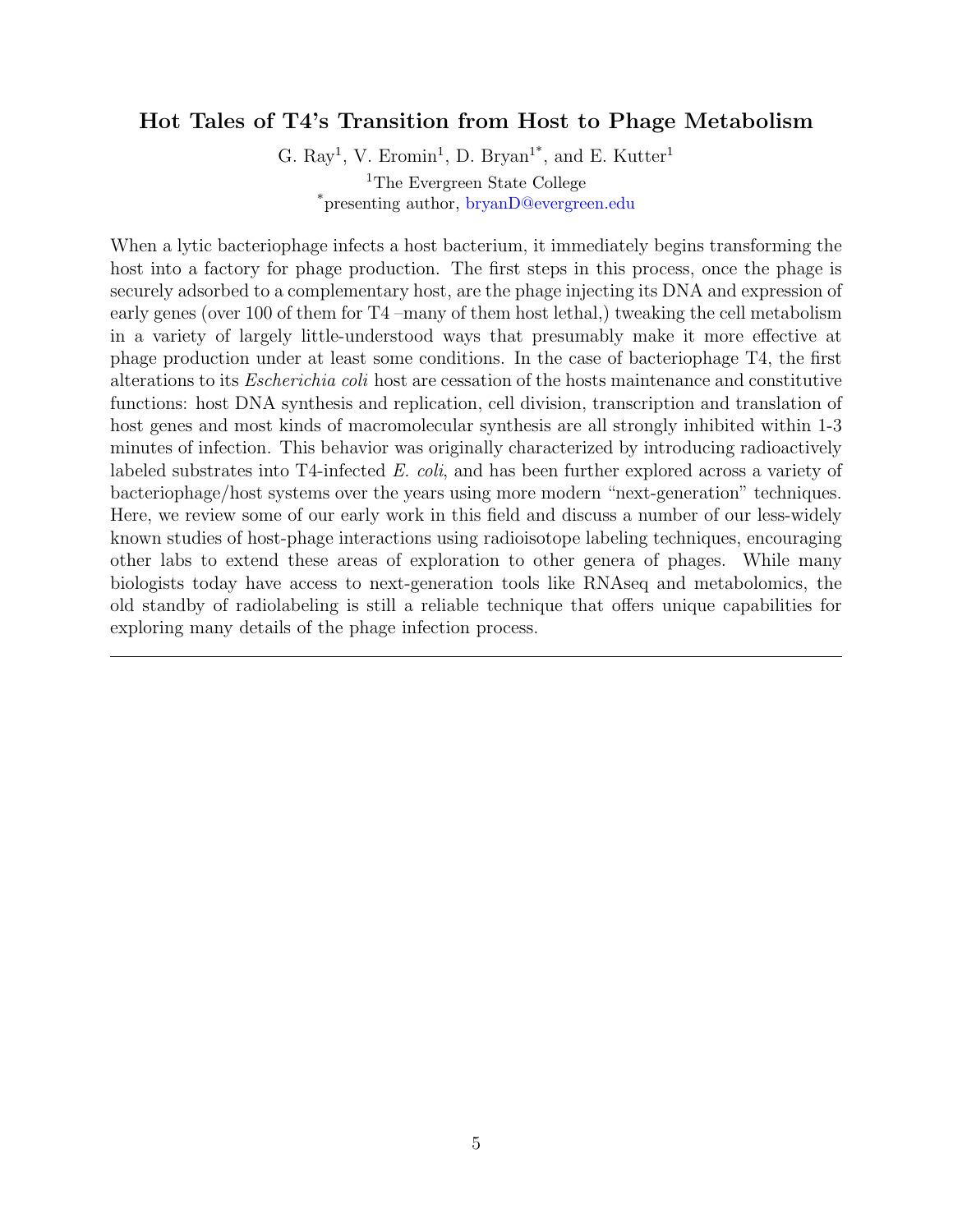#### <span id="page-8-1"></span><span id="page-8-0"></span>Characterization of Helicobacter pylori Cytotoxin Associated Gene Pathogenicity Island Putative Small Regulatory RNA **Transcripts**

Andrea Castillo<sup>1\*</sup>, Christopher Baber<sup>1</sup>, and Savanna Garcia<sup>1</sup> <sup>1</sup>Department of Biology, Eastern Washington University \*presenting author, [acastillo@ewu.edu](mailto:acastillo@ewu.edu )

Helicobacter pylori is a human gastric bacterial pathogen responsible for gastric disease, including gastritis, gastric and duodenal ulcers, gastric adenocarcinoma and MALT lymphoma. A specific H. pylori chromosomal DNA region, the cytotoxin associated gene Pathogenicity Island (cagPAI), is associated with more severe disease outcomes. The cagPAI encodes between 27-30 genes that produce a type IV secretion system pilus capable of injecting H. pylori factors into our gastric epithelial cells; injection of these factors into our cells results in signaling and morphological changes reminiscent of cancer precursor cells. We are interested in learning how genes within the cagPAI are regulated. In our recent study (Ta et al. 2012), we found two putative small regulatory RNA transcripts (sRNAs, RNA-III and RNA-XII) located within the cagPAI. sRNAs are known to regulate gene expression in H. pylori and other bacteria. Herein, we determined that sRNA-III and sRNA-XII are indeed sRNAs, being at least 188bp and 80bp, respectively. Additionally, we identified a third sRNA, sRNA-IX that is at least 203bp in length and antisense to cagY. We are still working to define the 3' end of these sRNA so they are likely longer than our initial prediction here. We located the 5'-ends of transcripts sRNA-III and sRNA-IX and have predicted their approximate promoter locations. Finally, we have used the online sRNA prediction resource, TargetRNA2 to predict which H. pylori genes may be regulated by sRNA-III, sRNA-IX, and sRNA-XII.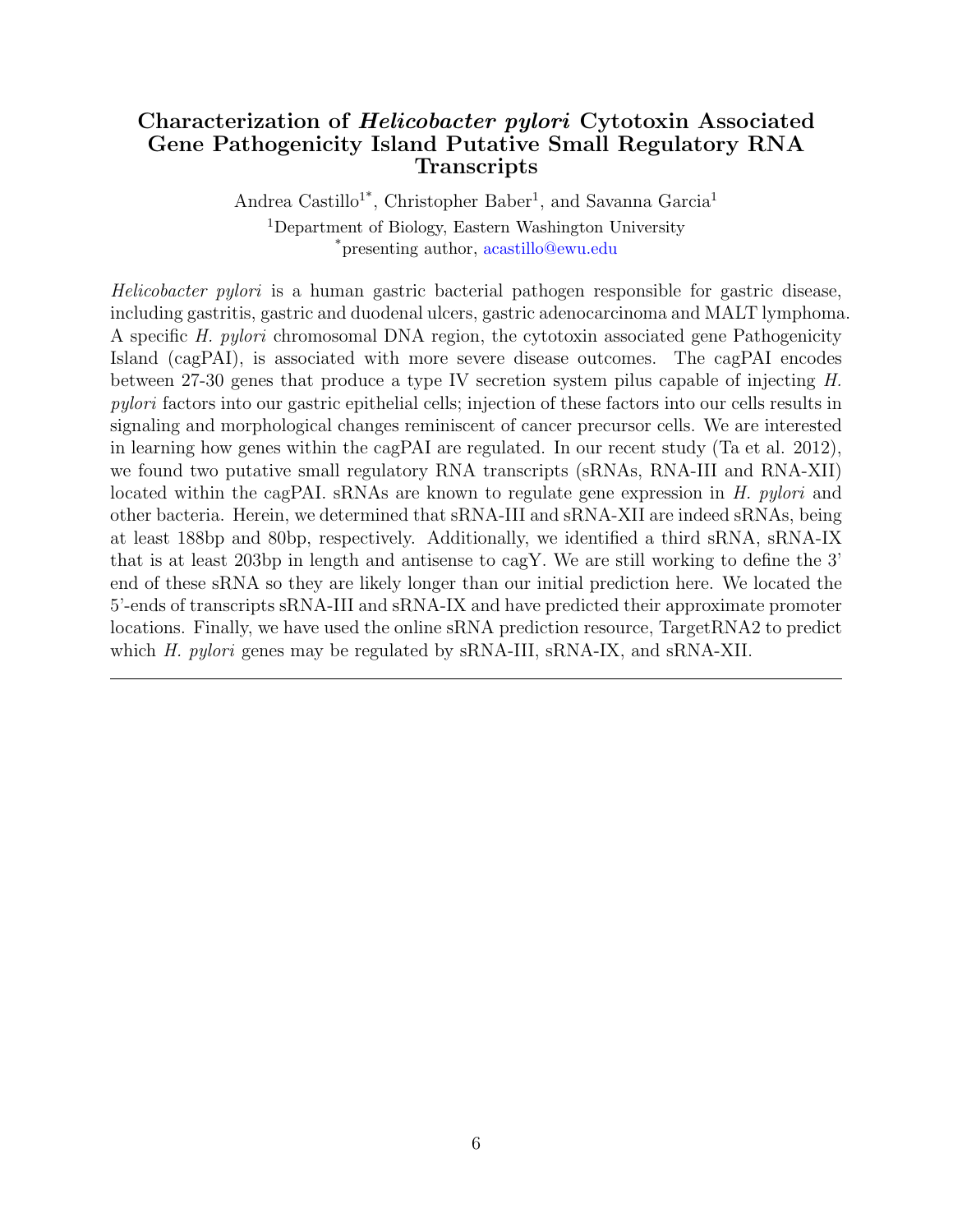#### <span id="page-9-1"></span><span id="page-9-0"></span>Smart Thermometers for Safer Milk: Promoting Milk Quality among Maasai Pastoralists of Tanzania

Mark Caudell<sup>1,2\*</sup>, Murugan Subbiah<sup>1</sup>, Beatus Lyimo<sup>3</sup>, and Douglas Call<sup>1,3</sup> <sup>1</sup>Paul G. Allen School for Global Animal Health, College of Veterinary Medicine, Washington State University

<sup>2</sup>Department of Anthropology, Washington State University

<sup>3</sup> Nelson Mandela African Institution for Science and Technology \*presenting author, [mcaudell@vetmed.wsu.edu](mailto:mcaudell@vetmed.wsu.edu)

Milk plays a central role in pastoralist diets but may be a source of foodborne pathogens and antibiotic resistance. To encourage hygienic milk-handling practices, a public health intervention was performed across four Maasai communities in northern Tanzania  $(N=105$ households). Across villages, intervention strategies differed in how the health message was conveyed (narrative vs technical formats) and hygienic practices emphasized (milk boiling versus milk pasteurization). Intervention effectiveness was determined by relating thermometer adoption, knowledge, and attitudes to total bacterial counts of milk samples (N=989) across a three-week period for each site. Results indicate that health messages conveyed in narrative formats and emphasizing pasteurization produced the greatest rates of technological adoption, knowledge retention/spread, and decreases in bacterial counts. Interventions to encourage the normalization of hygienic milk-handling behaviors within pastoralist communities will benefit from introducing culturally-aware practices advertised in narrative formats.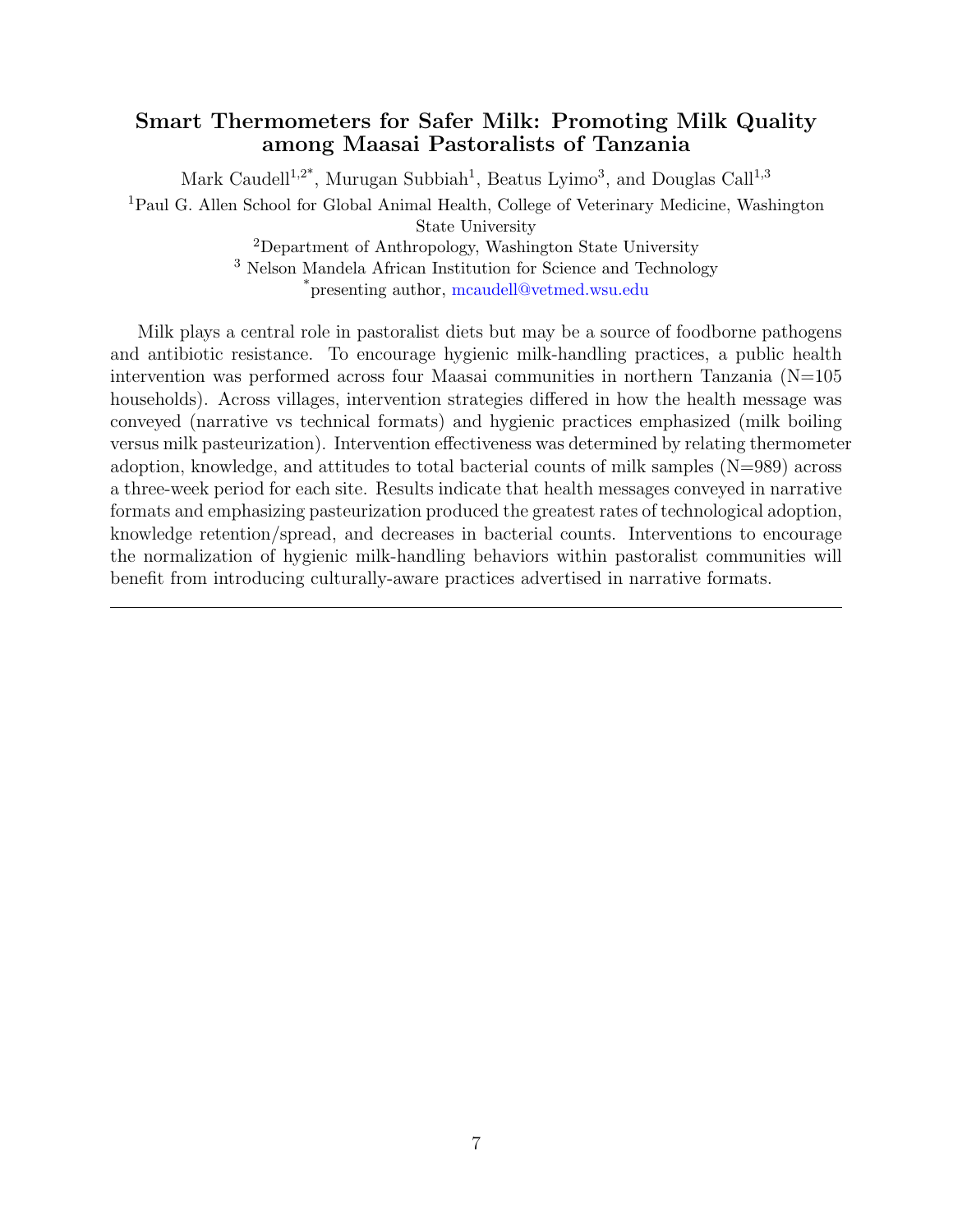#### <span id="page-10-1"></span>Development of a Malignant Catarrhal Fever Vaccine

<span id="page-10-0"></span>Cristina W. Cunha<sup>1,2\*</sup>, Naomi S. Taus<sup>1,3</sup>, Donald P. Knowles<sup>1,3</sup>, and Hong Li<sup>1,3</sup>

<sup>1</sup>Animal Disease Research Unit, Agricultural Research Service, USDA

<sup>2</sup>Paul G. Allen School for Global Animal Health, College of Veterinary Medicine, Washington State University

<sup>3</sup>Department of Veterinary Microbiology and Pathology, College of Veterinary Medicine, Washington State University

\*presenting author, [cwcunha@vetmed.wsu.edu](mailto:cwcunha@vetmed.wsu.edu )

Malignant catarrhal fever (MCF) is an often fatal disease caused by a group of herpesviruses. The MCF viruses are carried asymptomatically by adapted hosts, but can cause disease when transmitted to clinically susceptible animals, such as cattle and bison. Ovine herpesvirus 2 (OvHV-2), normally carried by sheep, is the most frequent cause of MCF worldwide. OvHV-2-induced MCF has a significant economic impact on American bison due to their high disease susceptibility. The development of an effective vaccine to MCF is our research top priority. Because OvHV-2 does not grow in cell culture, conventional methods to attenuate or modify viruses to be used as vaccines cannot be utilized, making vaccine development very challenging. Regardless, using new strategies and a rabbit model of infection, significant progress has been made in the last few years. As a potential MCF vaccine, we are currently working on the development of a non-pathogenic bovine herpesvirus-4 (BoHV-4) vector to express OvHV-2 glycoproteins known to induce immune responses capable of protecting animals from disease.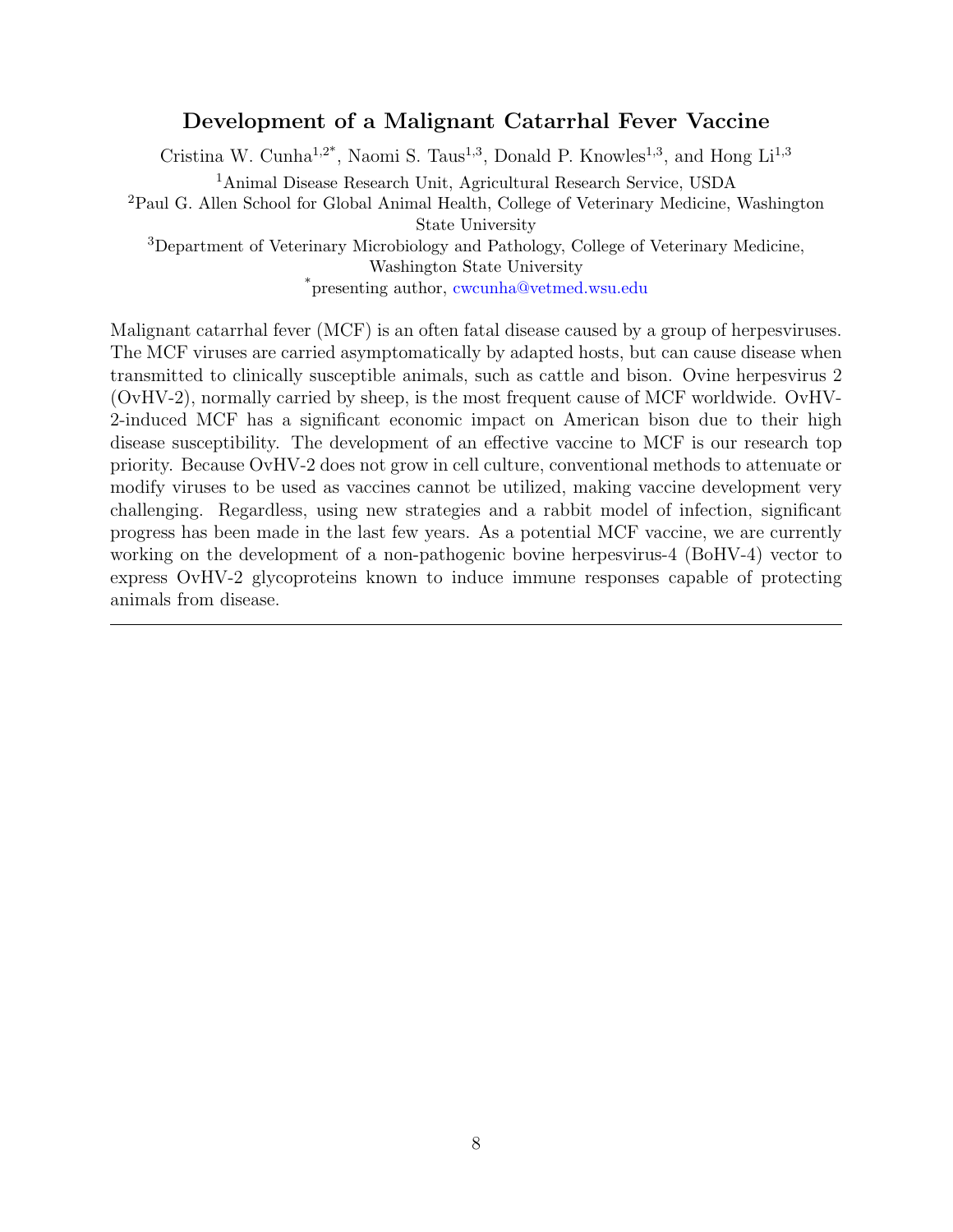#### <span id="page-11-1"></span><span id="page-11-0"></span>Host Cell-Free Culture Allows Identification of Factors Defining Niche Restriction and Uncovers Metabolic Capabilities of *Coxiella* burnetii

Eduardo Vallejo Esquerra<sup>1</sup>, Hong Yang<sup>1</sup>, Savannah E. Sanchez<sup>1</sup>, and Anders Omsland<sup>1</sup> <sup>1</sup>Paul G. Allen School for Global Animal Health, College of Veterinary Medicine, Washington State University \*presenting author, [eduardo@vetmed.wsu.edu](mailto:eduardo@vetmed.wsu.edu )

Coxiella burnetii is a highly infectious zoonotic bacterium that causes Query  $(Q)$  fever in humans. Replication in the infected host occurs intracellularly in a phagolysosome like compartment called the Coxiella containing vacuole (CCV). In order for replication to take place in the CCV, C. burnetii requires specific physicochemical and nutritional conditions provided by the host. The obligate intracellular nature of this pathogen has historically prevented definitive analysis of C. burnetii requirements for replication. However, with the recent introduction of methods for targeted gene deletion and culture of C. burnetii under chemically defined host cell-free (axenic) conditions, metabolic capabilities of this pathogen can now be definitively deciphered. We show that C. burnetii replication under axenic conditions is dependent on acidic pH, low oxygen concentration, and presence of carbon dioxide. A nutritionally limited axenic medium only containing 17 amino acids support robust replication of C. burnetii. Of these 17 amino acids, glutamate was identified as a major gluconeogenic carbon source involved in biomass production. Phosphoenolpyruvate carboxykinase (PEPCK) represents the first committed step in gluconeogenesis. In order to determine the importance of glycolysis and glucone genesis in  $C$ . burnetii replication, deletion of pckA, encoding PEPCK, was performed and C. burnetii replication on glycolytic and gluconeogenic substrates determined. Although the C. burnetii genome does not encode a canonical hexokinase; a major enzyme allowing phosphorylation of glucose for entry into the glycolytic pathway, the C. burnetii pckA mutant showed that in addition to utilizing gluconeogenic substrates for replication, C. burnetii can also utilize glucose to generate biomass. Overall, this study sheds light on physicochemical and nutritional factors that dictate C. burnetii niche restriction, and demonstrates that C. burnetii can utilize glucose as a carbon source, for example under conditions of amino acid limitation.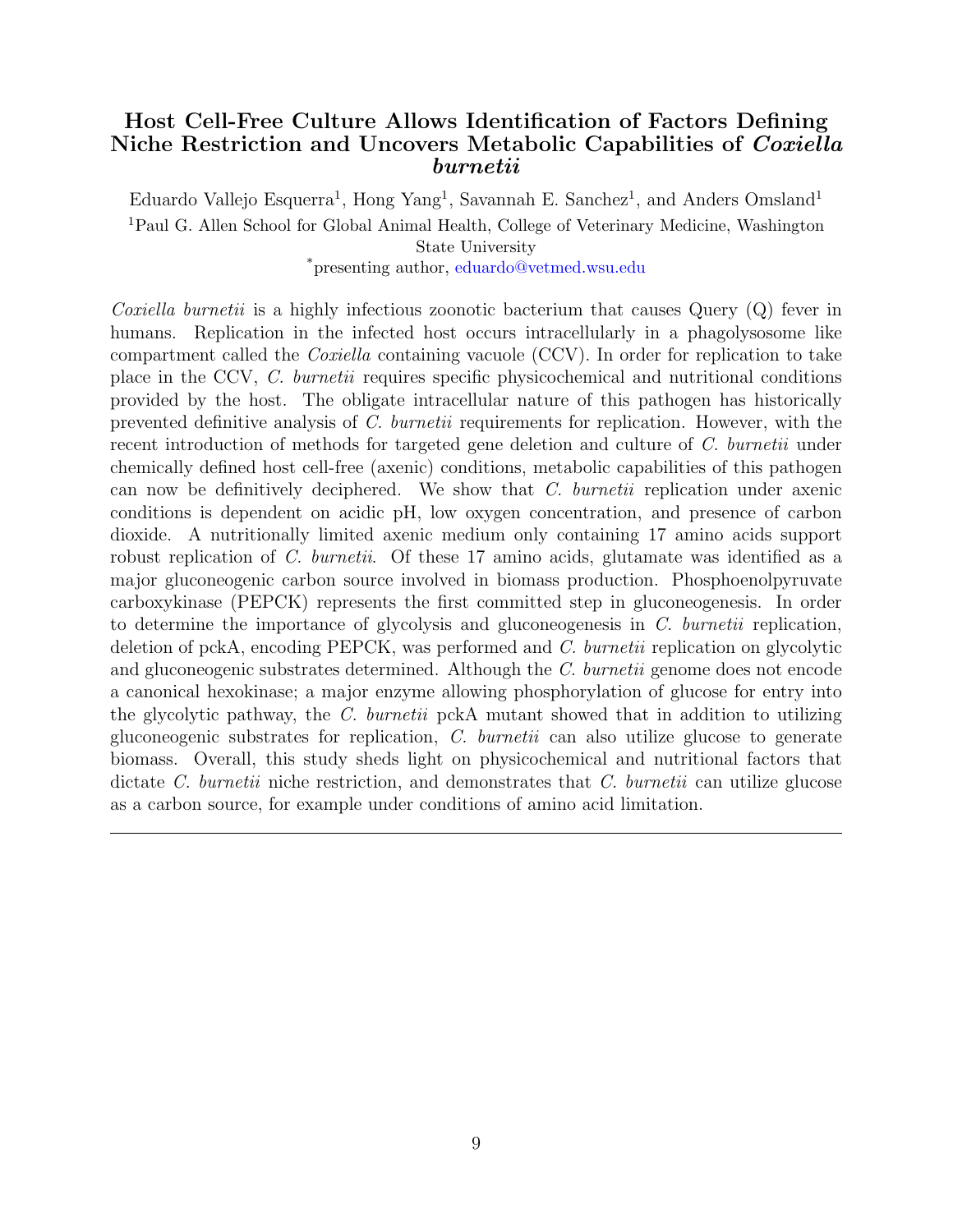#### <span id="page-12-1"></span><span id="page-12-0"></span>Sequential hypertonic-hypotonic treatment of Acinetobacter baumannii biofilm enhances penetration of hydrophilic antibiotics

Azeza Falghoush<sup>1\*</sup>, Haluk Beyenal<sup>2</sup>, and Douglas R. Call<sup>1</sup>

<sup>1</sup>Paul G. Allen School for Global Animal Health, Washington State University

<sup>2</sup>Gene and Linda Voiland School of Chemical Engineering and Bioengineering, Washington State

University

\*presenting author, [afalghoush@vetmed.wsu.edu](mailto:afalghoush@vetmed.wsu.edu)

Infections with bacterial biofilms are as serious challenges because biofilm communities are highly tolerant to antibiotics. This protection is attributed, in part, to a hydrated matrix that surrounds the bacterial community and that delays antibiotic diffusion. In this study, we evaluated whether it is possible to dehydrate a biofilm and then re-hydrate using distilled water with antibiotic as a means to increase antibiotic penetration and efficacy. Acinetobacter baumannii test-tube biofilms (24 h) were exposed to hypertonic concentrations of maltodextrin, sucrose or polyethylene glycol (PEG). These biofilms were then washed with distilled water containing 10 times the concentration of antibiotics needed to kill these bacteria in broth culture (50 μg/ml tobramycin, 300 μg/ml chloramphenicol, 20 μg/ml ciprofloxacin or 100 μg/ml erythromycin). Biofilms were then harvested and the number of viable cells (CFU) was determined. Depending on the treatment combination, this sequential strategy reduced the cell counts by 2-7 log  $(P < 0.05)$ . Relative to tobramycin treatment alone, the efficacy of sequential treatment was evident for all osmotic compounds (P < 0.05). Sequential treatment with erythromycin or chloramphenicol was not different from using either antibiotic alone ( $P \geq 0.2$ ). The difference in antibiotic performance is correlated with the degree of antibiotic hydrophilicity. Our findings support the clinical evaluation of sequential regimens of hyper- and hypotonic solutions as a means to enhance antibiotic efficacy against chronic biofilm infections.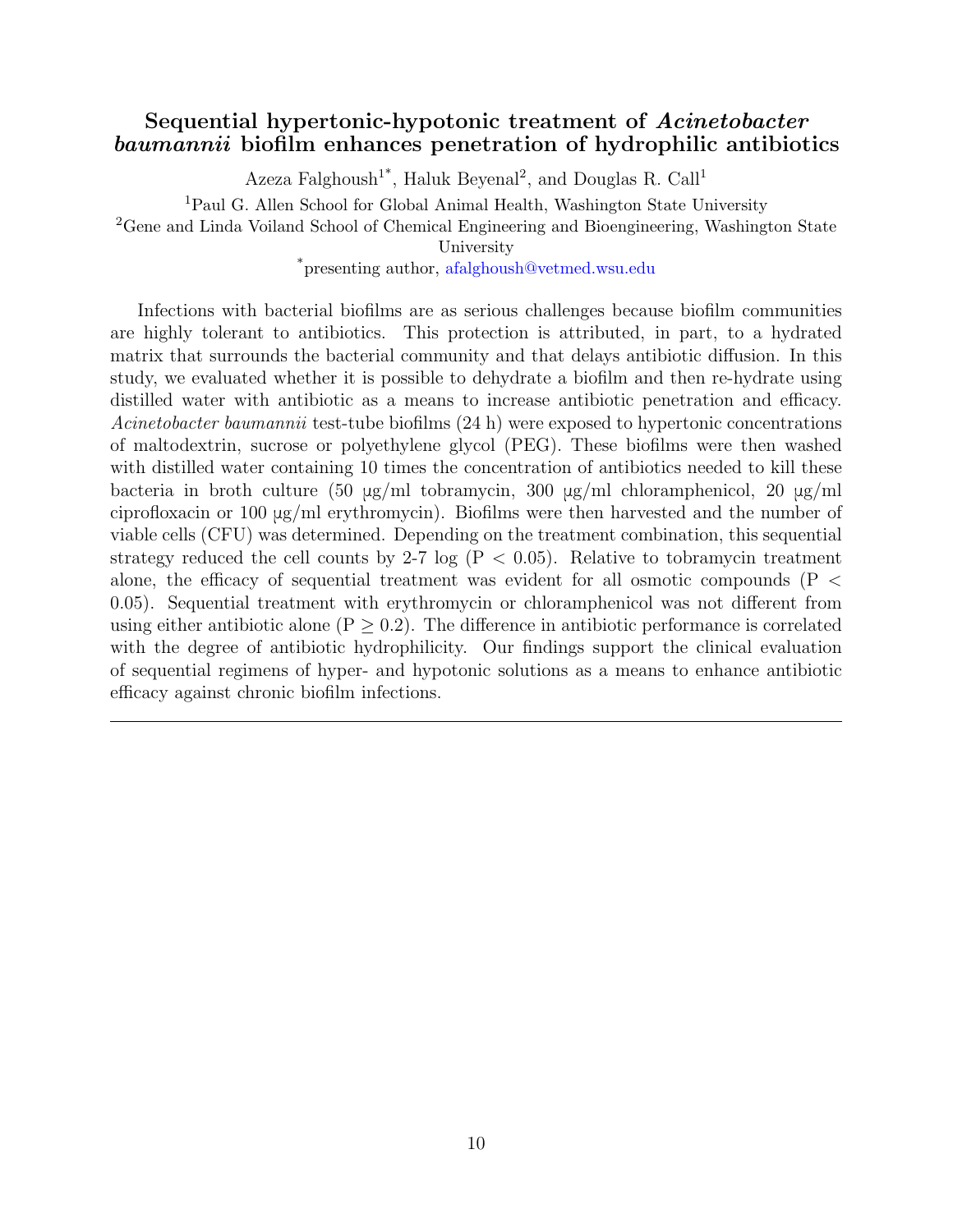#### <span id="page-13-1"></span><span id="page-13-0"></span>The Brucella abortus Type IV secretion effector BspA is ubiquitinated inside host cells

Veronica Harris<sup>1\*</sup>, Cheryl Miller<sup>1</sup>, and Jean Celli<sup>1</sup>

<sup>1</sup>Paul G. Allen School for Global Animal Health, College of Veterinary Medicine, Washington

State University

\*presenting author, [veronica.harris@wsu.edu](mailto:veronica.harris@wsu.edu)

Brucella abortus is a Gram-negative bacterium that causes brucellosis, a prominent zoonotic disease worldwide that is responsible for sterility and abortions in animals and chronic infections in humans. B. abortus is an intracellular pathogen that uses a Type IV Secretion System (T4SS) to ensure its survival and growth in host cells such as macrophages, epithelial and reproductive cells, via delivery of T4SS effectors thought to modulate host functions. One of these T4SS effectors, BspA, is a Brucella secreted protein that localizes to the host endoplasmic reticulum (ER) when ectopically expressed, where it inhibits the secretion of host proteins. BspA is a small 22 kDa protein with high molecular weight banding patterns consistent with polyubiquitination profiles, when examined by western blot analysis, suggesting the protein is being modified. To test this hypothesis, a reciprocal immunoprecipitation of BspA and ubiquitin was performed on HeLa cells expressing 3xFLAG-BspA and HA-Ubiquitin, which demonstrated that BspA is ubiquitinated. Additionally, BspA's stability increased when cells were treated with the proteasome inhibitor MG132, suggesting that BspA is ubiquitinated and degraded by the proteasome. Lysine residues are common sites of ubiquitination, so mutations of the four lysine residues of BspA to alanines were generated by site directed mutagenesis to determine the location and role of ubiquitination of BspA. The ubiquitination status of all lysine mutants of BspA is currently being characterized. All BspA mutants still inhibited host protein secretion, suggesting that its ubiquitination, if abolished by these mutations, is not required for its effect on the host secretory pathway.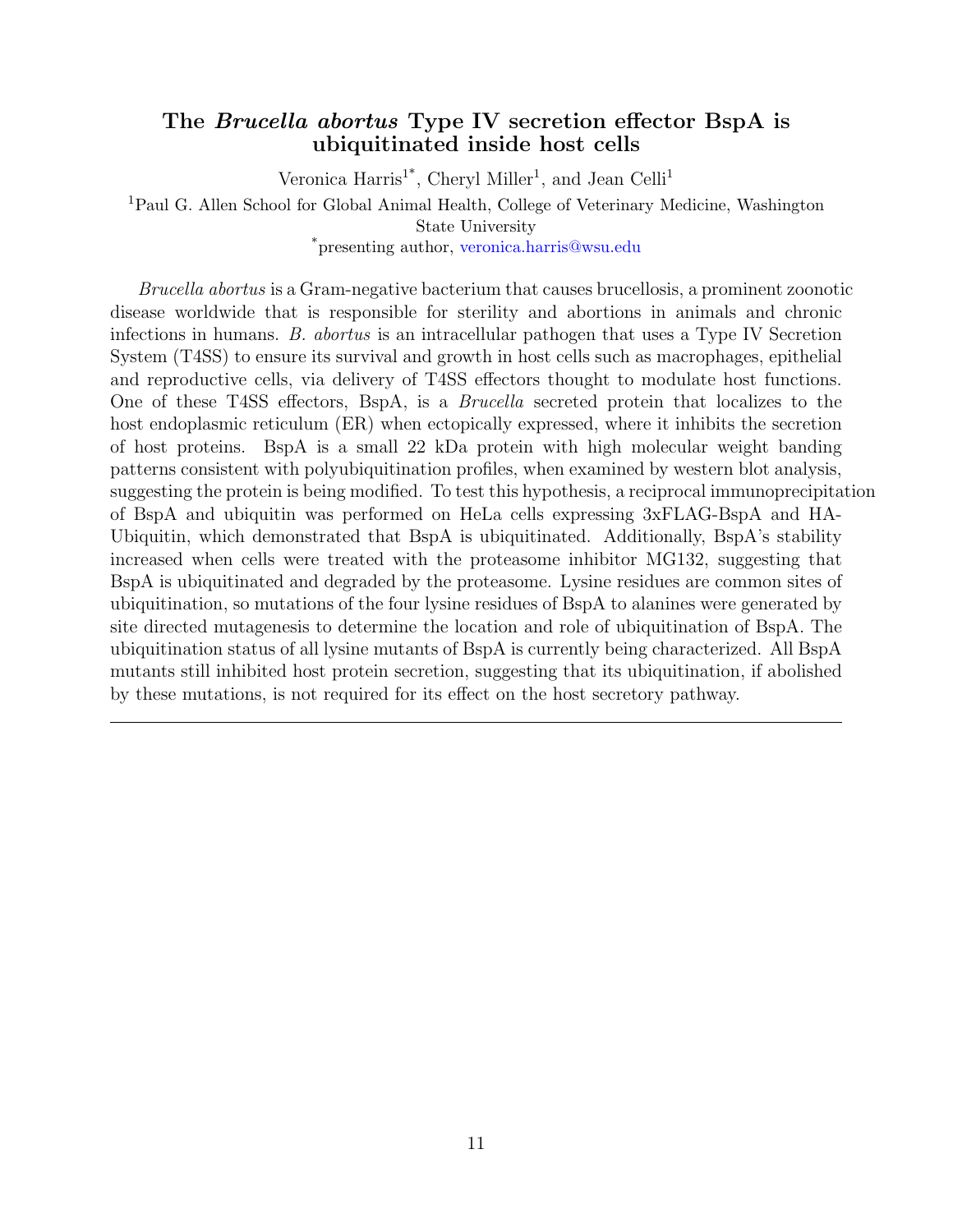#### <span id="page-14-1"></span><span id="page-14-0"></span>Isolation and Analysis of Cluster Q Phage Ein37 and F1 Phage Plumbus

Sophie Harrison<sup>1</sup><sup>\*</sup>, Cody Allison<sup>1</sup>, Samantha Altheide<sup>1</sup>, Brianna Bordwell<sup>1</sup>, Mandy Chen<sup>1</sup>, Adrienne Chitwood<sup>1</sup>, Tokala Christensen<sup>1</sup>, Carollyne Coulson<sup>1</sup>, Nichole Criss<sup>1</sup>, Melinda Dauley<sup>1</sup>, Christopher Davis<sup>1</sup>, Daniel Devonshire<sup>1</sup>, Kyle Dobbs<sup>1</sup>, Jacob Durham<sup>1</sup>, Michael Espy<sup>1</sup>, Jarred Figlar-Barnes<sup>1</sup>, Parke Funderburk<sup>1</sup>, Evan Furrer<sup>1</sup>, Brianna Gage<sup>1</sup>, Daniel Gilberts<sup>1</sup>, Andrew Glassbrook<sup>1</sup>, Kyle Grosten<sup>1</sup>, Jenny Green<sup>1</sup>, Annelise Hooper<sup>1</sup>, Casey Irwin<sup>1</sup>, Coleman Kaestner<sup>1</sup>, Katherine Kallus<sup>1</sup>, Nolan Knaus<sup>1</sup>, Tamara Koledin<sup>1</sup>, Randolph Kraus<sup>1</sup>, Stacia Krause Ledbetter<sup>1</sup>, Tessa LaLonde<sup>1</sup>, Madesyn Lockwood<sup>1</sup>, Anthony Lopez<sup>1</sup>, Kody Ludwig<sup>1</sup>, Nacia Magass<sup>1</sup>, Trevor McCliment<sup>1</sup>, Bryanne McNamara<sup>1</sup>, Robert Munoz<sup>1</sup>, Micah Needham<sup>1</sup>, Melyssa Nocis<sup>1</sup>, Taylor Nowotny<sup>1</sup>, Luke Ogden<sup>1</sup>, David Parker<sup>1</sup>, Habib Quaraishi<sup>1</sup>, Olivia Parks<sup>1</sup>, Kaden Phillips<sup>1</sup>, Rian Plastow<sup>1</sup>, Justin Roberts<sup>1</sup>, Shayna Rossiter<sup>1</sup>, Breck Roundtree<sup>1</sup>, Candace Saunders<sup>1</sup>, Marissa Scoville<sup>1</sup>, Alexea Seil<sup>1</sup>, Petal Shohadai<sup>1</sup>, Keelan Smith<sup>1</sup>, Sean Staub<sup>1</sup>, Charles Thompson<sup>1</sup>, Steven Vananzo<sup>1</sup>, Amber Vidal<sup>1</sup>, Jenny von Henkelman<sup>1</sup>, Crystal Whitford<sup>1</sup>, Chandler Williams<sup>1</sup>, Clarissa Dirks<sup>1</sup>, Alberto Napuli<sup>1</sup>, James Neitzel<sup>1</sup>

> <sup>1</sup>Biology and Life Sciences, The Evergreen State College \*presenting author, [harrison.a.sophie@gmail.com](mailto:harrison.a.sophie@gmail.com )

The student participants in our third cycle of the SEA-PHAGE project were again members of the interdisciplinary program Introduction to Natural Sciences, a year-long, full-time learning community with integrated instruction in biology, chemistry, and science process skills. During the fall quarter students collected and purified phages using enrichment cultures of Mycobacterium smegmatis mc<sup>2</sup> 155 at 37 C. This year 23 phages were isolated from local soils, purified, and entered into the PhagesDB collection. Compared to prior years, we had a lower percentage of successful isolations. This set of phages had their DNA purified and analyzed by restriction enzyme digestion and gel electrophoresis. Successful DNA extractions were completed for most of the phages, although some difficulty in dealing with DNA stability was encountered. DNA quality and restriction enzyme experiments were used to select genomes for sequence analysis. Phages were also analyzed by transmission electron microscopy after negative staining with uranyl acetate. This resulted in clear images of all of the isolated phages, which appeared to be siphoviridae. The phages sequenced and analyzed were Ein37 and Plumbus. DNA from these phages was sequenced using the Illumina process at the Pittsburg Bacteriophage Institute. The sequence of Ein37 revealed a 53,748 bp linear double stranded DNA genome with a sticky fourteen bp 3' overhang and with a GC content of 67.4%. Analysis of the sequence of this phage confirmed that it was a siphoviridae in the Q cluster. BLASTn results showed that Ein37 had a 99% sequence identity with the other 7 members of cluster Q, indicating a high degree of similarity in this group, with almost half of the predicted genes being Phams unique to this cluster.The genome of Plumbus is a 54,468 bp dsDNA with a sticky ten bp  $3'$  overhang and a GC content of 61.1%. BLASTn results indicated its closest relative was Cluster F1 phage Kimberlium. Both genomes were analyzed for potential protein coding open-reading frames using Glimmer and GeneMark, and protein functions were predicted by BLASTp and HHPred, as well as examining synteny with related phages. Preliminary results suggest the presence of 86 protein coding genes in Ein39 and 106 in Plumbus. We identified no tRNA or tmRNA genes in either phage. Further work is being conducted to identify and confirm all protein coding regions and to identify functions for predicted protein products.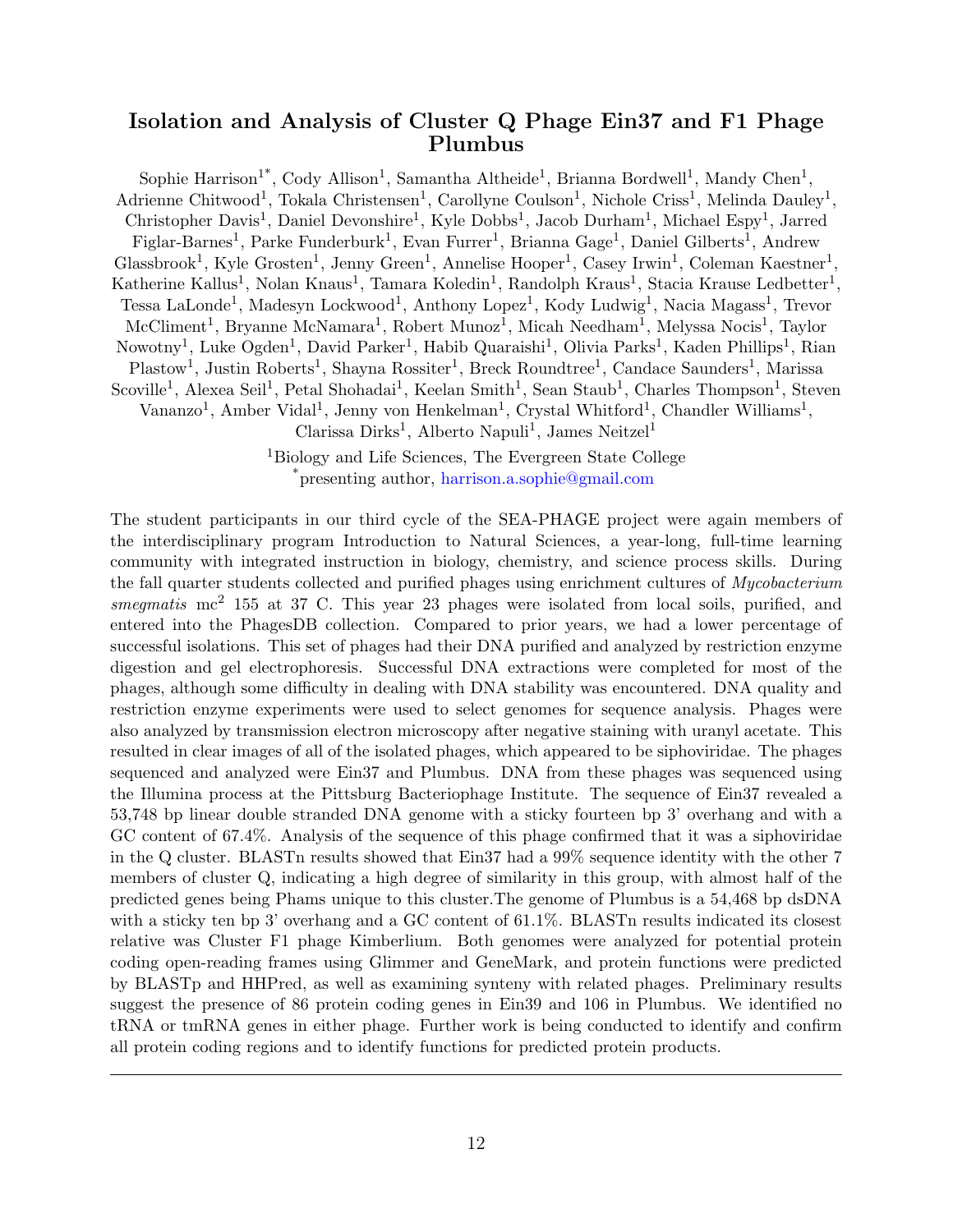#### <span id="page-15-1"></span><span id="page-15-0"></span>Eliminating the bacterial endosymbiont Wolbachia from Drosophila species using a novel antibiotic delivery method

Emily K. Hendrix<sup>1\*</sup> and Luis F. Matos<sup>1</sup>  $^1$ Department of Biology, Eastern Washington University \*presenting author, [ehendrix1@ewu.edu](mailto:ehendrix1@ewu.edu)

Arthropods are common hosts for many pathogens and studying arthropod models can provide insight into pathogen-host interactions. In some cases, benign pathogens protect arthropod hosts from infection by more virulent pathogens. This phenomenon is observed in Drosophila species infected with the bacterial endosymbiont Wolbachia. Wolbachia is a vertically transmitted proteobacteria naturally infecting up to 70% of arthropods. Infection with this intracellular bacterium induces resistance to some RNA viruses by disturbing the insects innate RNA interference response. The Drosophila model is an excellent tool for furthering our understanding of pathogen-host interactions; however, when the pathogen in question is a virus, Wolbachia presence can confound results. Thus, eliminating Wolbachia from *Drosophila* allows for more accurate research of RNA virus infections. Curing *Drosophila* usually is done by rearing the flies on antibiotic-treated media; a process that can take months to produce *Wolbachia*-free flies that are ready for experimentation. Here we show that antibiotic microinjection into the Drosophila hemocoel successfully cleared infection; injected female flies produced Wolbachia-free offspring. Fecundity and sex ratios in the cured offspring were indistinguishable from untreated or mock-injected (buffer only) controls. This novel antibiotic delivery method greatly increases the speed (from several months to two weeks) and effectiveness (100% cure) of antibiotic treatment necessary to produce Wolbachiafree flies that are ready for experimentation.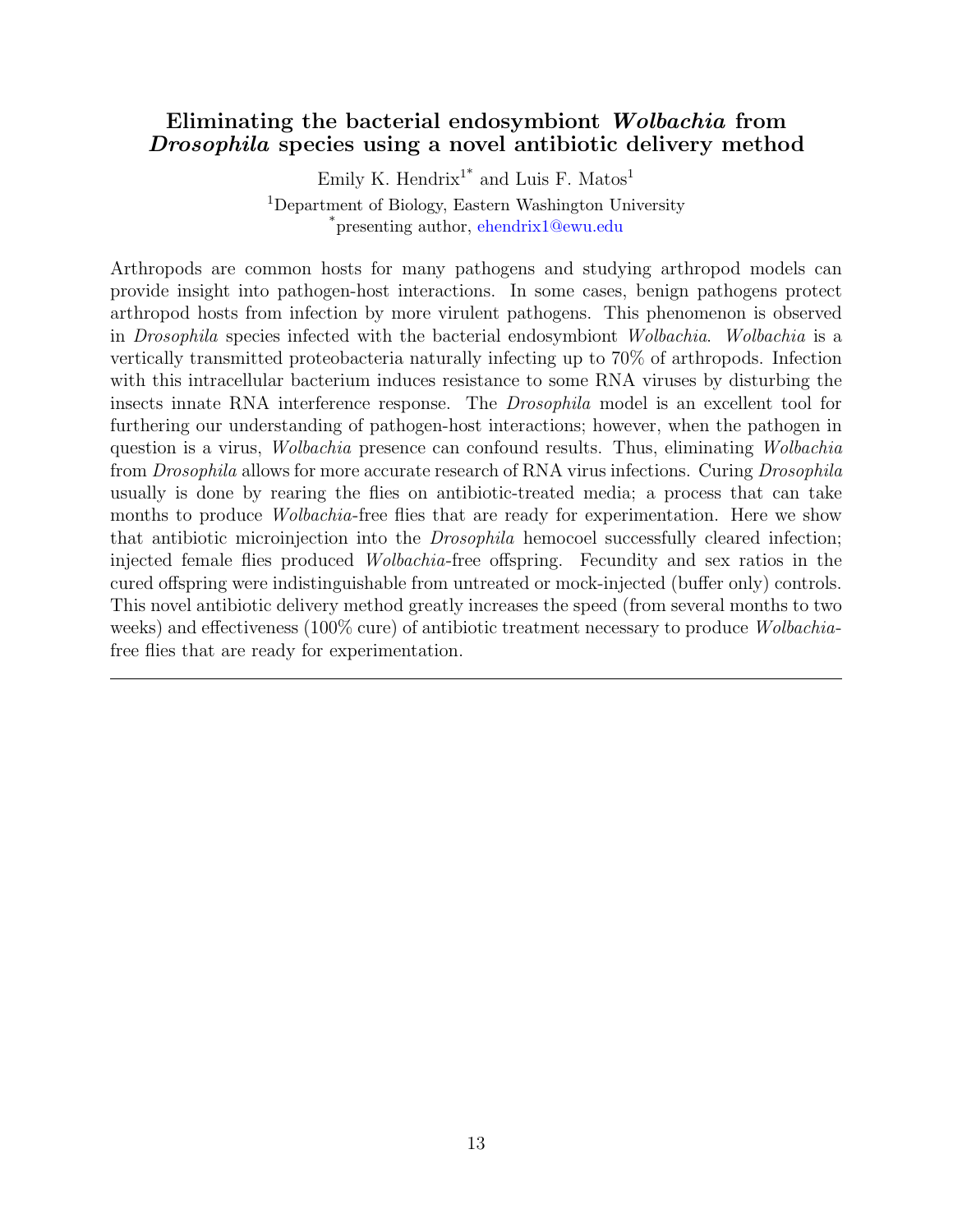#### <span id="page-16-1"></span><span id="page-16-0"></span>Investigating Bacterial Communities Isolated from Mosquitoes Native to Spokane, WA

Ashley Just<sup>1\*</sup>, Andrew Marble<sup>1</sup>, Macklin Ohnemus<sup>1</sup>, Christy Andrade<sup>1</sup>, and Nicholas Lin<sup>2</sup> <sup>1</sup>Department of Biology, Gonzaga University <sup>2</sup>Department of Biology, Washington University in St. Louis \*presenting author, [ajust@zagmail.gonzaga.edu](mailto:ajust@zagmail.gonzaga.edu)

Microbiomes within mosquito hosts can have a significant impact on transmission of arboviruses, such as the West Nile and Zika viruses. This ability to impact arbovirus transmission highlights the need to more thoroughly characterize microbial communities within mosquitoes. In this study, we sought to characterize the bacterial diversity in native mosquito populations from Spokane, WA, and to identify candidate bacterial genera to target in future studies. Samples of all mosquito life cycle stages were collected from both natural water sources and backyard gravid traps. Larvae, adults, and habitat water were spread onto ten different types of culture media following surface sterilization and homogenization in sterile water. From these original plates, morphologically distinct colonies  $(n=123)$  were selected and streaked for pure culture, of which 80 were putatively identified by PCR and sequencing targeting the 16S rRNA gene. The genera most commonly identified were Aeromonas (49%), Pantoea  $(6\%)$ , and Pseudomonas  $(5\%)$ . Of the Aeromonas species identified, the most common were A. salmonicida  $(n=22)$ , A. rivipollensis  $(n=6)$ , A. veronii  $(n=4)$ , and A. hydrophila  $(n=3)$ . All of these species save A. rivipollensis are known fish and/or human pathogens. Aeromonas species have a considerable impact on human health, yet their relationship to the mosquito microbiome is currently poorly detailed. Due to the high percentage of *Aeromonas* isolates discovered across a wide spectrum of sample types and location, and their importance as pathogens, this genus will be the target of future study to elucidate the role of bacteriophage in influencing bacterial communities within the mosquito host.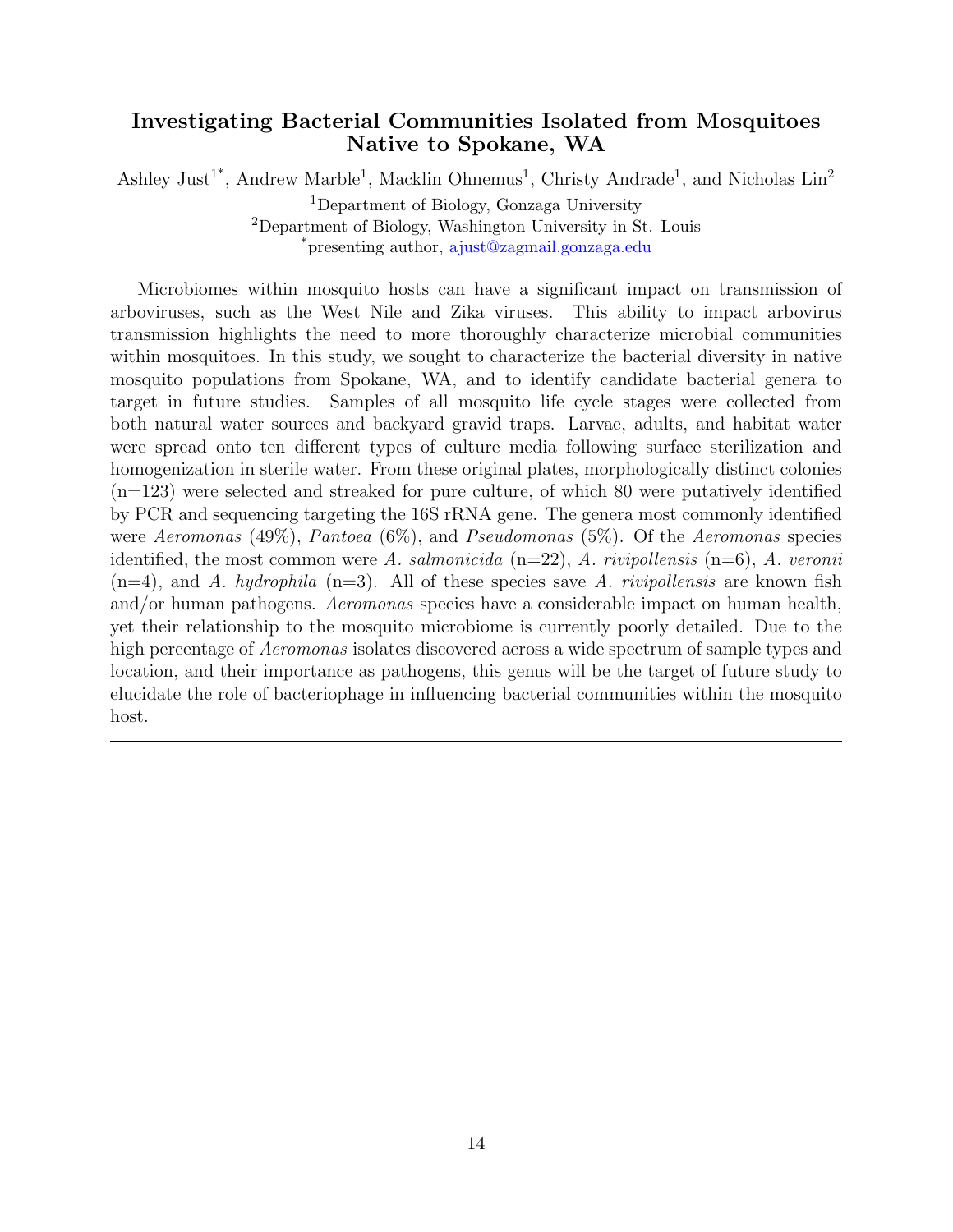#### <span id="page-17-1"></span><span id="page-17-0"></span>Whole proteome clustering reveals a set of proteins conserved across all recognized bacterial phyla

Ehdieh Khaledian<sup>1\*</sup>, Kelly A. Brayton<sup>1,2,3</sup>, and Shira L. Broschat<sup>1,2,3</sup> <sup>1</sup>School of Electrical Engineering and Computer Science, Washington State University <sup>2</sup>Department of Veterinary Microbiology and Pathology, Washington State University <sup>3</sup>Paul G. Allen School for Global Animal Health, Washington State University \*presenting author, [ehdieh.khaledian@wsu.edu](mailto:ehdieh.khaledian@wsu.edu)

The use of computational methods in comparative genomics has become central for studying early evolution and identifying essential genes. With the advent of high throughput sequencing techniques, more complete genomes have become available, and more networks can be constructed and explored. The combination of these networks with powerful network science approaches that allow the analysis of relationships within the networks gives us an unprecedented ability to understand more about organisms and the evolution of life. In this work, we applied Needleman Wunsch semi-global alignment algorithm using pClust software to cluster the complete proteomes from over 400 bacteria using a representational number from each of the 28 recognized bacterial phyla. We created a network of all the organisms and used network science approaches to find the essential genes. We identified 20 proteins that are shared among more than 99% of all the organisms and another 119 proteins that are shared among more than 94% of all the organisms. We postulate that these 139 proteins are evolutionarily conserved, as they are represented across the 28 phyla. Further, we suggest that these proteins are amongst the oldest proteins and are generally essential for life. Furthermore, our results determined there are several important organisms with a low percentage of GC content that are pathogens and Gram-negative and that also have strong connections with organisms from several other phyla. These similarities indicate that these organisms evolved from a common ancestor.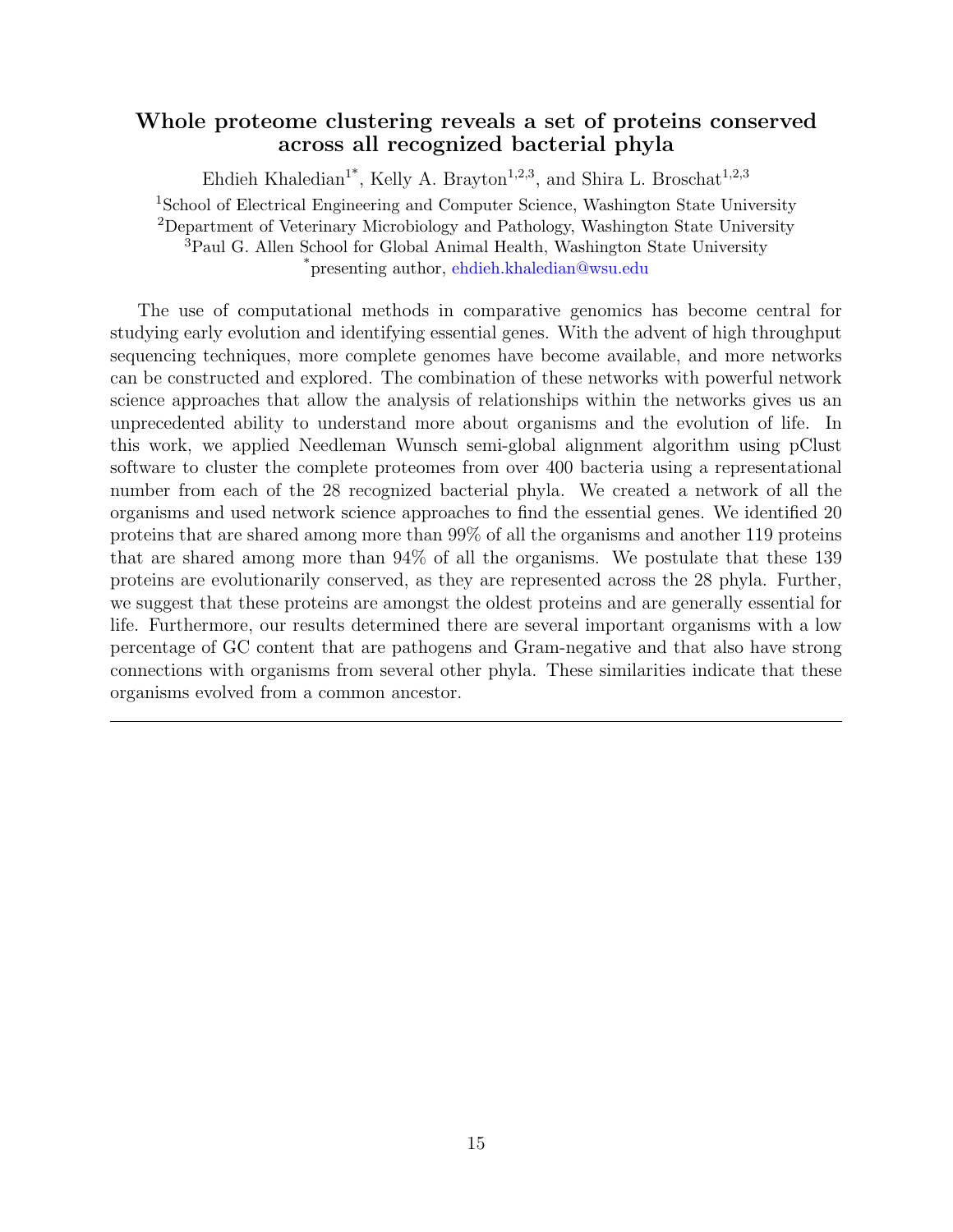#### <span id="page-18-1"></span>The Role of Intestinal Dysbiosis on CNS Inflammatory Demyelination in Non-Obese Diabetic Mice

<span id="page-18-0"></span>Trevor O. Kirby<sup>1\*</sup>, Christina Ramelow<sup>1</sup>, Abby Keever<sup>1</sup>, Elizabeth Seagrave<sup>1</sup>, Abdulgader Turkistani<sup>1</sup>, Susana Lopez<sup>1</sup>, Daniel Garcia<sup>1</sup>, Cory Johnson<sup>1</sup>, Paige McClendon<sup>1</sup>, Christopher Harding<sup>1</sup>, Arman Tigranyan<sup>1</sup>, Jacqueline Rodgers<sup>1</sup>, Marlene Gonzales<sup>1</sup>, Catherine Martinez<sup>1</sup>, Samantha Ralls<sup>1</sup>, Krisztain Magori<sup>1</sup>, and Javier Ochoa-Repáraz<sup>1</sup>

> <sup>1</sup>Department of Biology, Eastern Washington University \*presenting author, [trevor.kirby@eagles.ewu.edu](mailto:trevor.kirby@eagles.ewu.edu)

The gut microbiome plays a critical role in the regulation of central nervous system (CNS) demyelination in experimental models. Gut microbes influence the response of regulatory immune cell populations in the gut-associated lymphoid tissue (GALT); these immune cell populations confer protection in acute and chronic experimental autoimmune encephalomyelitis (EAE). Recent studies suggest that there is a bidirectional communication between the host and the microbiota. We hypothesized that the gut microbiota differs between the acute inflammatory and chronic progressive stages in a bi-phasic murine model of multiple sclerosis (MS) induced in non-obese diabetic (NOD) mice. Approximately 70% of NOD mice develop a severe form of EAE while the remaining develop no or mild symptoms of disease. We compared the gut microbiota of NOD mice with either mild or severe disease states to healthy control mice. Moreover, we evaluated whether or not the outcome of progressive stages of EAE in the NOD model was modified by the administration of a broad-spectrum antibiotic cocktail. To assess the functionality of the differing microbiomes between disease severity states, we generated putative annotations on bacterial operational taxonomic units (OTUs) using PICRUSt. To determine whether different autoimmune diseases affect the microbiome similarly we extended the comparisons to severe EAE versus diabetic mice. Our findings support the hypothesis that there are reciprocal effects between experimental autoimmune diseases and modification of the microbiome; early therapeutic interventions that target the gut microbiome could potentially limit disease progression.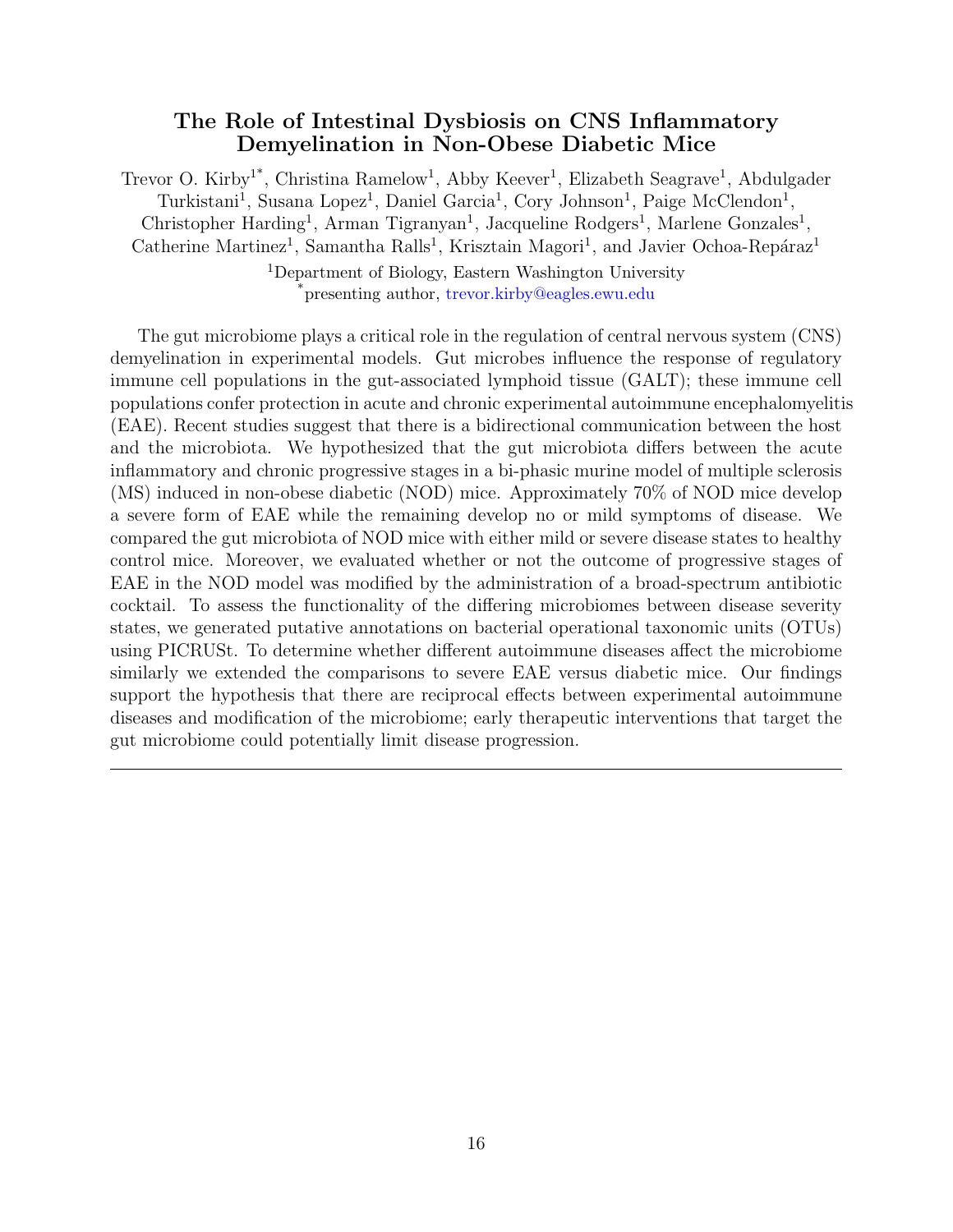#### <span id="page-19-1"></span><span id="page-19-0"></span>Controlled activity of the invasion-associated injectisome reveals its intracellular role in defining the cytosolic Salmonella population

Jessica A. Klein<sup>1\*</sup>, Jesse. R. Grenz<sup>2</sup>, James M. Slauch<sup>2</sup>, and Leigh A. Knodler<sup>1</sup> <sup>1</sup>Paul G. Allen School for Global Animal Health, College of Veterinary Medicine, Washington State University <sup>2</sup>Department of Microbiology, University of Illinois at Urbana-Champaign \*presenting author, [kleinj@vetmed.wsu.edu](mailto:kleinj@vetmed.wsu.edu )

The Salmonella invasion-associated type III secretion system (T3SS1) is an essential virulence factor required for entry into non-phagocytic cells and consequent uptake into the Salmonella-containing vacuole (SCV). While Salmonella is typically regarded as a vacuolar pathogen, a subset of bacteria escape from the SCV in epithelial cells and eventually hyperreplicate in the cytosol. T3SS1 is rapidly down-regulated following bacterial entry into mammalian cells, but cytosolic *Salmonella* are T3SS1-induced, suggesting resurgent activity of T3SS1 in this population. T3SS1 mutants are invasion-defective, which has limited assessment of the T3SS1-dependence of such intracellular activities. Here we define the post-internalization contribution of T3SS1 to the infectious cycle of Salmonella by tagging the T3SS1-energizing ATPase, InvC, at the C-terminus with peptides that are recognized by bacterial C-terminal-specific proteases, dramatically increasing its turnover. The power of this approach is that the T3SS will be energetically "dead", even if the injectisome is assembled. Using an anhydrotetracycline (ATc)-inducible promoter, these bacterial strains were proficient for invasion in the presence of ATc, but underwent rapid and sustained inactivation of T3SS1 activity upon ATc withdrawal. This allowed us to directly implicate T3SS1 activity in cytosolic colonization and bacterial egress. We further identified two T3SS1-delivered effectors, SopB and SipA, as being required for efficient colonization of the epithelial cell cytosol. Overall, our data supports a multi-faceted, post-invasion role for T3SS1 and its effectors in defining the cytosolic population of intracellular Salmonella.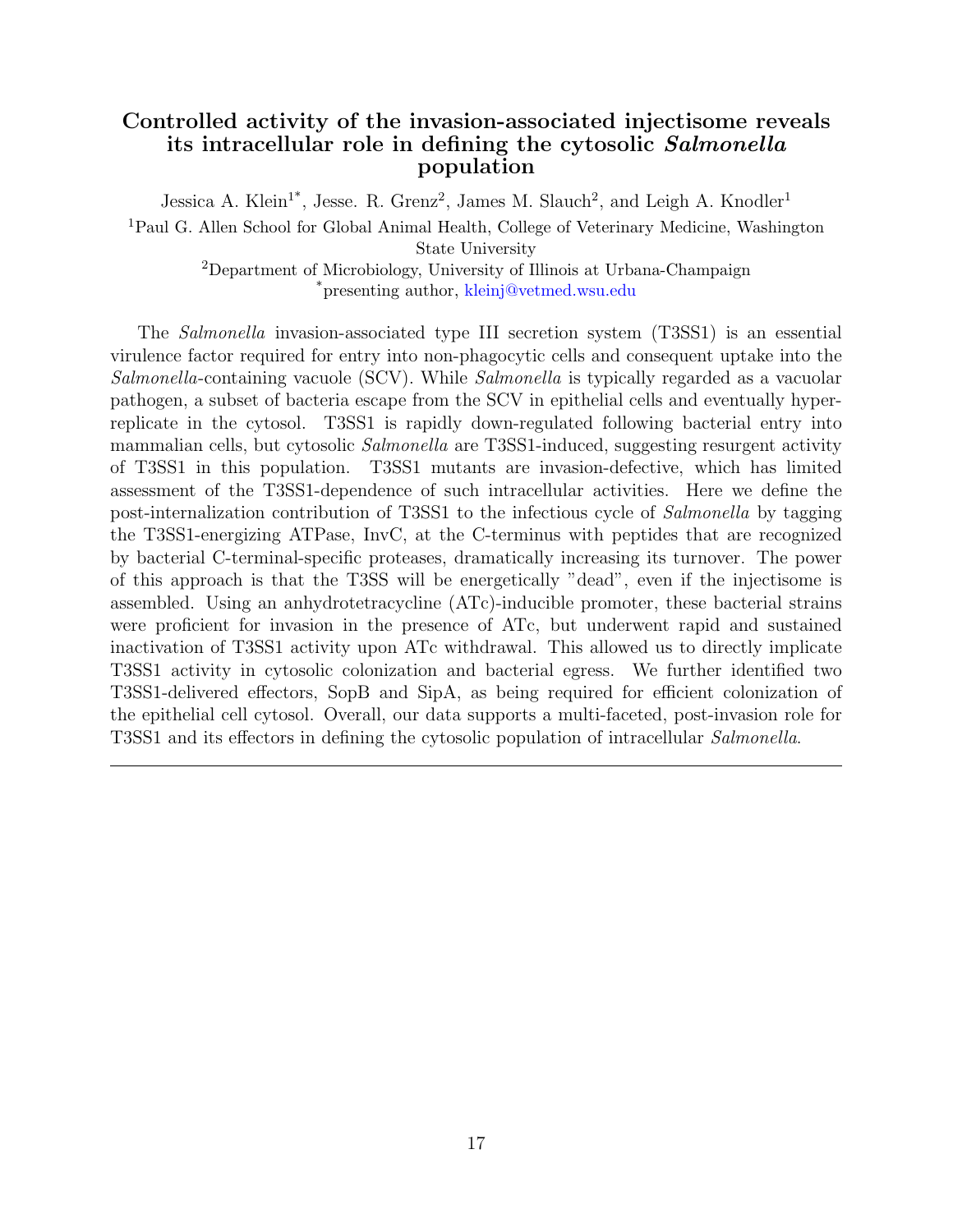#### <span id="page-20-1"></span>Alphaherpesvirus entry into cells by a conserved proteasome-dependent mechanism

<span id="page-20-0"></span>Becky Lee<sup>1\*</sup>, Seth M. Schneider<sup>1</sup>, Gabrielle Pastenkos<sup>1</sup>, Suzanne M. Pritchard<sup>1</sup>, and Anthony V. Nicola<sup>1</sup>

<sup>1</sup>Department of Veterinary Microbiology and Pathology, College of Veterinary Medicine, Washington State University \*presenting author, [beckylee@vetmed.wsu.edu](mailto:beckylee@vetmed.wsu.edu)

Alphaherpesviruses are ubiquitous and are host-adapted to many mammalian species. This herpesvirus subfamily has a propensity to infect mucosal epithelial cells as a portal of entry into the host. The peripheral nervous system serves as the site of alphaherpesvirus latency. Thus, alphaherpesviral entry includes conserved cellular mechanisms. Initial infection by herpes simplex virus 1 (HSV-1) requires host cell 20S proteasome activity. The virion tegument component, infected cell protein 0 (ICP0) is a viral E3 ligase and directs efficient trafficking of entering HSV-1 capsids to the host cell nuclear periphery. Notably, ICP0 is conserved among alphaherpesviruses and functions similarly in stimulating efficient lytic replication. However, whether the degradative activity of the proteasome drives the entry of other alphaherpesviruses is unknown. We investigated the ability of proteasome inhibitors such as MG132 to inhibit the entry or infectivity of three additional alphaherpesviruses: pseudorabies virus (PRV) a swine pathogen, bovine herpesvirus 1 (BoHV-1) a key component of the respiratory disease complex in cattle, and HSV-2, an important cause of sexually transmitted disease in humans. Using beta-galactosidase reporter entry assays or plaque assays of infectivity, PRV entry into porcine kidney (PK-15) cells, BoHV-1 entry into Madin-Darby bovine kidney cells, and HSV-2 infectivity into Vero cells were all blocked by proteasome inhibitors in a concentration-dependent manner. Importantly, inhibition occurred at noncytotoxic concentrations of drug as determined by LDH cytotoxicity assay. The results suggest that proteasome-mediated degradation of a viral or host factor is a conserved feature of entry among alphaherpesviruses. Additional work is needed to define the precise, proteasomedependent step in the entry of each virus and whether ICP0 plays a similar role in the entry of PRV, BoHV-1 and HSV-2.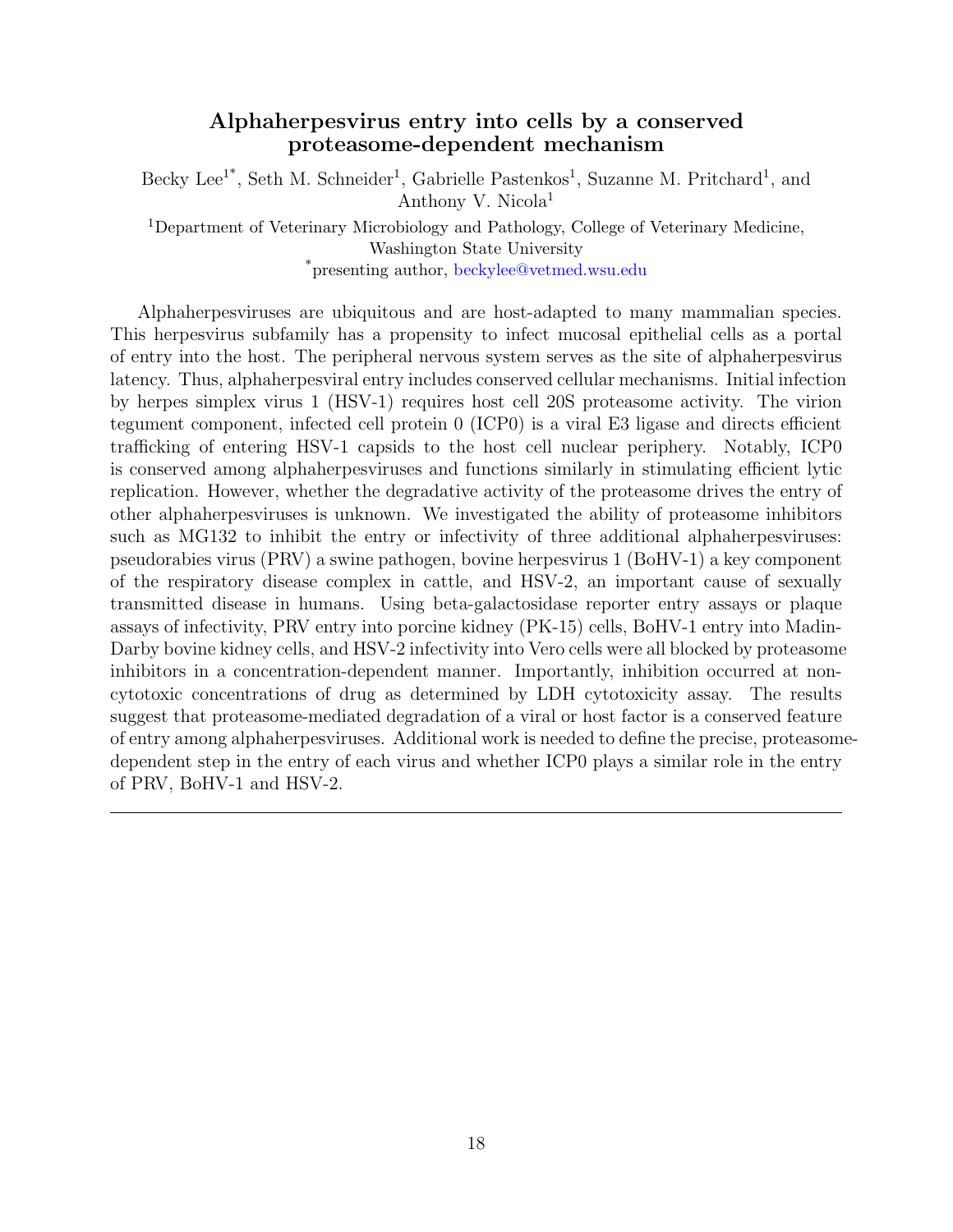#### <span id="page-21-1"></span><span id="page-21-0"></span>Autoinducer-2 Quorum Sensing Contributes to Regulation of Microcin PDI in Escherichia coli

Shao-Yeh Lu<sup>1\*</sup>, Zhe Zhao<sup>1,2</sup>, Johannetsy J. Avillan<sup>1</sup>, Jinxin Liu<sup>1,3</sup>, and Douglas R. Call<sup>1</sup> <sup>1</sup>Paul G. Allen School for Global Animal Health, College of Veterinary Medicine, Washington State University

<sup>2</sup>College of Oceanography, Hohai University <sup>3</sup>Department of Food Science and Technology, University of California - Davis \*presenting author, [shaolu@vetmed.wsu.edu](mailto:shaolu@vetmed.wsu.edu)

Quorum sensing (QS) is a concentration-dependent signaling system by which a population of bacteria can alter and synchronize activities (gene expression, motility, etc.) in the presence of a threshold concentration of a signaling molecule. In Escherichia coli the QS signal molecule, autoinducer-2 (AI-2), reaches the maximum concentration during mid-tolate growth phase after which it quickly degrades during stationary phase. This pattern of AI-2 concentration coincides with the up- then down-regulation of the recently described microcin PDI (mccPDI) effector protein (McpM). A prototypical mccPDI-expressing strain of E. coli (E. coli-25) was used to generate  $\Delta$ luxS,  $\Delta$ lsrACDBFG (lsrH), and  $\Delta$ lsrR mutants, which are responsible for AI-2 production, transportation, and AI-2 transport regulation. Trans-complementation, RT-qPCR, and western blot assays were used to detect changes of microcin expression and synthesis under co-culture and monoculture conditions in M9 minimal media. When deficient in QS the PDI producer strain was defective for inhibition of susceptible bacteria. Compared to the wildtype strain, the AI-2-deficient strain  $(\Delta \text{luxS})$  and uptake negative strain  $(\Delta \text{lsrH})$  were  $\langle 1000 \text{-fold} \rangle$  less inhibitory to susceptible bacteria. The AI-2-deficient mutant was mostly restored by in trans complementation of luxS. RT-qPCR and western blot results for the AI-2 deficient E. coli-25 showed a 5-fold reduction in mcpM transcription with an average of 2-h delay in McpM synthesis. This is the first evidence that class IIa microcin regulation can be linked to quorum sensing in a Gram-negative bacterium.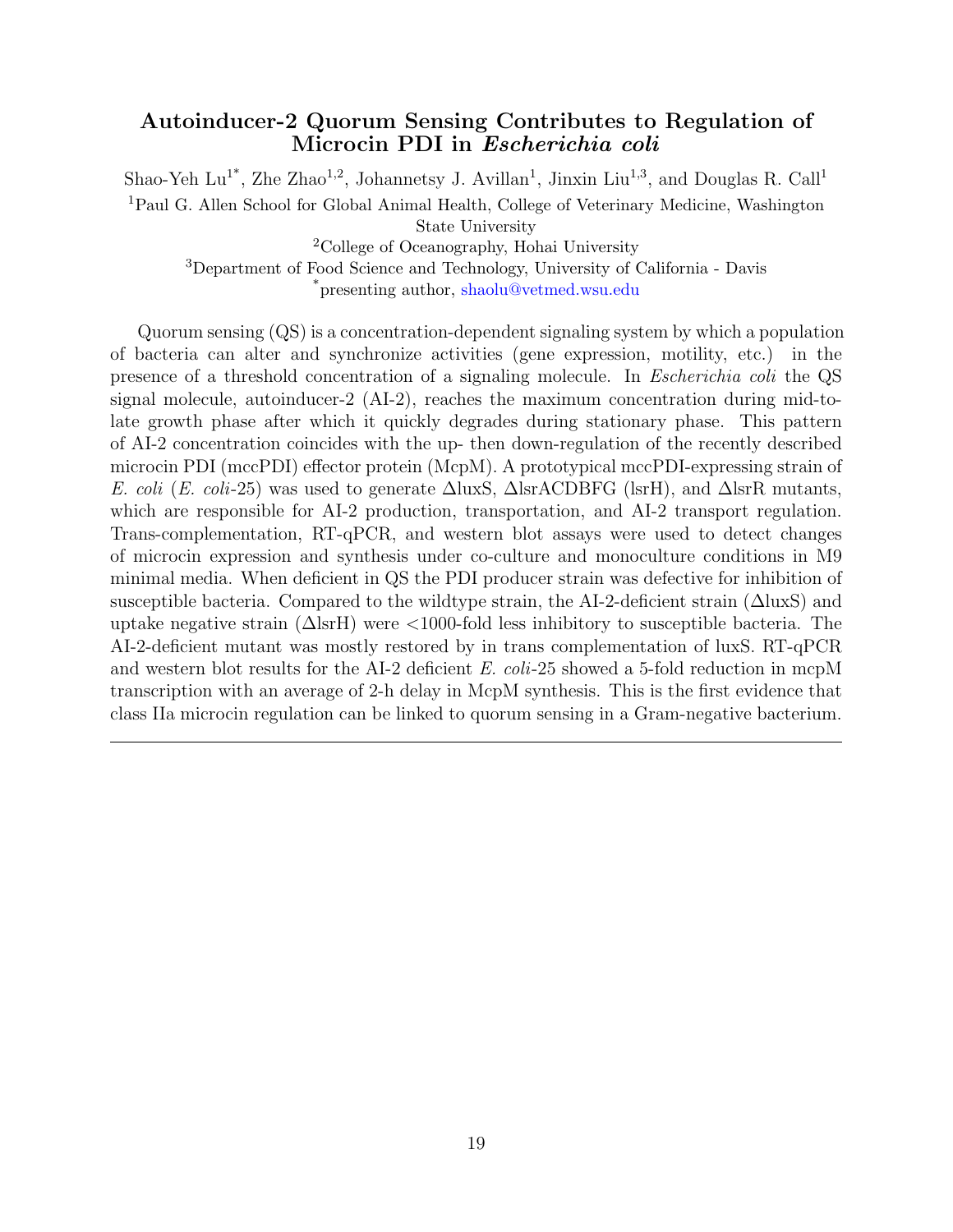#### <span id="page-22-1"></span><span id="page-22-0"></span>Role of the Nipah Virus Fusion Protein and Glycoprotein on Innate Immune Responses

Keesha Matz<sup>1\*</sup>, Hector Aguilar-Carreno<sup>2</sup>, Alan Goodman<sup>1</sup> <sup>1</sup>School of Molecular Biosciences, Washington State University <sup>2</sup>Department of Microbiology and Immunology, Cornell University \*presenting author, [keesha.matz@wsu.edu](mailto:keesha.matz@wsu.edu)

Nipah Virus (NiV) is an RNA virus with a 40-90% mortality rate. Since there are no approved vaccines or cures for NiV we are working to understand the immune response to infection, which could aid in antiviral approaches to NiV. By invoking unique mechanisms to evade the host immune response, NiV can increase its infectivity potential, replicate to higher levels, and spread from one host to another. The innate immune response is the first line of defense for infected hosts to combat viral infection. Thus, viruses increase their infectivity through mechanisms that inhibit the innate immune response. Two proteins of NiV have been shown to inhibit immune responses and we investigated the potential role of two other NiV proteins, the fusion protein (NiV-F) and glycoprotein (NiV-G), in modulating the innate immune response of infected host cells. We hypothesized that NiV-F and NiV-G would modulate innate immune responses of the host cell through inhibition of intracellular proteins, RIG-I and MDA5, that are known to initiate innate immune response signaling upon recognition of viral RNA. Through an in vitro luciferase assay we quantified innate immune responses in the presence and absence of NiV-F and NiV-G. Results indicated that there was a statistically significant decrease in innate immune response when NiV-F and NiV-G were present. There was also a decrease in RIG-I and MDA5 expression in the presence of NiV-F or NiV-G. Thus, NiV-F and NiV-G may degrade or inhibit the on-demand expression of the intracellular proteins by an unknown mechanism. This, in turn, would result in impairment to initiate a strong innate immune response. These results suggest that NiV utilizes NiV-F and NiV-G to evade innate immune responses. Current work is being done in which primary cells are chemically stimulated to induce IRF-3 mediated innate immunity and in the presence of NiV proteins we expect activity of this pathway to decrease. In the future, we would like to investigate further the mechanism of how NiV-F and NiV-G are mediating the inhibition of the innate immune responses. NiV-F and NiV-G proteins may be a cornerstone of the viruss ability to evade the host innate immune response and targeting these proteins in future therapeutics could aid in proper host defense against NiV infection.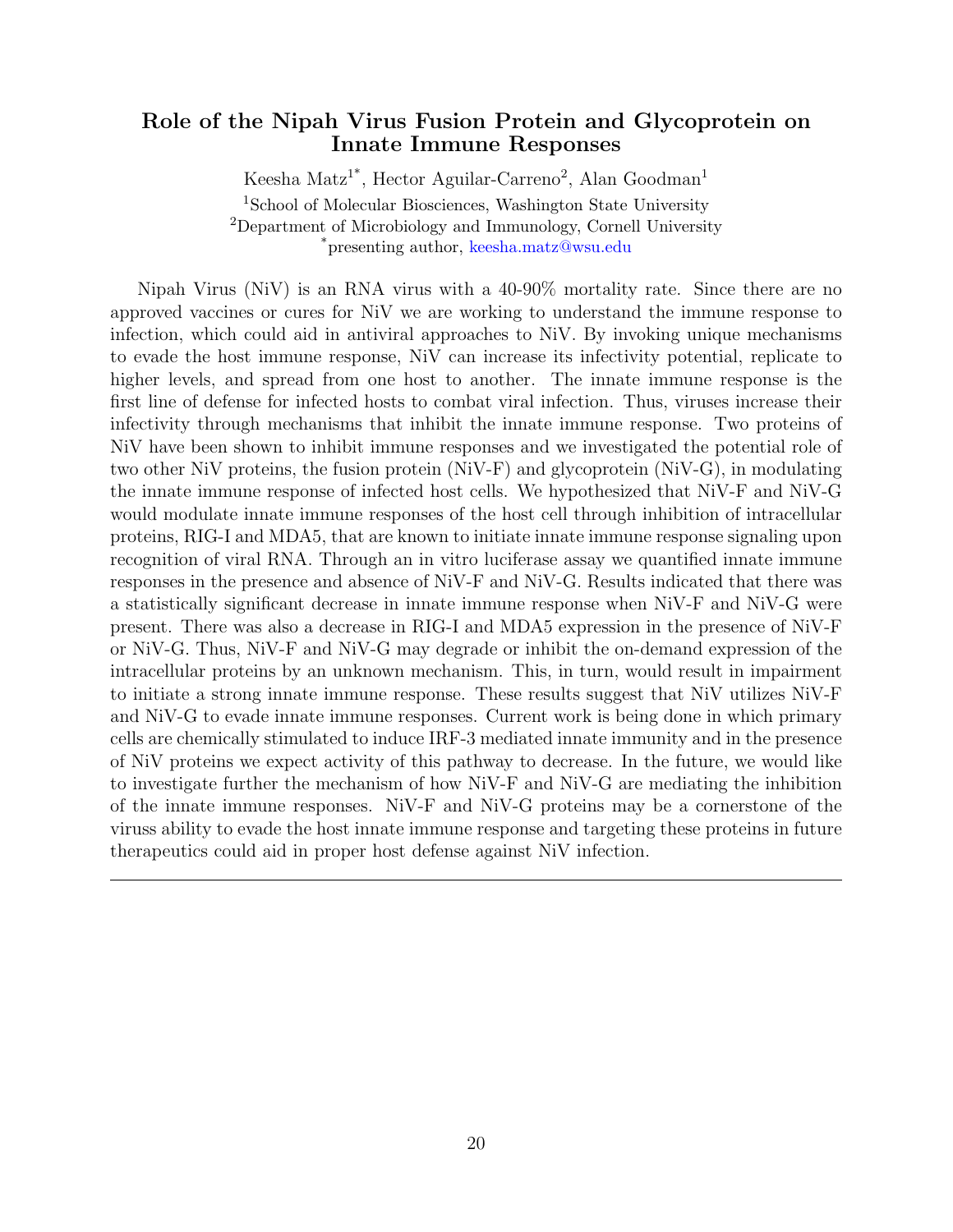#### <span id="page-23-1"></span><span id="page-23-0"></span>Creating a Genetic Tool for Visualization of H-NS in vivo

Katie McPherson<sup>1\*</sup>, Ying Zhang<sup>1</sup>, Xiaolin Nan<sup>1</sup>, and Jay Mellies<sup>1</sup> <sup>1</sup>Department of Biology, Reed College \*presenting author, [katmcpher@reed.edu](mailto:katmcpher@reed.edu )

H-NS is a nucleoid associated protein of enterobacteria that silences many genes including the virulent Locus of Enterocyte Effacement (LEE) genes of Enteropathogenic E. coli. (EPEC). I have fused H-NS to mEo3.2, a photoactivatable protein that will allow H-NS to be visualized in vivo using Photo-activated Localization Microscopy (PALM). Beta-galactosidase assays indicated that this construct was functional in that it successfully silenced LEE-5 in a delta hns strain with a LEE5-lacZ fusion (KM4115) to a similar degree as a wild type control. Other controls of the assay included just KM4115, the pACYC184 vector without my construct in KM4115, hns transformed back into KM4115 on a pBR322 vector, and the empty pBR322 vector in KM4115. Preliminary images of the construct suggest that H-NS forms two distinct aggregates in the cell. This fusion can further be used to answer future research questions such as what happens to H-NS localization in the cell when an anti silencer of the protein, like Ler, is induced?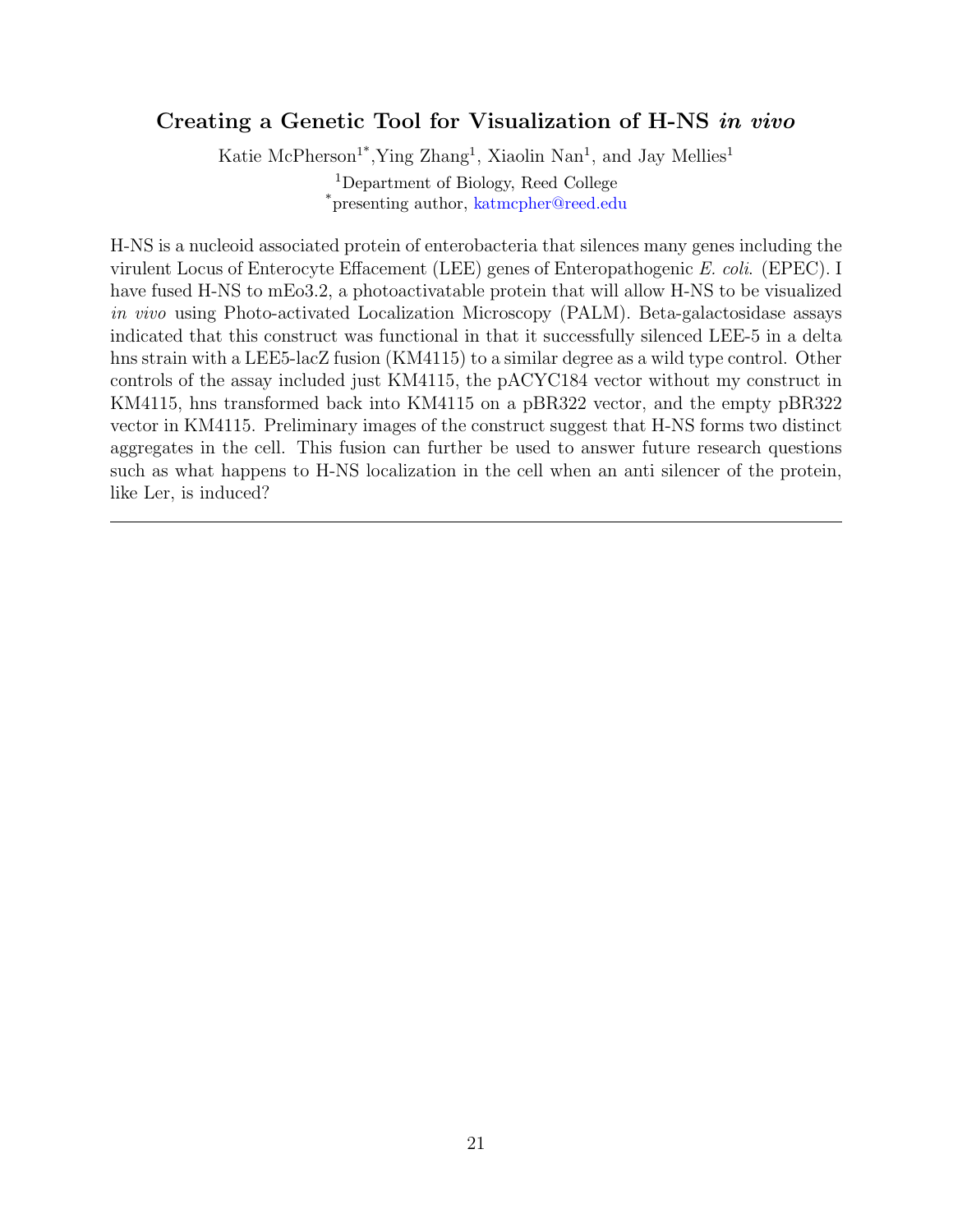#### <span id="page-24-1"></span><span id="page-24-0"></span>Pseudorabiesvirus, a Swine Alphaherpesvirus, Enters Cells via a Low pH-Dependent Endocytic Pathway

Jonathan L. Miller<sup>1\*</sup>, Darin J. Weed<sup>1</sup>, Suzanne M. Pritchard<sup>1</sup>, and Anthony V. Nicola<sup>1</sup> <sup>1</sup>Department of Veterinary Microbiology and Pathology, College of Veterinary Medicine, Washington State University

\*presenting author, [jonathan.miller2@vetmed.wsu.edu](mailto:jonathan.miller2@vetmed.wsu.edu)

The alphaherpesvirus pseudorabies virus (PRV) is the causative agent of pseudorabies, a disease of great economic and welfare importance in swine and dead-end hosts such as cats and dogs. Like the prototypical alphaherpesvirus herpes simplex virus 1 (HSV-1), PRV establishes primary infection at epithelial surfaces, followed by lifelong latent persistence in peripheral nervous system neurons and periodic reactivations at the initial site of infection. PRV demonstrates an ability to infect multiple species and cell lines, especially under experimental conditions. Other alphaherpesviruses including HSV-1 utilize multiple entry pathways in a cell-specific manner, which may contribute to their broad tropism. We demonstrate that PRV enters the porcine epithelial cell line PK-15 via low pH-dependent endocytosis. PRV entry into PK-15 cells was inhibited by ammonium chloride, a weak base that accumulates in lysosomes and raises the normally-acidic pH. PRV entry was similarly inhibited when endosomal acidification was blocked by the carboxylic ionophore monensin. Inhibition of entry occurred at non-cytotoxic levels of lysosomotropic agent, and in an agent concentrationdependent manner. Ammonium chloride and monensin exerted their effects at an early stage of infection, likely post-internalization and prior to viral maturation and processing. Inactivation of virions by acid pretreatment is a hallmark of viruses that utilize a low pHactivated entry pathway. Pretreatment of PRV virions with a mildly acidic pH of 5.0 to 6.0 inhibited viral entry into PK-15 cells, consistent with the low pH entry activity of PRV.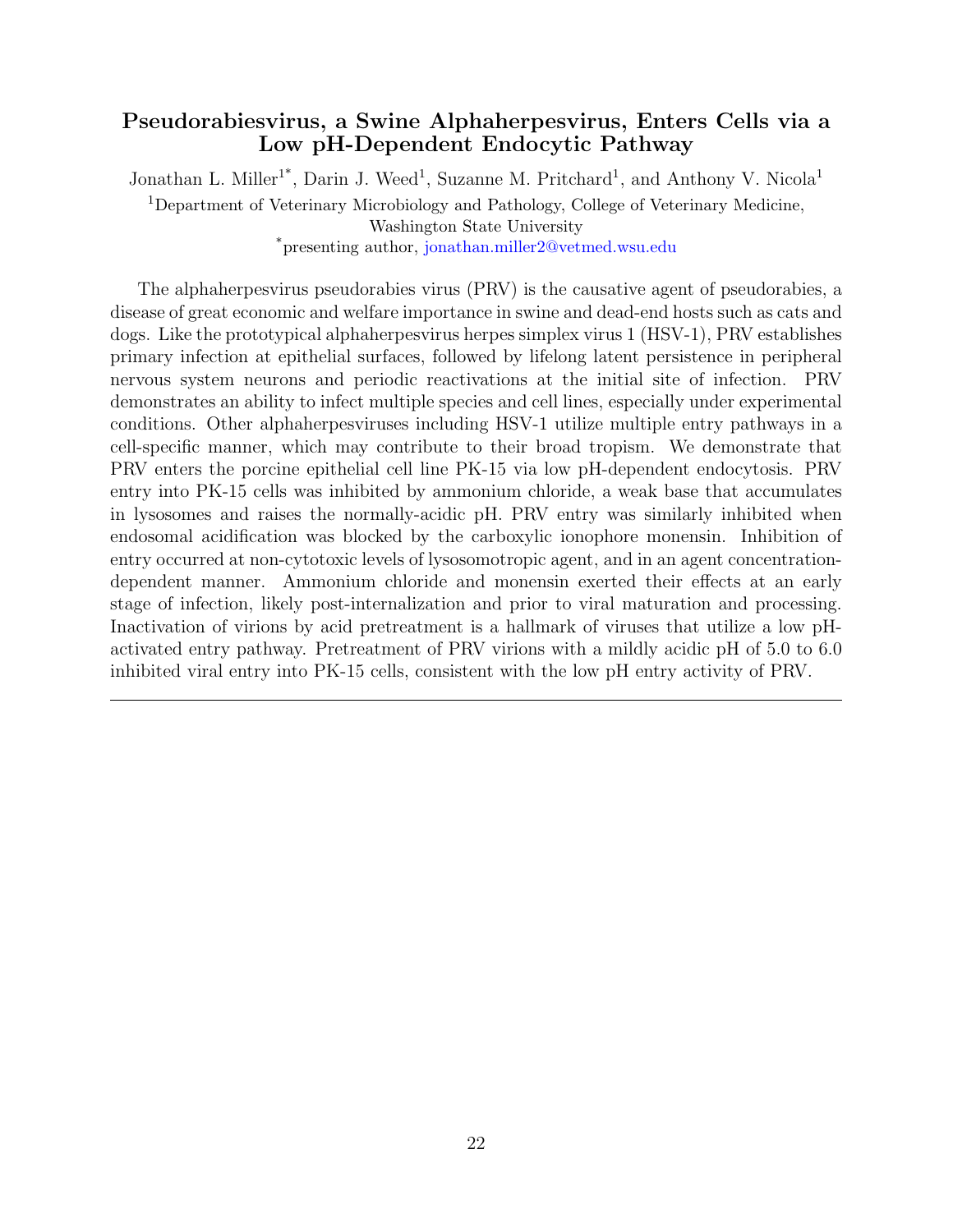#### <span id="page-25-1"></span><span id="page-25-0"></span>perABC-mediated niche adaptation in EPEC

Gwen $\mathrm{Miller}^{1^*}$  and Jay  $\mathrm{Mellies}^1$ <sup>1</sup>Department of Biology, Reed College \*presenting author, [millergw@reed.edu](mailto:millergw@reed.edu )

EPEC (enteropathogenic E. coli) is a well-studied pathogen that causes infantile diarrhea throughout the developing world. EPEC infects the small intestine, forming attaching and effacing  $(A/E)$  lesions. The protein PerC, encoded by the per (plasmid-encoded regulator) operon, is an important stimulator of the LEE (locus of enterocyte effacement), a pathogenicity island necessary for infection. Yet, the upstream regulation of per is not well characterized in EPEC. Here, we create a genetic construct for future identification of factors in the distal small intestine that increase expression from the per operon. We have evidence of per regulation by the stringent response, and will use the construct to test this further.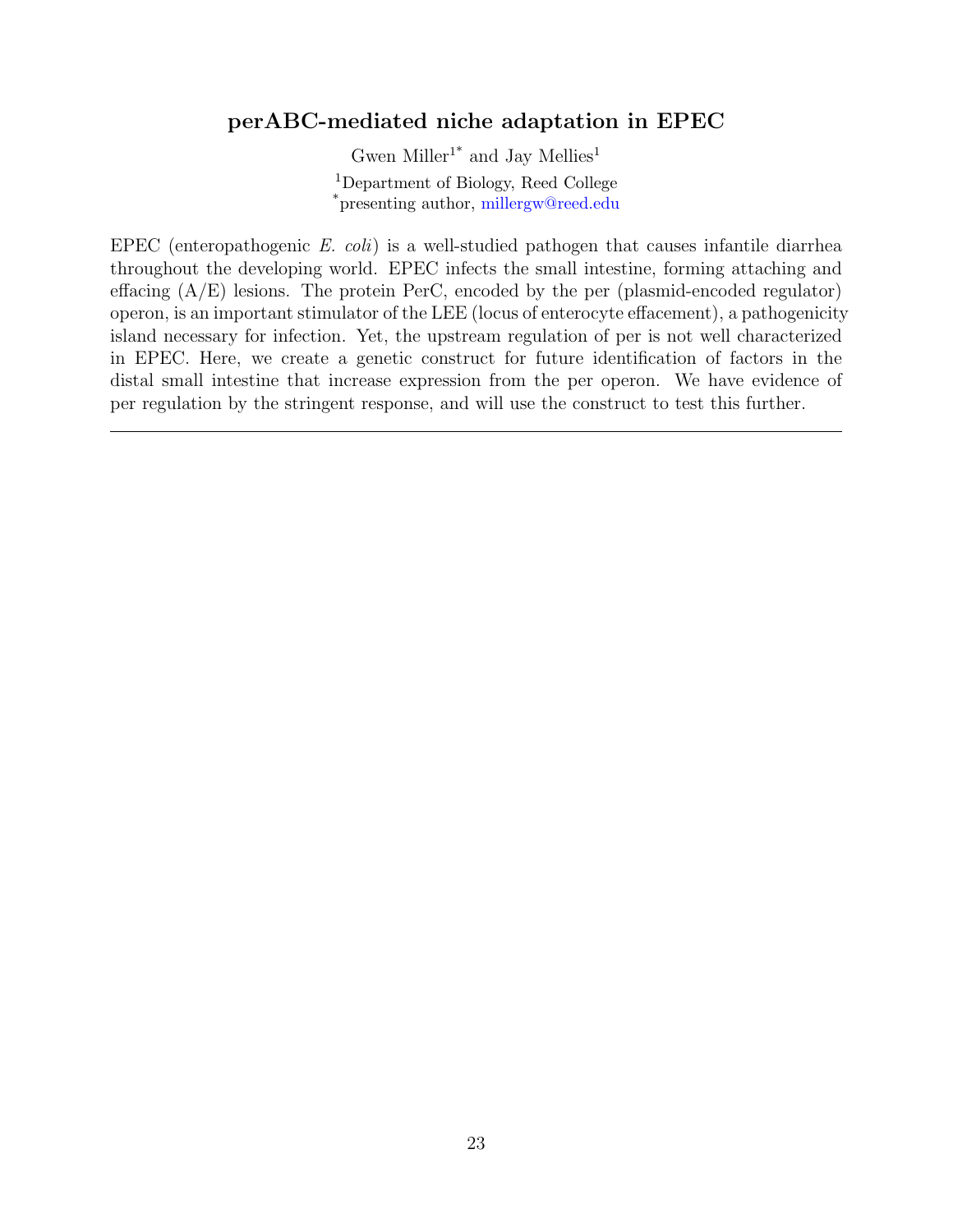#### <span id="page-26-1"></span><span id="page-26-0"></span>Bovine herpes virus 1 enters via a low pH-dependent endocytic pathway in a cell type-specific manner

Gabrielle Pastenkos<sup>1\*</sup>, Suzanne M. Pritchard<sup>1</sup>, and Anthony V. Nicola<sup>1</sup> <sup>1</sup>Department of Veterinary Microbiology and Pathology, College of Veterinary Medicine, Washington State University \*presenting author, [pastenkos@vetmed.wsu.edu](mailto:pastenkos@vetmed.wsu.edu)

Bovine herpesvirus (BoHV-1) is an epitheliotropic and neurotropic pathogen that poses a significant challenge to health and welfare in the cattle industry. Because BoHV-1 establishes life-long latency, effective disease prevention necessitates control of initial infection, yet the entry mechanisms utilized by BoHV-1 are undefined. Here we present a model for BoHV-1 entry by endocytosis and exposure to low intraendosomal pH. Treatment of Madin Darby Bovine Kidney (MDBK) epithelial cells with the lysosomotropic agents ammonium chloride or monensin, both of which elevate the low pH of organelles and thereby prevent endosomal acidification, inhibited BoHV-1 entry in a concentration-dependent manner as measured by a reporter assay. The kinetics of BoHV-1 entry via this pathway was rapid. 50% of infectious particles entered MDBK cells by 5 minutes post-infection. Additionally, the inhibitory effect of ammonium chloride was most pronounced when this agent was applied in the first hours of the viral infection period, suggesting that lysosomotropic agents specifically target viral entry. Treatment of African green monkey (Vero) cells with ammonium chloride did not significantly inhibit BoHV-1 entry, suggesting a pH neutral entry route in these cells. Interestingly, the related alphaherpesvirus HSV enters Vero cells via direct penetration, independent of low endosomal pH. Inactivation of virions by pretreatment with mildly acidic pH is a hallmark characteristic of viruses that utilize a low pH-activated entry pathway. When BoHV-1 viral particles were exposed to pH 5.0 prior to cellular inoculation, viral infectivity, as measured by plaque formation on MDBK cells, was markedly reduced. Together, these results support a model of BoHV-1 infection in which low endosomal pH is a critical, cell-specific host trigger for fusion of the viral envelope with an endosomal membrane, and necessary for successful infection of the target cell.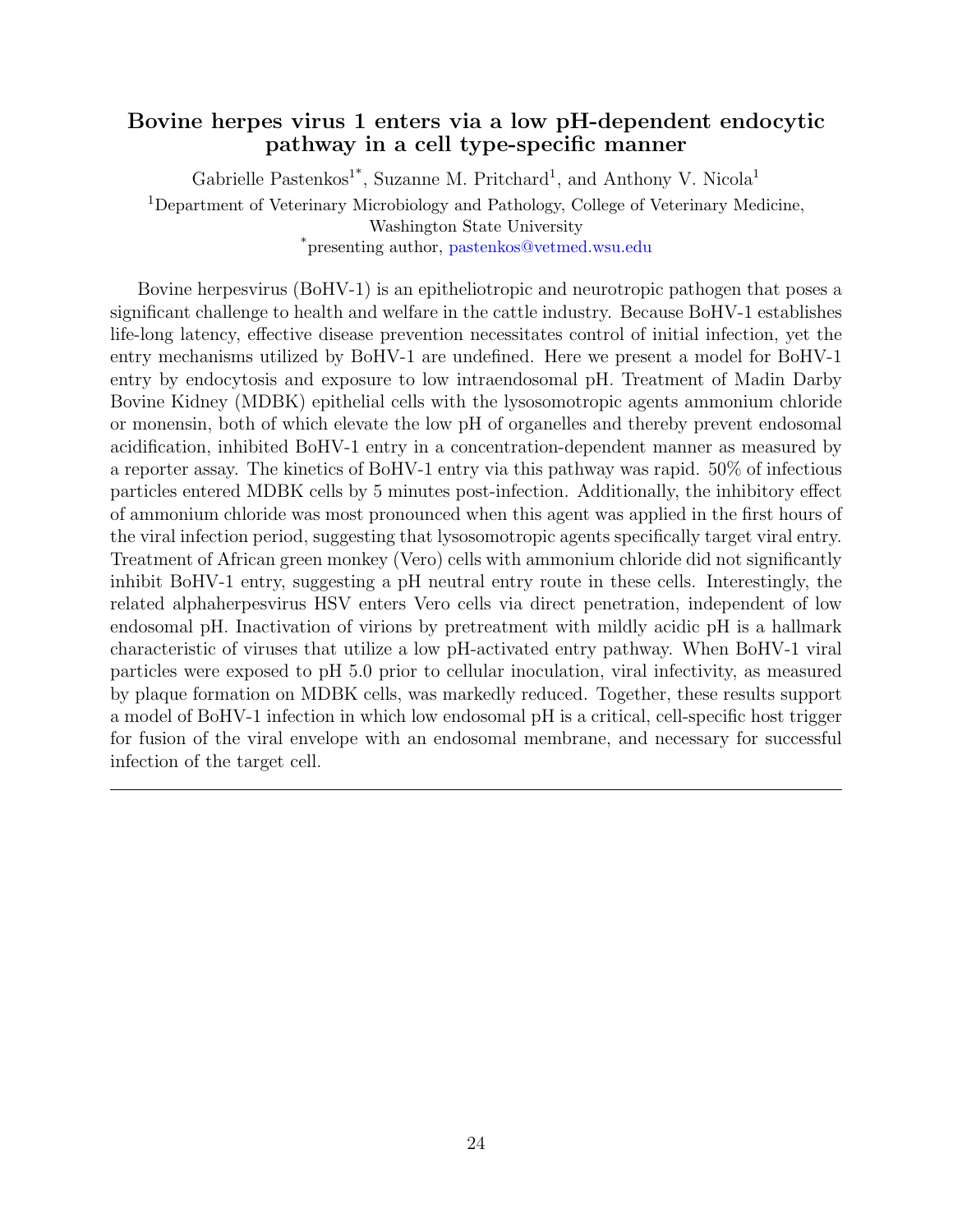#### <span id="page-27-1"></span><span id="page-27-0"></span>Environmental MRSP Surveillance in Primary Care Small Animal Hospitals: A Cross-Sectional Multi-Clinic Study

Andrea Perkins<sup>1\*</sup>, Margaret Davis<sup>1</sup>, and Debra Sellon<sup>1</sup>

<sup>1</sup>Department of Veterinary Sciences, College of Veterinary Medicine, Washington State University \*presenting author, [andreaperkins@vetmed.wsu.edu](mailto:andreaperkins@vetmed.wsu.edu)

Methicillin-resistant Staphylococcus pseudintermedius (MRSP) is a rapidly emerging, worldwide, veterinary and public health concern. Various types of infections are associated with MRSP and environmental contamination and persistence is a concern surrounding exposure/transmission. Our hypothesis is that the proportion of MRSP isolates collected from human hand contact surfaces will be significantly higher than the proportion collected from animal contact surfaces in small animal primary care veterinary clinics. We expect that cleaning/disinfection efforts in veterinary settings are focused on animal contact surfaces while human hand contact surfaces are neglected.

Samples were collected from eleven clinics. Surfaces were wiped with electrostatic cloths and incubated (35◦C, 24 hr) in Tryptic Soy Broth (Hardy Diagnostics, Santa Maria, CA) (90mL, 2.5% NaCl). Next samples were struck to Mannitol Salt Agar (Hardy Diagnostics, Santa Maria, CA) (2ug/mL oxacillin) and incubated (35 $°C$ , 24-48 hr). Yellow colonies were sub-cultured to Columbia Blood Agar and incubated (35◦C, 18-24 hr). β-hemolytic colonies were confirmed by the Washington Animal Disease and Diagnostic Laboratory. A survey was also delivered to each clinic about hospital infection control practices.

Overall prevalence of MRSP was found to be 12.6% (all clinics and surfaces). Hand contact surfaces ranged from 0-21% (med 6%, avg 7%), and animal contact surfaces ranged from 0-30% (med 0%, avg 6%) among all hospitals. The within-hospital difference between hand vs. animal contact surface prevalence ranged from 0-15% (med 3% avg 4%). No significant difference ( $\alpha$  = 0.05) between levels of contamination on human vs. animal contact surfaces was detected. ( $p > 0.05$ ). The survey revealed that animal contact surfaces are cleaned significantly more frequently that hand contact surfaces ( $p < 0.00001$ ).

A significant difference in the frequency of MRSP contamination between hand vs. animal contact surfaces was not detected, but was it was recovered at a significantly high frequency suggesting a serious concern. The human contact surfaces in this study were unlikely to come into contact with animals, therefore, contamination likely occurred via human hands. Hand hygiene in a veterinary setting should be improved. The study provides valuable information for further study regarding infection control practices in veterinary clinics.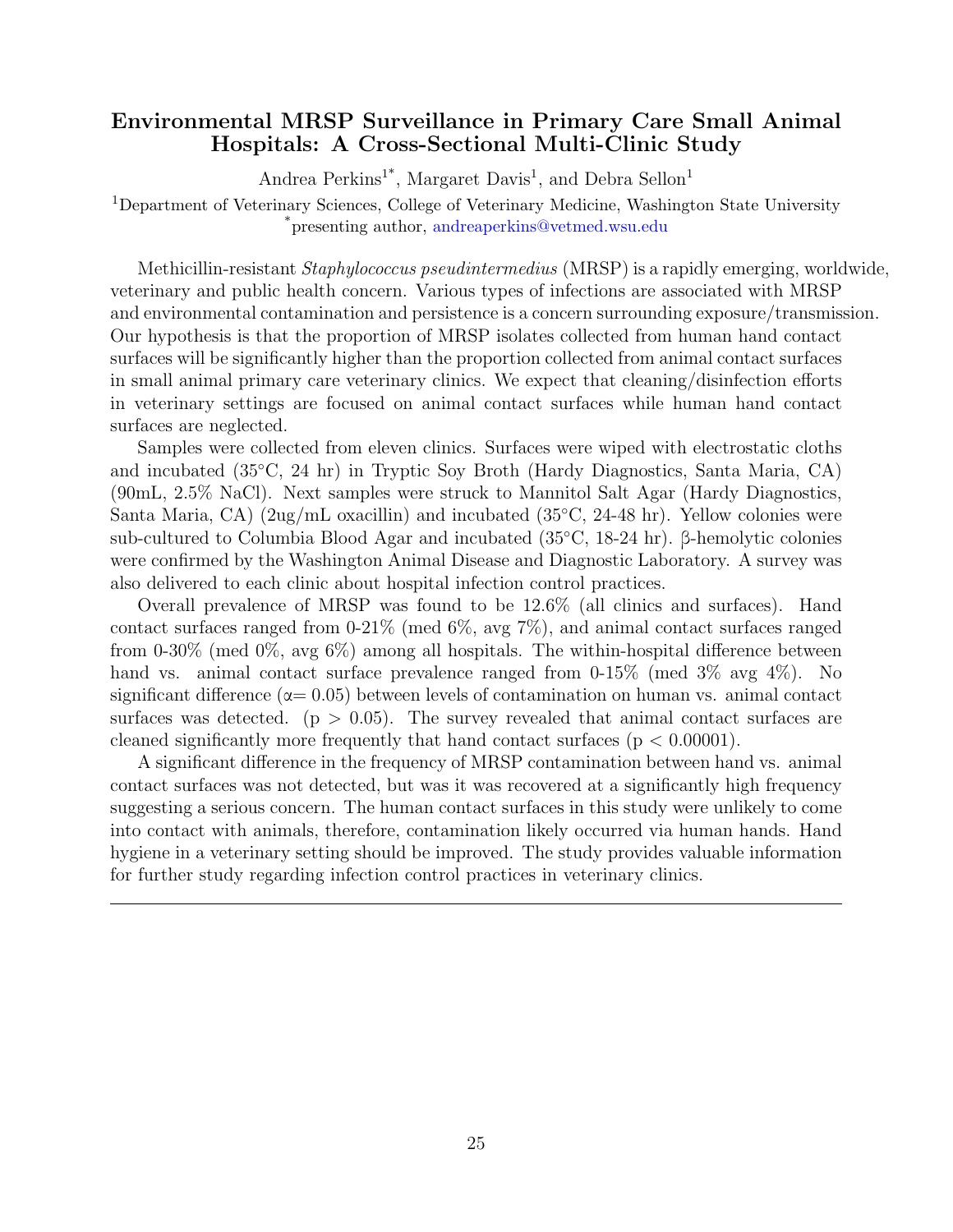#### <span id="page-28-1"></span><span id="page-28-0"></span>The iron-dependent transcriptional repressor YtgR regulates tryptophan biosynthesis in Chlamydia trachomatis

Nick D. Pokorzynski<sup>1\*</sup>, Amanda J. Brinkworth<sup>1</sup>, and Rey A. Carabeo<sup>1</sup> <sup>1</sup>School of Molecular Biosciences, College of Veterinary Medicine, Washington State University \*presenting author, [nickpokorzynski@vetmed.wsu.edu](mailto:nickpokorzynski@vetmed.wsu.edu)

Chlamydia is strictly dependent on iron for proper development, yet the mechanisms of iron homeostasis remain poorly understood. We have shown previously that the transcriptional repressor YtgR regulates its own promoter in an iron-dependent manner in vitro. To better understand the immediate response to iron-limitation in *Chlamydia*, we performed an RNA-Sequencing experiment on C. trachomatis-infected HeLa cells treated short-term with the iron chelator 2,2-Bipyridyl (Bpdl). This data revealed that following brief iron starvation, the expression of the tryptophan (Trp) synthase subunits (trpBA) is highly upregulated while expression of the Trp-dependent repressor (trpR) residing within the same operon remains stagnant throughout treatment. Thus, we hypothesized the existence of a secondary ironresponsive mode of transcriptional regulation of the trpRBA operon mediated by YtgR. Using a two-plasmid reporter assay in  $E.$  coli that reports on YtgR repressor activity, we have demonstrated that YtgR is represses reporter gene expression from a putative promoter element upstream of trpBA, but not from the canonical trpR promoter. By mapping the 5'-ends of trpRBA transcripts generated under iron starved conditions, we implicate a novel transcriptional start site in the up-regulation of trpBA expression. Additionally, we show that protein expression of YtgR is dependent on the availability of tryptophan, and this dependency is likely the consequence of a motif of three sequential tryptophan codons in the coding sequence upstream of YtgR. This suggests that YtgR regulation of trpBA may function as a regulatory feedback mechanism to synthesize Trp in order to translate YtgR in times of stress. Collectively the data implicates YtgR as a critical transcriptional regulator in Chlamydia integrating the responses to the depletion of both iron and tryptophan.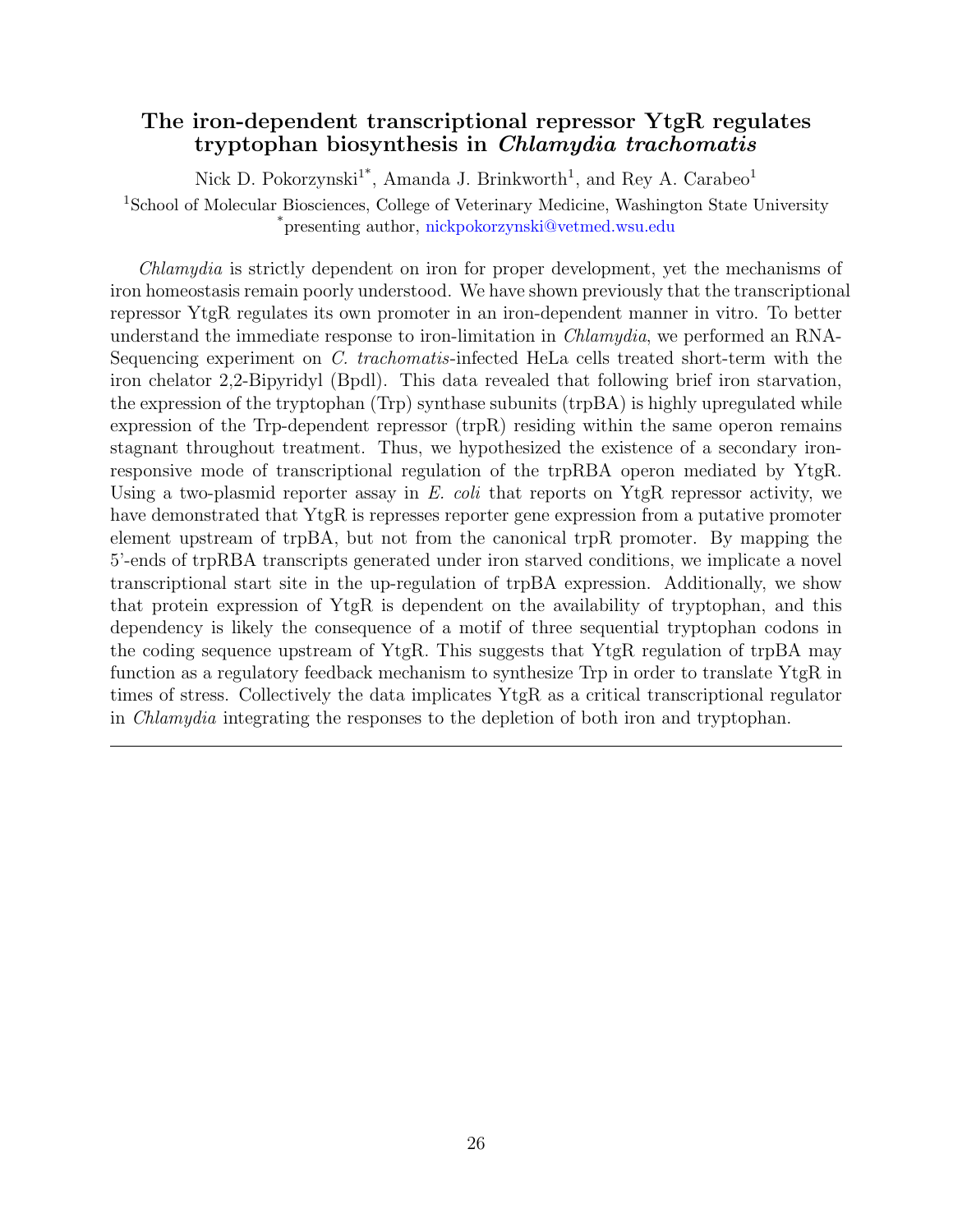#### <span id="page-29-1"></span><span id="page-29-0"></span>Pulmonary tissue-resident CD4+ T cells contribute to early control of virulent Francisella tularensis infection

Lydia M. Roberts<sup>1\*</sup>, Tara D. Wehrly<sup>1</sup>, Robin M. Ireland<sup>1</sup>, Deborah D. Crane<sup>1</sup>, and Catharine M. Bosio $<sup>1</sup>$ </sup>

<sup>1</sup>Immunity to Pulmonary Pathogens Section, Laboratory of Bacteriology, Rocky Mountain Laboratories, NIAID, NIH \*presenting author, [lydia.roberts@nih.gov](mailto:lydia.roberts@nih.gov)

Pulmonary infection with the highly virulent intracellular bacterium, Francisella tularensis (Ftt) results in an acute, lethal disease called tularemia. Depletion of CD4+ T cells in Ftt immune animals results in death within 5 days of infection, underscoring the importance of a rapid T response. We hypothesized that optimal protection against Ftt would require T cells poised to respond at the site of infection rather than those circulating through this compartment. We analyzed three pools of anatomically distinct lung T cells- airway, circulating, and tissue resident- in mice vaccinated with F. tularensis Live Vaccine Strain (LVS). Vaccination increases the number of tissue resident, poly-functional effector CD4+ T cells while nave and immune mice had similar numbers of circulating CD4+ T cells. Upon challenge with Ftt, there is an early expansion of poly-functional, tissue resident CD4+ T cells while the increase of circulating CD4+ T cells is delayed. We isolated the contribution of resident T cells in the control of Ftt infection by inhibiting T cell trafficking from the circulation into the lung parenchyma using FTY720. Mice treated with FTY720 had similar bacterial burdens as vehicle-treated mice suggesting resident CD4+ T cells are sufficient for early control of Ftt replication within the pulmonary compartment. Together, these data suggest that expansion and maintenance of a pool of polyfunctional, tissue resident CD4+ T cells, and not circulating CD4+ T cells, are critical for protective immunity against Ftt. Thus, our results provide important insights into the nature of the protective CD4+ T cell response that must be provoked by future vaccine candidates.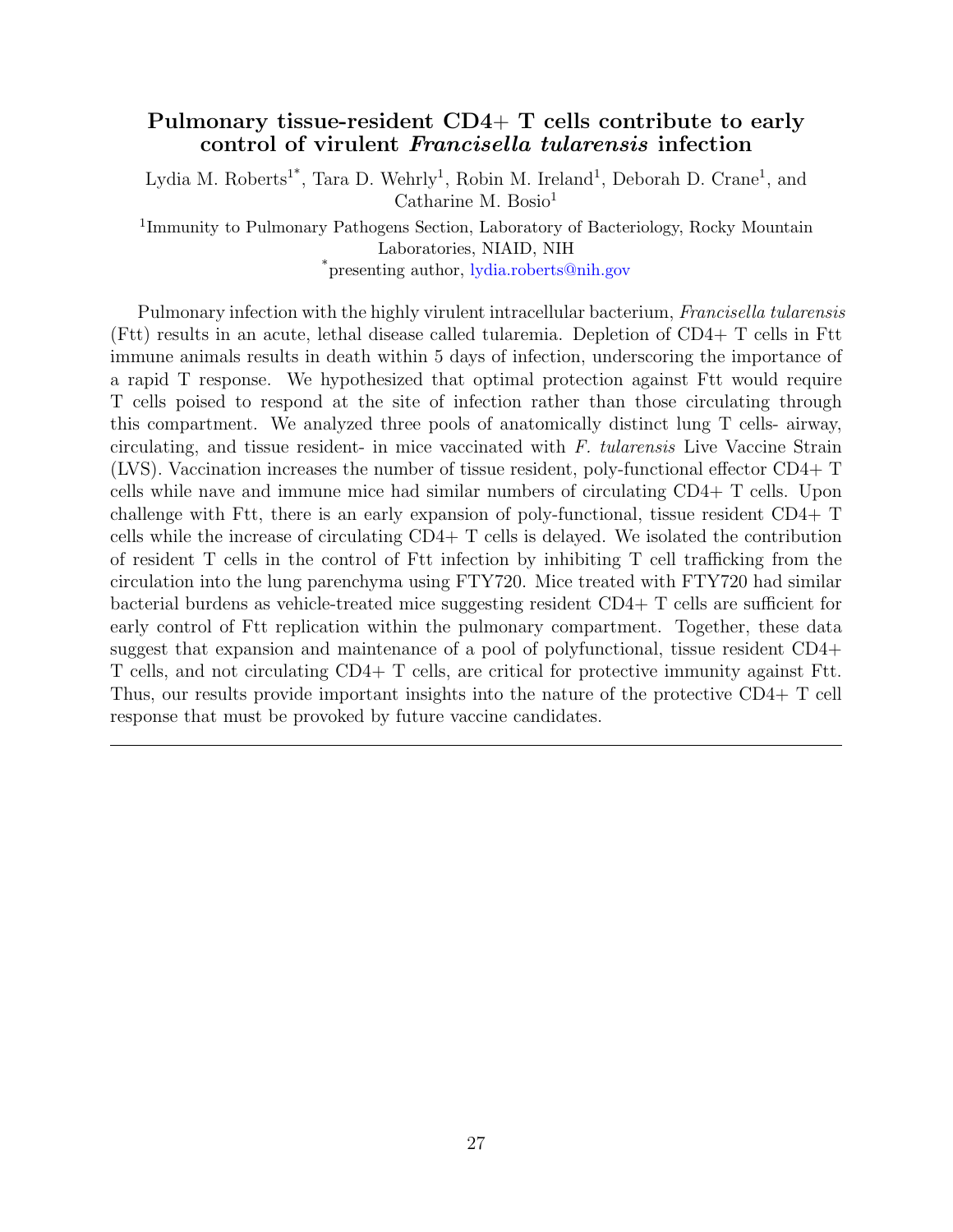#### <span id="page-30-1"></span><span id="page-30-0"></span>The proteasome inhibitor bortezomib blocks herpes simplex virus infection

Seth M. Schneider<sup>1\*</sup>, Suzanne M. Pritchard<sup>1</sup>, George A. Wudiri<sup>1</sup>, Darin J. Weed<sup>1</sup>, and Anthony V. Nicola<sup>1</sup>

<sup>1</sup>Department of Veterinary Microbiology and Pathology, College of Veterinary Medicine, Washington State University \*presenting author, [seth.schneider@wsu.edu](mailto:seth.schneider@wsu.edu)

Herpes simplex virus (HSV) is a lifelong pathogen that causes an array of diseases, ranging from cold sores, sexually transmitted genital lesions, and ocular disease to rare but severe cases of encephalitis. While most infections are asymptomatic, immune-compromised and neonatal patients are particularly vulnerable to the virus. The antiviral drug acyclovir is the most common treatment of HSV infection. Acyclovir is a nucleoside analog that is inserted into the nascent viral DNA chains causing termination of HSV replication. HSV strains resistant to acyclovir arise readily due to acyclovir's targeting of a virus-specific process. Acyclovir-resistant HSV can be devastating to vulnerable populations. New options for antiviral treatment are needed. We propose that the proteasome inhibitor bortezomib is a novel therapeutic to combat HSV infection. HSV requires the proteasome to enter the nucleus for replication. Therefore, we hypothesized that using the proteasome as a drug target would limit the development of resistance, as there would be no direct pressure on viral components. Bortezomib is an FDA-approved anti-cancer agent for treatment of multiple myeloma. Preliminary results suggest that it is effective against HSV infection at non-cytotoxic concentrations. We aim to determine if the drug is effective against acyclovirresistant HSV, as well as wild-type and clinically-isolated strains. To elucidate the mechanism of action of bortezomib, time of addition and fluorescence microscopy studies revealed that bortezomib acts on a step early in infection including halting transport of entering HSV nucleocapsids to the host cell nuclear periphery. Current and future studies aim to determine the identity of virus or host factors targeted for degradation during HSV entry. Developing bortezomib as an effective, new antiviral strategy has the potential to replace or supplement existing treatments.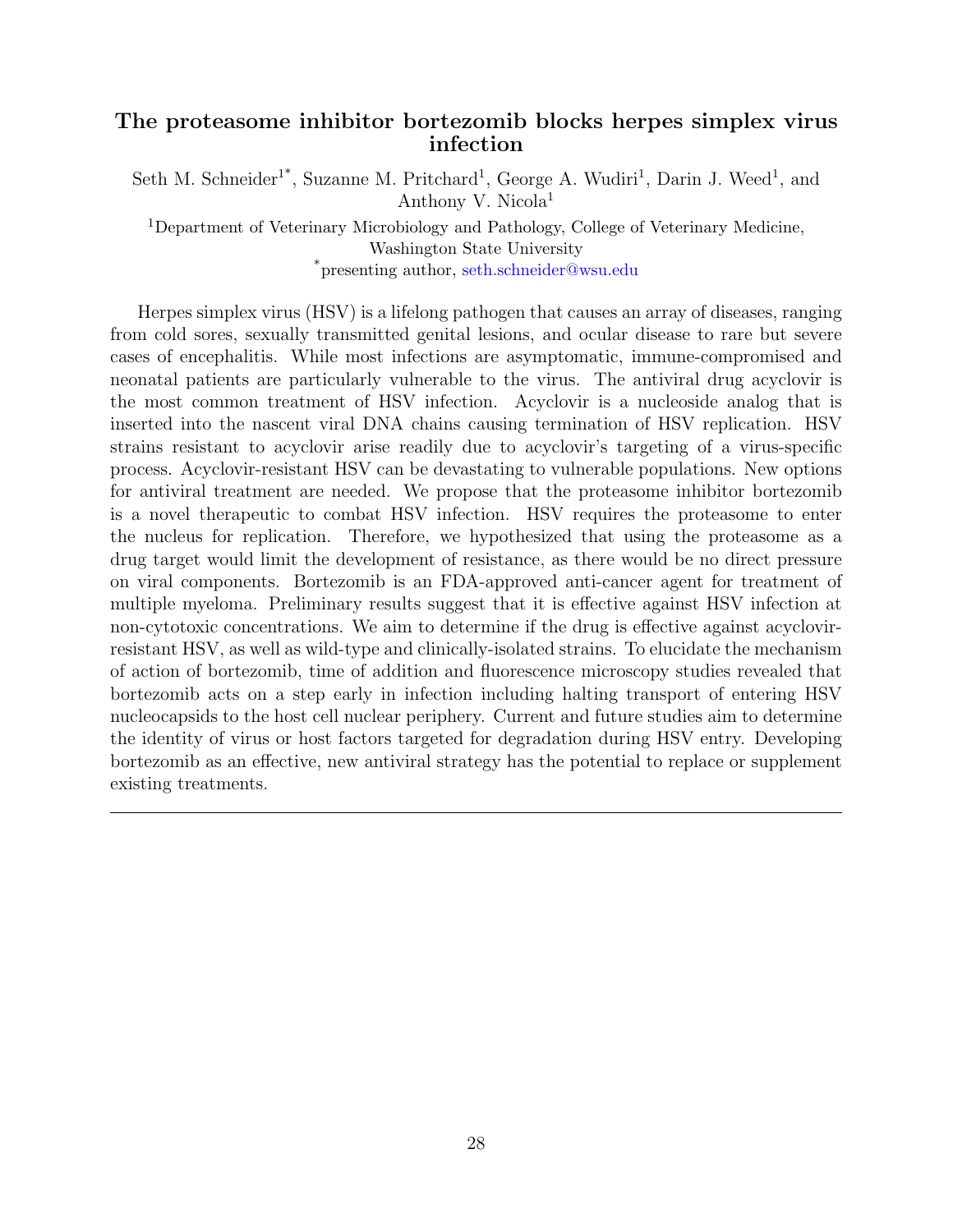#### <span id="page-31-1"></span><span id="page-31-0"></span>The *Yersinia pestis* carbon storage regulator (CsrA) regulates in vitro biofilm production and a transmission competent biofilm in Xenopsylla cheopis fleas by responding to specific nutrients

Amelia Silva-Rohwer<sup>1\*</sup>, Athena Lemon<sup>1</sup>, and Viveka Vadyvaloo<sup>1</sup> <sup>1</sup>Paul G. Allen School for Global Animal Health, Washington State University \*presenting author, [asilva@vetmed.wsu.edu](mailto:asilva@vetmed.wsu.edu)

Yersinia pestis, the bacterial agent of plague, is acquired by fleas through blood-feeding on an infected host. Following expression of adaptive traits the bacterial pathogen multiplies within the flea midgut to produce a thick coherent biofilm. Successive development of this biofilm in the flea foregut proventriculus leads to a biofilm-mediated blockage that results in transmission of the pathogen during subsequent blood feeding. How Y. pestis adapts to the physicochemical status of the flea gut to facilitate blockage-mediated transmission is unknown. However, the carbon storage regulator protein, CsrA, a highly conserved protein in many bacterial species, which temporally coordinates various physiological adaptations to changing nutritional environments, including biofilm development, is highly transcribed in Y. pestis during blockage. In Y. pestis it was previously shown using an indirect in vitro biofilm assay that CsrA positively regulated biofilm production. Therefore, we hypothesize that CsrA is required for biofilm-mediated blockage transmission of fleas. To test this hypothesis we first compared growth between the wildtype,  $\Delta$ csrA mutant, and  $\Delta$ csrA mutants complemented in trans or in-cis. We demonstrate that the  $\Delta$ csrA mutant grows slower and the growth phenotype can only be restored by in cis complementation. Next, we used Congo red binding assays to directly measure biofilm formation irrespective of growth to test the ability of the  $\Delta$ csrA mutant to produce biofilm. This assay reveals that csrA is necessary for productive biofilm formation in response to particular nutrients. Finally, the  $\Delta$ csrA mutant was tested for its ability to infect the oriental rat flea, Xenopsylla cheopis. Fleas infected with the  $\Delta$ csrA mutant were shown to block at significantly reduced rates versus the wildtype. Collectively our data suggests that CsrA regulates a transmission competent biofilm infection in the flea in response to specific nutrients.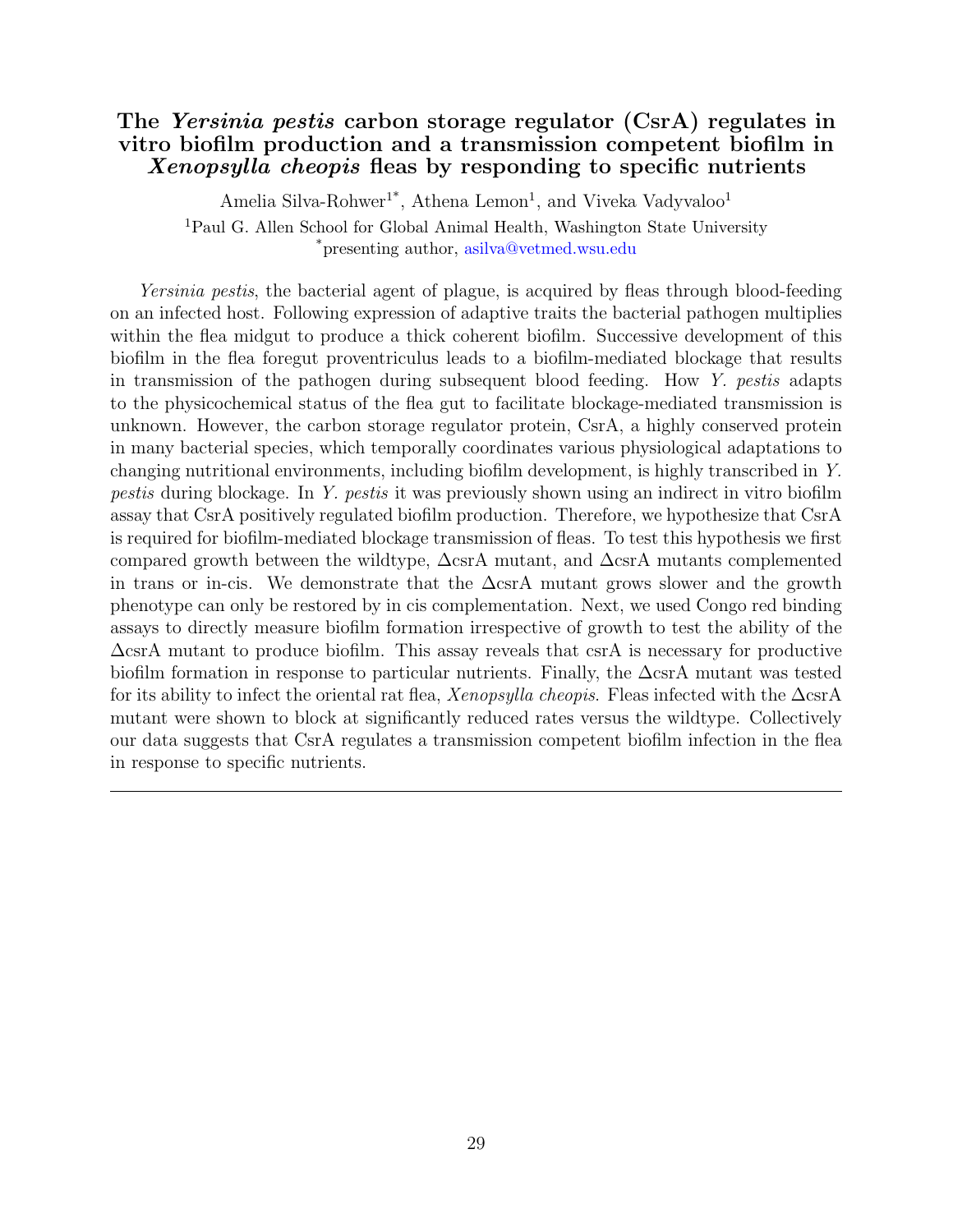#### <span id="page-32-1"></span><span id="page-32-0"></span>Brucella effector BspB targets secretory traffic to promote intracellular bacterial replication

Cheryl Miller<sup>1</sup>, Erin Smith<sup>1\*</sup>, Jennifer Cundiff<sup>1</sup>, Leigh Knodler<sup>1</sup>, Jessica Bailey Blackburn<sup>2</sup>, Vladimir Lupashin<sup>2</sup>, and Jean Celli<sup>1</sup>.

<sup>1</sup>Paul G Allen School for Global Animal Health, College of Veterinary Medicine, Washington State University

<sup>2</sup>Department of Physiology and Biophysics, University of Arkansas for Medical Sciences \*presenting author, [erinpsmith@vetmed.wsu.edu](mailto:erinpsmith@vetmed.wsu.edu)

Many intracellular pathogens exploit host secretory trafficking to support their intracellular cycle, but knowledge of these pathogenic processes is limited. The bacterium *Brucella abortus* uses a Type IV secretion system (VirB T4SS) to generate a replication-permissive Brucellacontaining vacuole (rBCV) derived from the host endoplasmic reticulum (ER), a process that requires host early secretory trafficking. Here we show that BspB, a VirB effector, contributes to rBCV biogenesis and Brucella replication by interacting with the Conserved Oligomeric Golgi (COG) tethering complex, a major coordinator of Golgi vesicular trafficking, remodeling membrane traffic at the Golgi interface with the intermediate compartment and redirecting Golgi-derived vesicles to the BCV. Altogether, these findings demonstrate that Brucella modulates COG-dependent trafficking via delivery of a T4SS effector to promote rBCV biogenesis and intracellular proliferation, providing mechanistic insight into how bacterial exploitation of host secretory functions promotes pathogenesis.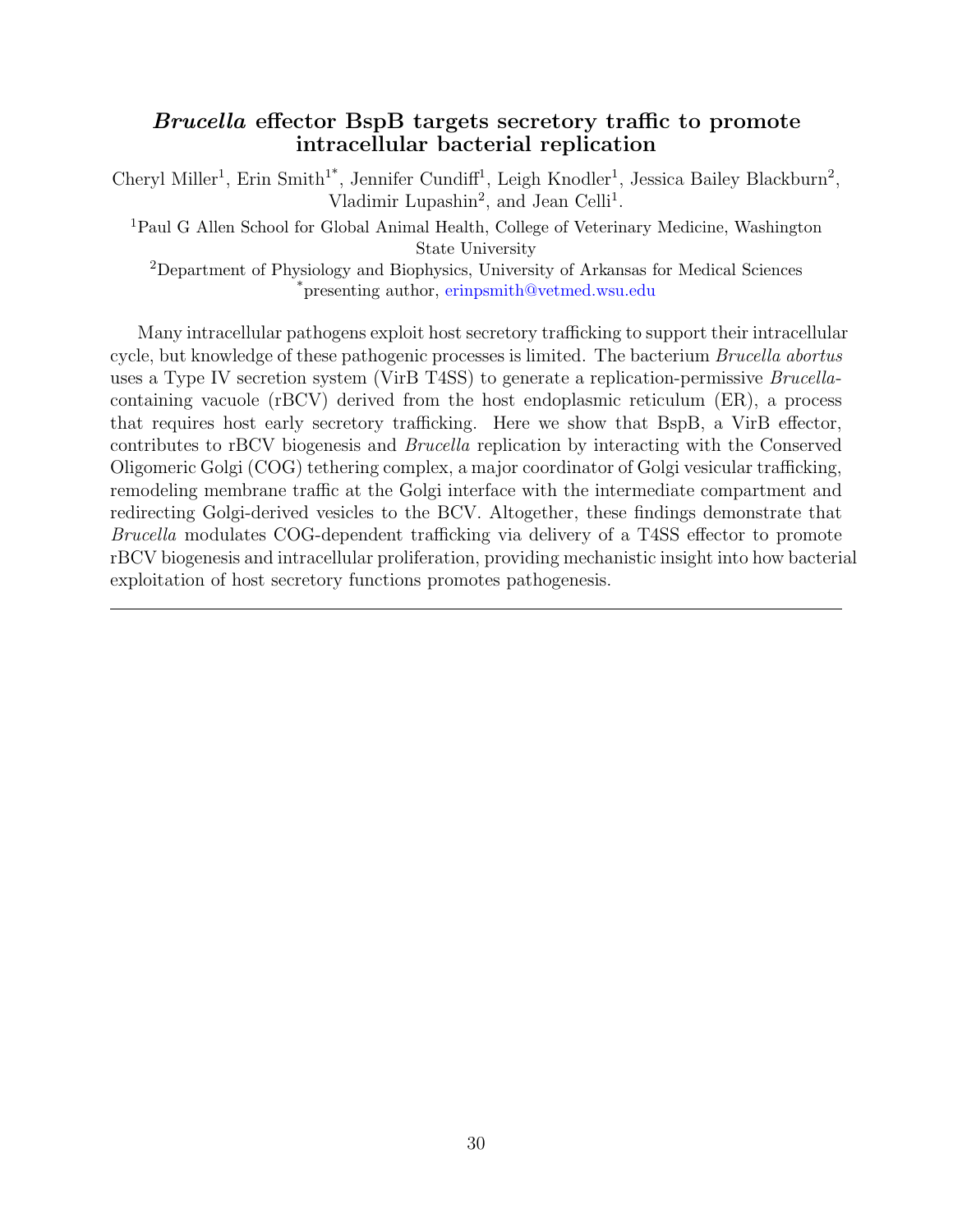#### <span id="page-33-1"></span><span id="page-33-0"></span>Comparative Analysis of Select DNA Replication Genes from the Diachasmimorpha longicaudata entomopoxvirus

Steven Smith<sup>1\*</sup>, Jennifer Wilcox<sup>1</sup>, and Luis Matos<sup>1</sup> <sup>1</sup>Department of Biology, Eastern Washington University \*presenting author, [sasmith@ewu.edu](mailto:sasmith@ewu.edu)

The Diachasmimorpha longicaudata entomopoxvirus (DlEPV) is an insect-specific poxvirus found the in the poison glands of D. longicaudata, a parasitoid of tephritid fruit flies. DIEPV undergoes morphogenesis in the poison gland accessory filaments of the parasitoid braconid wasp  $(D. longicaudata)$ . The virus is deposited into larval hosts  $(Anastrepha suspensa)$  during oviposition. DlEPV replicates in and buds from the host's haemocytes, putatively disrupting the encapsulation response to the wasp egg. The DlEPV virion is 250-300 nm in diameter, with a dumbbell-shaped core. It has a unipartite, double-stranded DNA genome that is estimated at 290-300 kb in length. An assortment of DlEPV genes has been sequenced and each gene exhibits significant similarity to EPV homologs. Nevertheless, DlEPV remains an unclassified member of the Entomopoxvirinae. Thus, our goal is to further elucidate DlEPV's taxonomic position. To this end, poison glands were dissected from D. longicaudata females and DlEPV virions were isolated using sucrose gradient ultracentrifugation. Virion DNA was purified and sequenced using Illumina. The resulting reads assembled into contigs (1,000- 30,000 bp) in CLC Workbench. A full genome did not assemble. From these contigs, homologs  $(E \leq 3.00E-15)$  of four EPV genes involved in DNA replication were identified (helicase, primase, polymerase, topoisomerase). To further clarify homology, multiple sequence alignments (MSA) were performed (Clustal Omega) and phylogenetic trees were constructed (Geneious R9). Phylogenetic analysis confirms that DlEPV is an EPV but indicates that DlEPV does not belong in the Alphaentomopoxvirus or Betaentomopoxvirus genus. Given that sequence data for accepted Gammaentomopoxvirus members are unavailable, we suggest that DlEPV should be classified into the Gammaentomopoxvirus genus, or be made the type species of a new genus.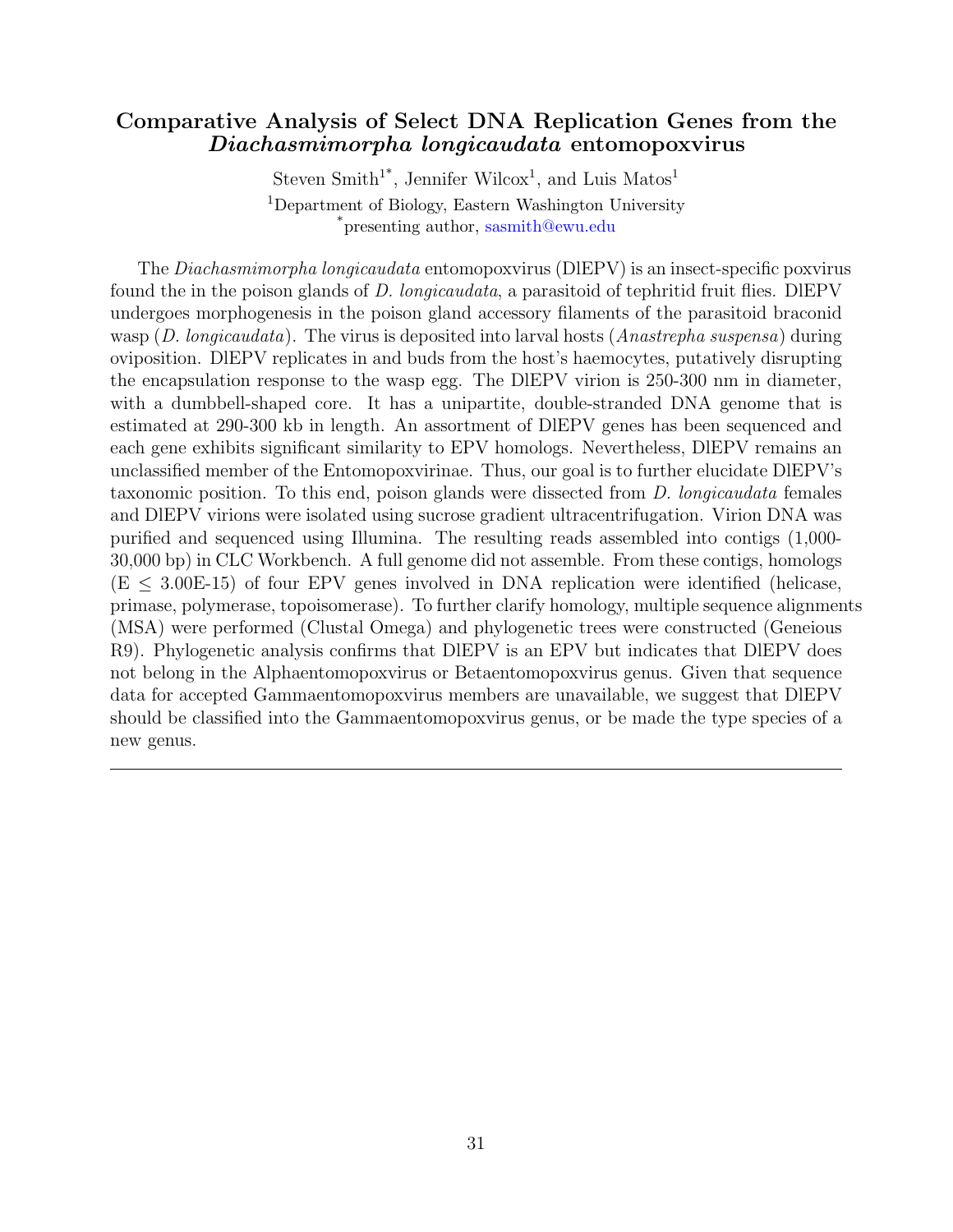#### <span id="page-34-1"></span><span id="page-34-0"></span>Repeated Motif Potentially Related with Plasticity of the Aaap Locus in Anaplasma

Jin Tao<sup>1\*</sup>, Kelly A. Brayton<sup>1,2,3</sup>, and Shira L. Broschat<sup>1,2,3</sup> <sup>1</sup>School of Electrical Engineering and Computer Science, Washington State University <sup>2</sup>Department of Veterinary Microbiology and Pathology, Washington State University <sup>3</sup>Paul G. Allen School for Global Animal Health, Washington State University \*presenting author, [taojincs@gmail.com](mailto:taojincs@gmail.com)

The Anaplasma appendage-associated protein, Aaap, is closely associated with inclusion appendages formed when Anaplasma marginale infects mature erythrocytes. These inclusion appendages appear like tails next to the parasitophorous vacuole, and contain highly structured actin bundles. Aaap is encoded in a highly dynamic locus that contains additional genes with similarity to Aaap, known as alps for Aaap-like proteins. These proteins are characterized by repeat sequences. Alignment of these protein sequences from different species of Anaplasma reveals six similar repeating motifs. Examination of all 56,772,018 protein sequences in the GenBank NR database shows that this special repeating feature is only shared among certain species of *Anaplasma*, which is likely to account for the formation of inclusion appendages in erythrocytes infected by these Anaplasma species. In this work, first we discover which species of *Anaplasma* have repetitive motif patterns of high similarity. Second, we analyze the repetition from a statistical perspective. Third, we further explore how this repetitive pattern influences the aaap locus.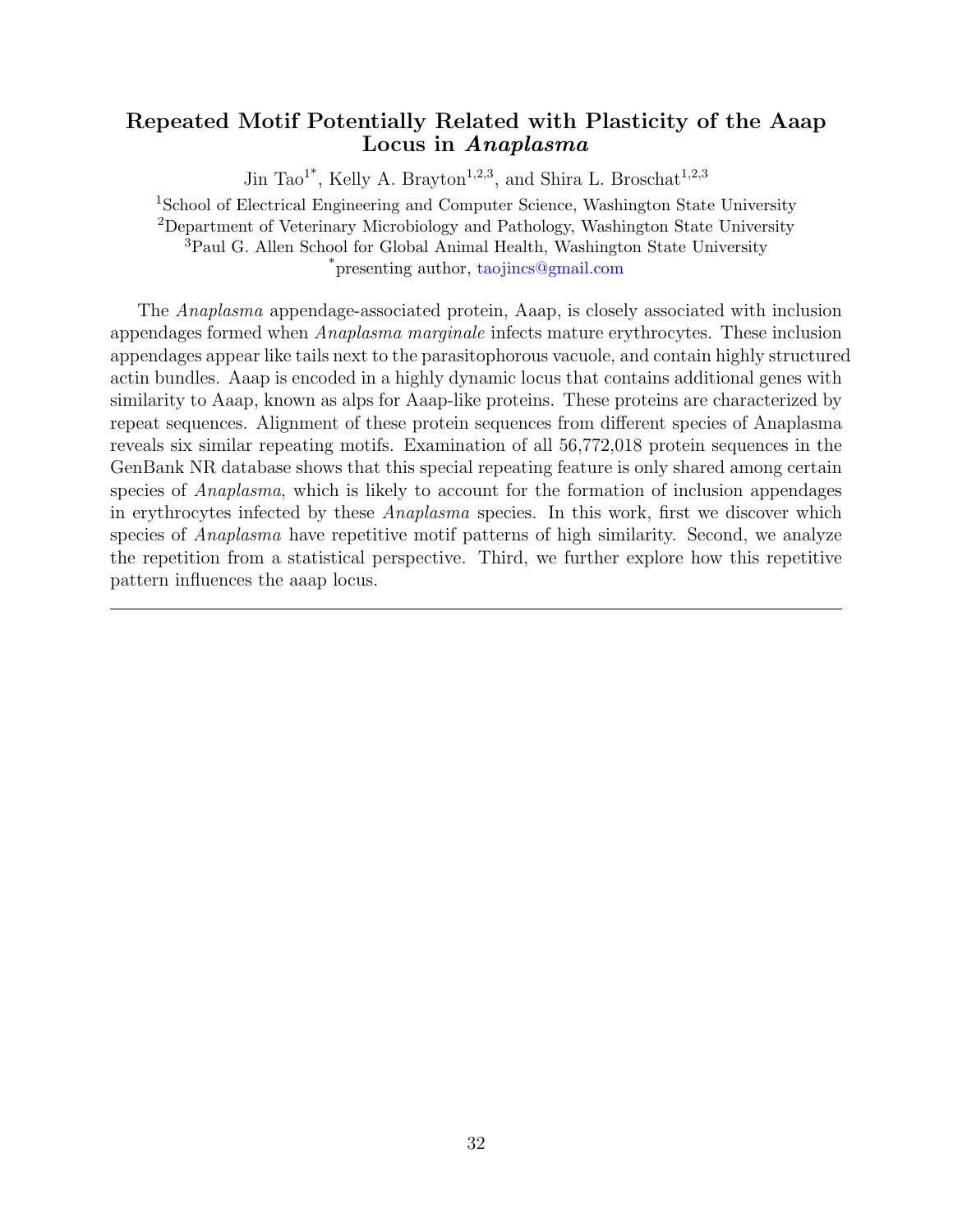#### <span id="page-35-1"></span><span id="page-35-0"></span>Dropping Like Flies: Innate Immune Responses of *Drosophila* melanogaster During West Nile virus Infection

Chasity E. Trammell<sup>1\*</sup>, Laura R.H. Ahlers<sup>1</sup>, and Alan G. Goodman<sup>1</sup> <sup>1</sup>School of Molecular Biosciences, Washington State University \*presenting author, [chasity.trammell@wsu.edu](mailto:chasity.trammell@wsu.edu )

Insects frequently transmit vector-borne viruses, including the flaviviruses West Nile virus (WNV), dengue virus (DENV), and Zika virus (ZIKV). Although there are preventative measures in place to minimize the spread of flaviviruses, there is no approved vaccine or treatment post-exposure. Because of this unmet need in public health, we seek to understand how insects tolerate WNV infections, which could assist in the development of an effective therapeutic. Here, we utilize *Drosophila melanogaster* as a model organism to understand immunity in an insect. In our study, we use Kunjin virus (KUNV), a naturally attenuated subtype of WNV to probe an immune response in *Drosophila* and determine which components of the immune response are critical in the antiviral response. We infected flies carrying mutations in genes required for immunity, with emphasis on genes pertaining to the JAK/STAT pathway and Insulin Response. We measured survival and viral load in the flies to determine if these genes are important for a full immune response to KUNV. Based on preliminary studies, we have shown that genes within the JAK/STAT pathway impact fly survival. We have determined that hosts with mutated upaired, STAT92E, vir-1, and Insulin Receptor genes exhibit increased mortality and viral load when exposed to the KUNV due to their importance in the antiviral innate immune response. This research will help us understand which insect genes are responsible for the immune response to flaviviruses. Ultimately, we can use this research to direct future studies regarding the mosquito immune response to flaviviruses.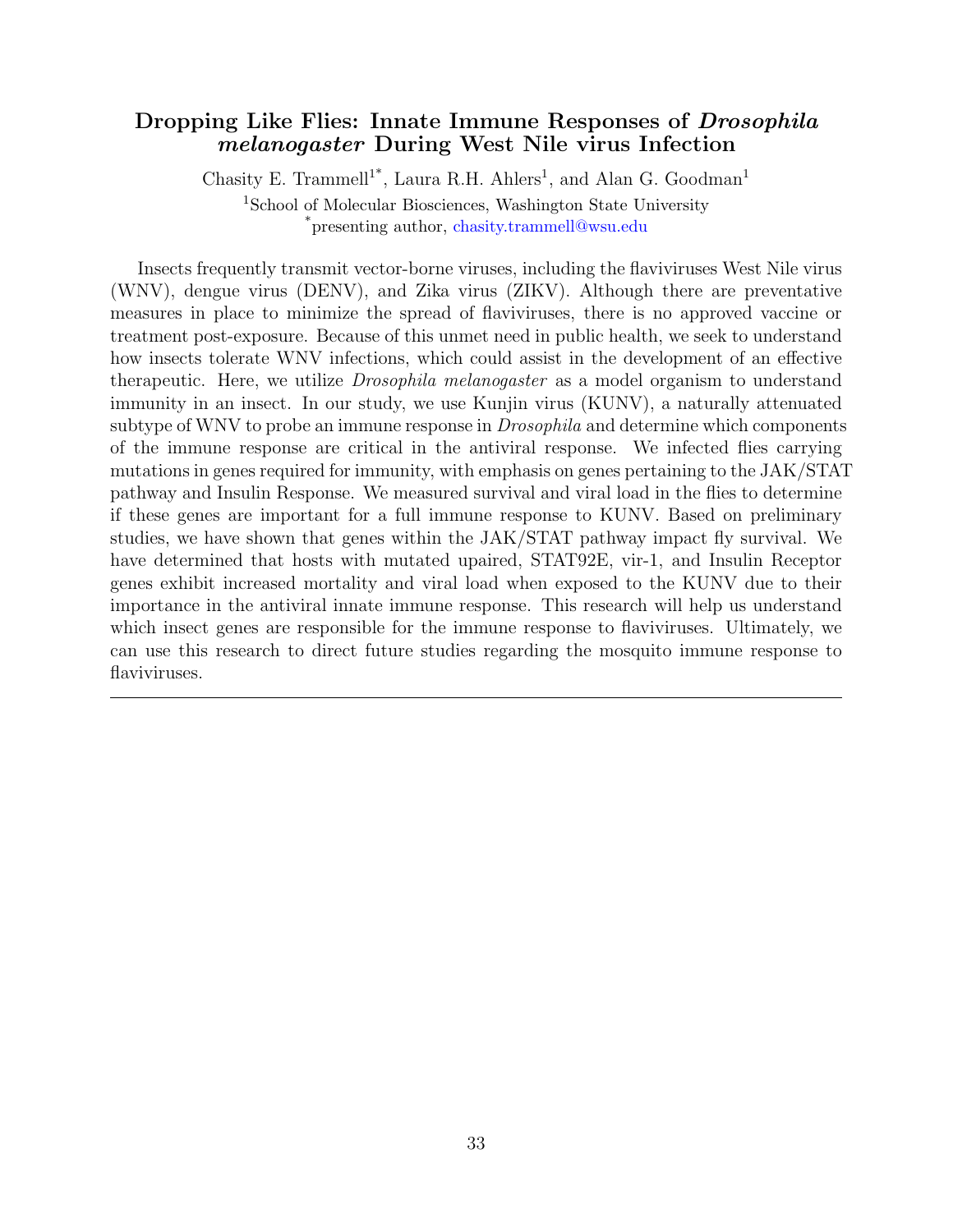### <span id="page-36-0"></span>Author Index

Aguilar-Carreno Hector, [20](#page-22-1) Ahlers Laura, [1](#page-3-1), [33](#page-35-1) Albrecht Veronica, [2](#page-4-1) Allison Cody, [12](#page-14-1) Altheide Samantha, [12](#page-14-1) Andrade Christy, [14](#page-16-1) , [15](#page-17-1) Ankley Laurisa, [3](#page-5-1) Ashari Zhila, [4](#page-6-1) Avillan Johannesty, [19](#page-21-1) Barber Christopher, [6](#page-8-1) Beyenal Haluk, [10](#page-12-1) Blackburn Jessica, [30](#page-32-1) Bordwell Brianna, [12](#page-14-1) Bosio Catharine, [27](#page-29-1) Brayton Kelly, [4](#page-6-1) , [32](#page-34-1) Brinkworth Amanda, [26](#page-28-1) Broschat Shira, [4](#page-6-1) , [32](#page-34-1) Bryan Daniel, [5](#page-7-1) Call Douglas, [7](#page-9-1) , [10](#page-12-1) , [19](#page-21-1) Camp Katherine, [3](#page-5-1) Carabeo Rey, [26](#page-28-1)

Carrell Grace, [1](#page-3-1) Castillo Andrea, [2](#page-4-1), [3](#page-5-1), [6](#page-8-1) Caudell Mark, [7](#page-9-1) Celli Jean, [11](#page-13-1) , [30](#page-32-1) Chen Mandy, [12](#page-14-1) Chitwood Adrienne, [12](#page-14-1) Christensen Tokala, [12](#page-14-1) Coulson Carollyne, [12](#page-14-1) Crane Deborah, [27](#page-29-1) Criss Nichole, [12](#page-14-1) Cundiff Jennifer, [30](#page-32-1) Cunha Cristina, [8](#page-10-1) Dauley Melinda, [12](#page-14-1) Davis Christopher, [12](#page-14-1) Margaret, [25](#page-27-1) Devonshire Daniel, [12](#page-14-1) Dirks Clarissa, [12](#page-14-1) Dobbs Kyle, [12](#page-14-1) Durham Jacob, [12](#page-14-1) Espy Michael, [12](#page-14-1) Esquerra Eduardo, [9](#page-11-1)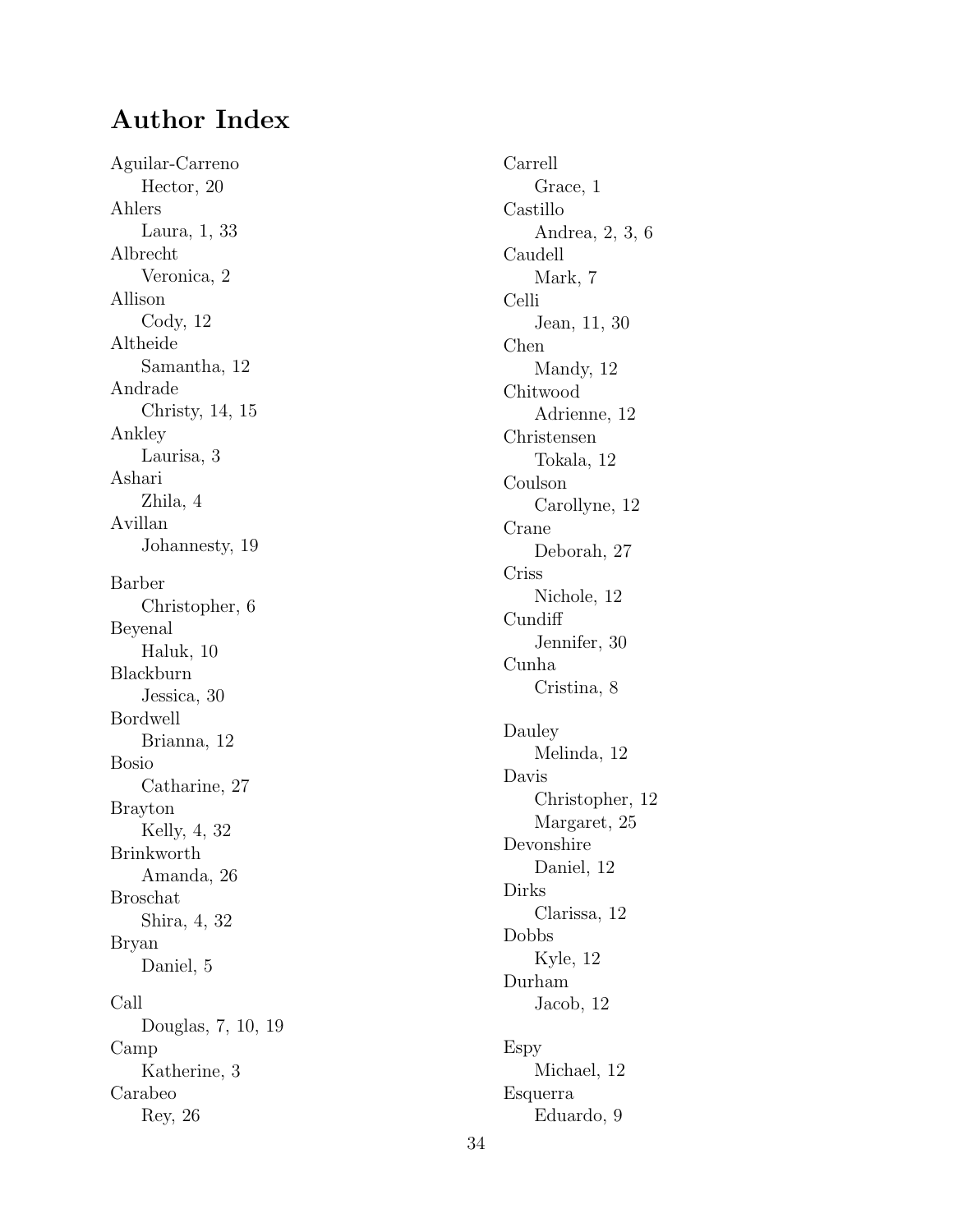Falghoush Azeza, [10](#page-12-1) Figlar-Barnes Jarred, [12](#page-14-1) Funderburk Parke, [12](#page-14-1) Furrer Evan, [12](#page-14-1) Gage Brianna, [12](#page-14-1) Garcia Daniel, [16](#page-18-1) Savanna, [6](#page-8-1) Gilberts Daniel, [12](#page-14-1) Glassbrook Andrew, [12](#page-14-1) Gonzales Marlene, [16](#page-18-1) Goodman Alan, [1](#page-3-1) , [20](#page-22-1) , [33](#page-35-1) Green Jenny, [12](#page-14-1) Grenz Jesse, [17](#page-19-1) Grosten Kyle, [12](#page-14-1) Harding Christopher, [16](#page-18-1) Harris Veronica, [11](#page-13-1) Harrison Sophie, [12](#page-14-1) Hendrix Emily, [13](#page-15-1) Hooper Annelise, [12](#page-14-1) Ireland Robin, [27](#page-29-1) Irwin Casey, [12](#page-14-1) Johnson

35

Cory, [16](#page-18-1) Just Ashley, [14](#page-16-1) , [15](#page-17-1) Kaestner Coleman, [12](#page-14-1) Kallus Katherine, [12](#page-14-1) Keever Abby, [16](#page-18-1) Kirby Trevor, [16](#page-18-1) Klein Jessica, [17](#page-19-1) Knaus Nolan, [12](#page-14-1) Knodler Leigh, [17](#page-19-1) , [30](#page-32-1) Knowles Donald, [8](#page-10-1) Koledin Tamara, [12](#page-14-1) Kraus Randolph, [12](#page-14-1) Kutter Elizabeth, [5](#page-7-1) LaLonde Tessa, [12](#page-14-1) Ledbetter Stacia, [12](#page-14-1) Lee Becky, [18](#page-20-1) Lemon Athena, [29](#page-31-1) Li Hong, [8](#page-10-1) Lin Nicolas, [14](#page-16-1) , [15](#page-17-1) Liu Jinxin, [19](#page-21-1) Lockwood Madesyn, [12](#page-14-1) Lopez Anthony, [12](#page-14-1) Susana, [16](#page-18-1)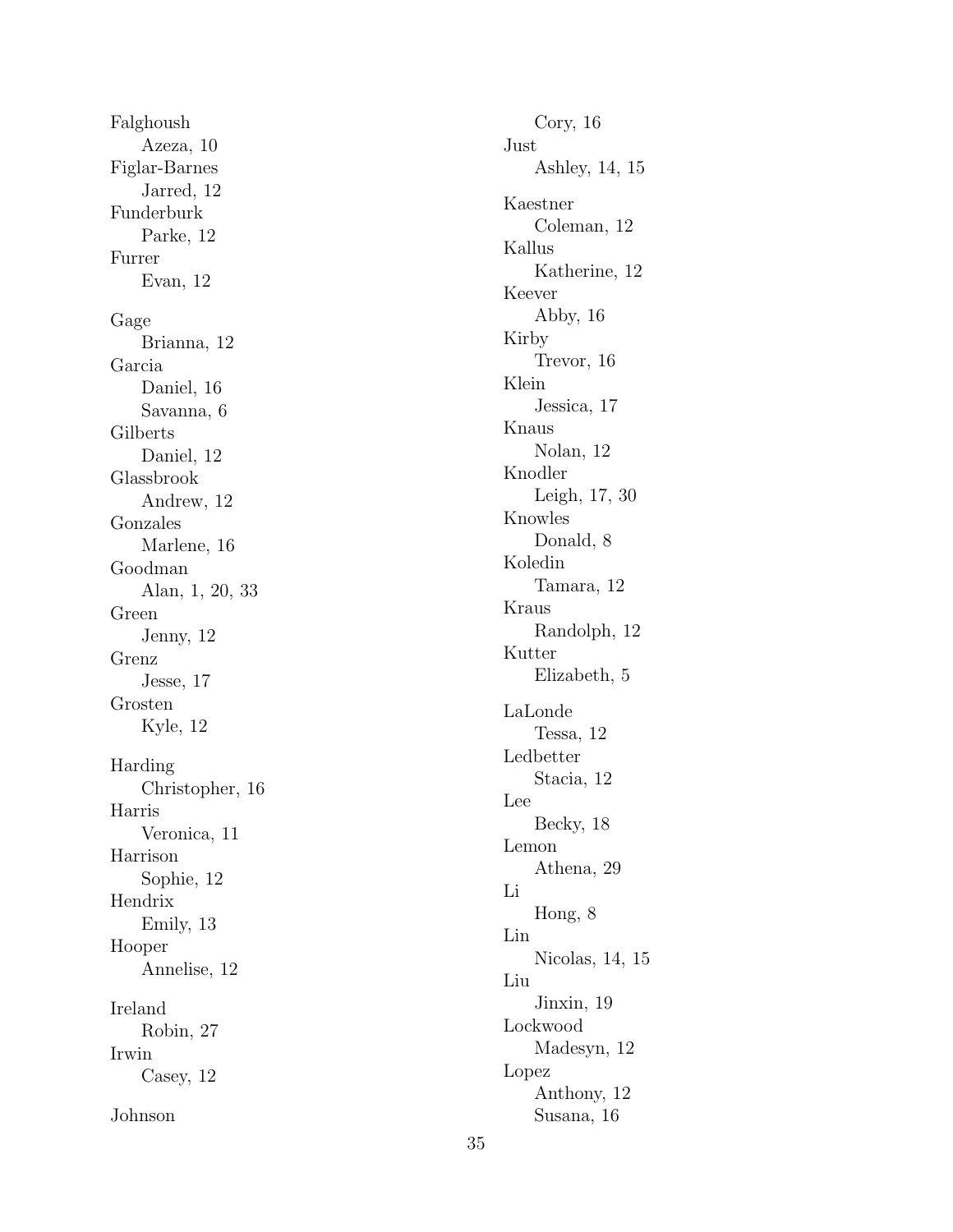Lu Shao-Yeh, [19](#page-21-1) Ludwig Kody, [12](#page-14-1) Lupashin Vladimir, [30](#page-32-1) Lyimo Beatus, [7](#page-9-1) Magass Nacia, [12](#page-14-1) Magori Krisztain, [16](#page-18-1) Marble Andrew, [14](#page-16-1) , [15](#page-17-1) Martinez Catherine, [16](#page-18-1) Matos Luis, [13](#page-15-1) , [31](#page-33-1) Matz Keesha, [20](#page-22-1) McClendon Paige, [16](#page-18-1) McCliment Trevor, [12](#page-14-1) McNamara Bryanne, [12](#page-14-1) McPherson Katie, [21](#page-23-1) Mellies Jay, [21](#page-23-1) Miller Cheryl, [11](#page-13-1) , [30](#page-32-1) Gwen, [23](#page-25-1) Jonathan, [22](#page-24-1) Millies Jay, [23](#page-25-1) Munoz Robert, [12](#page-14-1) Nan Xiaolin, [21](#page-23-1) Napuli Alberto, [12](#page-14-1) Needham Micah, [12](#page-14-1)

Neitzel James, [12](#page-14-1) Nicola Anthony, [18](#page-20-1), [22](#page-24-1), [24](#page-26-1), [28](#page-30-1) Nocis Melyssa, [12](#page-14-1) Nowotny Taylor, [12](#page-14-1) O'Quinn Robin, [3](#page-5-1) Ochoa-Repáraz Javier , [16](#page-18-1) Ogden Luke, [12](#page-14-1) Ohnemus Macklin, [14](#page-16-1) , [15](#page-17-1) Omsland Anders, [9](#page-11-1) Parker David, [12](#page-14-1) Parks Olivia, [12](#page-14-1) Pastenkos Gabrielle, [18](#page-20-1) , [24](#page-26-1) Perkins Andrea, [25](#page-27-1) Phillips Kaden, [12](#page-14-1) Plastow Rian, [12](#page-14-1) Pokorzynski Nick, [26](#page-28-1) Pritchard Suzanne, [18](#page-20-1), [22](#page-24-1), [24](#page-26-1), [28](#page-30-1) Quaraishi Habib, [12](#page-14-1) Ralls Samantha, [16](#page-18-1) Ramelow Christina, [16](#page-18-1) Roberts Justin, [12](#page-14-1)